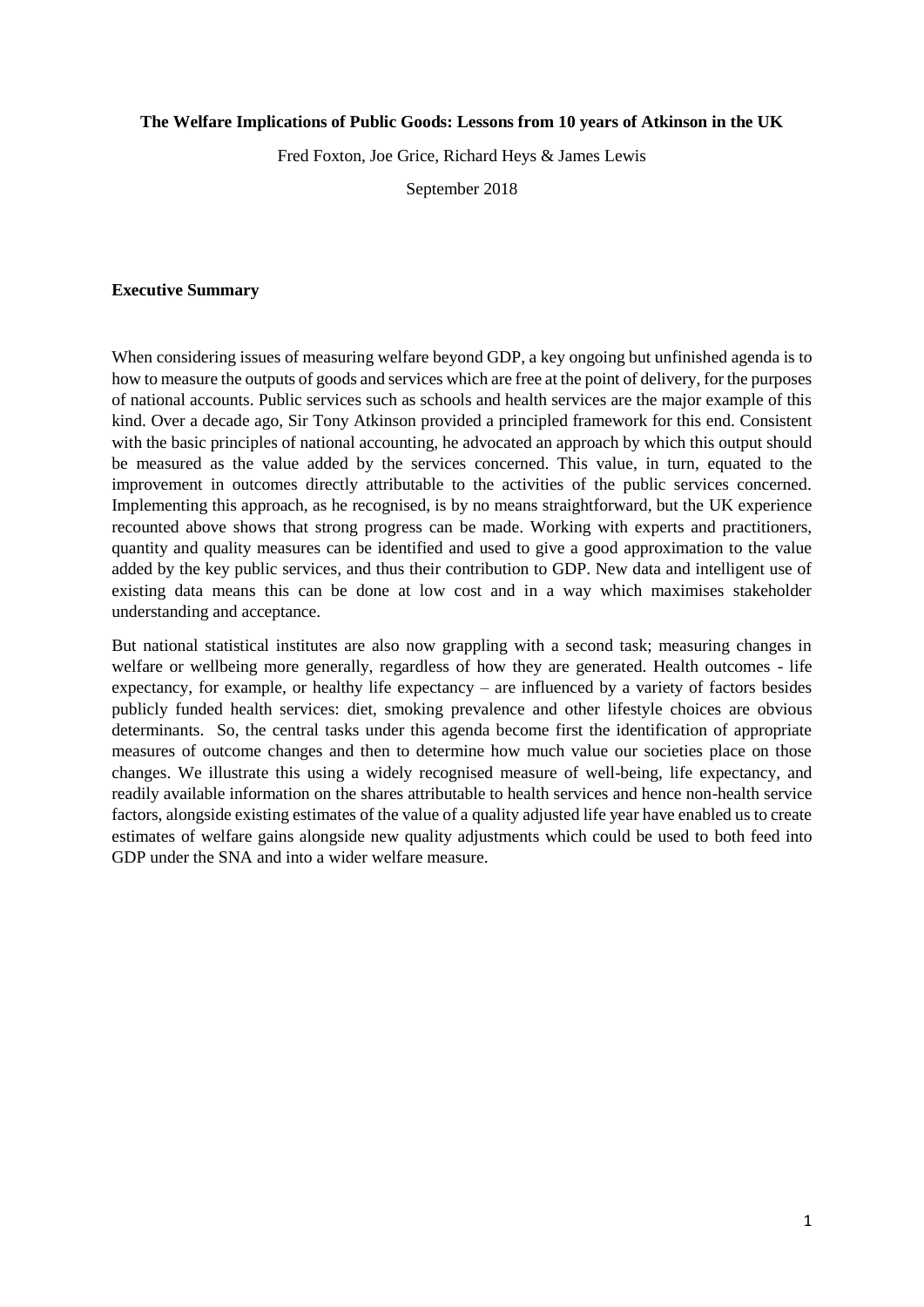#### **The Welfare Implications of Public Goods: Lessons from 10 years of Atkinson in the UK**

Fred Foxton, Joe Grice, Richard Heys & James Lewis<sup>1</sup>

#### **Introduction**

Current debates about measuring the impact of the digital economy, specifically free digital goods which deliver welfare gains to consumers, even if their exact treatment in the National Accounts is under debate, need to be seen in the context of a larger group of transactions which are also free, or nearly free, to consumers. These are mainly the public services. In the UK, around 20% of Gross Domestic Product (GDP) is accounted for by the outputs of public services. Other G7 countries exhibit similar magnitudes ranging from 19% to 24%, with the one exception being the United States at around 14%. Measurement of these free goods is a common issue affecting almost all countries.

The UK has had an interest in this question since 2003 when the then National Statistician, Len Cook, asked Sir Tony Atkinson to conduct an independent review of the measurement of government output in the National Accounts, with a Final Report produced in 2005. The resultant publication was a seminal text which informed the development of System of National Accounts (SNA) 2008 in how to conceptualise and then empirically measure the outputs of the public services contained in GDP. The UK, alongside several other countries, pressed ahead with implementing these methods. This work managed to address the largest parts of the public services, but gaps remained.

The Bean Review (2016) commended the Office for National Statistics for this work but identified that renewed efforts were needed to update the methods being applied where quality adjustments were in place and to create new adjustments where these were not.

This paper makes four contributions to this debate. First, it draws attention to the importance of these issues both in terms of economic activity and more widely to consumer welfare: whilst the impact of changes in digital technology over the last 20-30 years are important, considering the life-saving and life-enhancing improvements in medical care over the same period gives important context. Secondly, to re-iterate a commonly missed Atkinson recommendation: the fast pace of change in public service<sup>2</sup> delivery *and usage* means that methodologies need to be kept under regular monitoring and updated as required. Thirdly, the paper draws out key lessons the UK has learnt over this period which the authors hope might contribute to the process of mutual learning. Finally, it highlights how a better understanding of the public sector's contribution can only enhance efforts to measure economic welfare.

The paper is structured as follows:

 $\overline{a}$ 

- A brief account of the historical context of measuring public services in the UK, in the wake of the 1993 SNA, and the problems that were encountered that led to the Atkinson Review,
- An account of the Atkinson Review and its implementation in the UK.
- A discussion of the current methods to calculate quality adjustments in the UK.
- A summary of the most significant issues identified in the UK in measuring public service outputs and outcomes, and how these have been addressed over the last decade

<sup>1</sup> With thanks to Katherine Kent, Heather Bovill, Jonathan Athow Richard Smith and an anonymous referee for their comments. All errors remain the authors'. The views expressed within are the personal views of the authors and do not represent, or claim to represent the views of the Office for National Statistics.

<sup>&</sup>lt;sup>2</sup> This paper focuses on 'public service' rather than 'public sector' simply because mainly public services are now delivered via both the public and private sectors in many countries.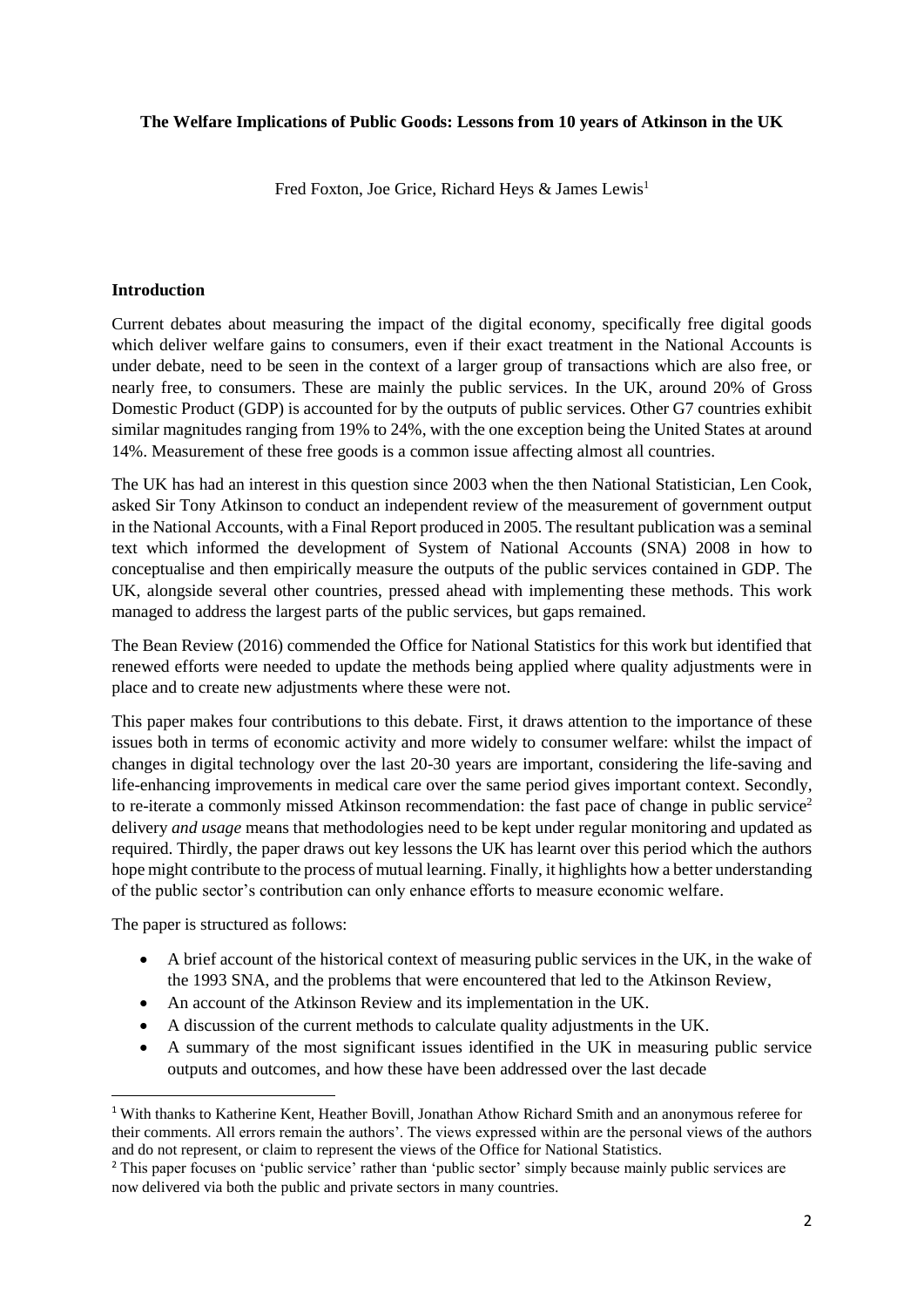- A discussion of the challenges in capturing welfare gains related to public services alongside other non-GDP welfare gains in any new metric.
- Conclusions

# **Part One: Measuring Public Service Output and Productivity: The Historical Context**

The treatment and measurement of public service output and, by extension, public service productivity, has long been known to raise tricky but important issues. Quite clearly, their measurement is not straightforward. Most transactions included within Gross Domestic Product are measured at their market or exchange value. But most outputs provided by the public sector – health services or public provision of education, for example – are non-market services. So, while such services clearly have value, there is no observable price to guide the valuation. The value, therefore, must be imputed and this may not be simple to do.

The founding fathers of national accounting wrestled with how public service outputs should be treated in the accounts and indeed some, like Kuznets, proposed excluding them entirely. Hicks changed his mind at least twice on this question. In the event, the consensus was to adopt a convention – the socalled 'output equals inputs' convention – whereby these non-market outputs were deemed to be equal to the observable value of the inputs used to produce them. The implication of 'outputs equals inputs' is that public service productivity is always constant, with its growth rate, by definition, zero.

Leaving aside for a moment the complexity of measurement, there are important reasons for taking public service output and productivity seriously. One is the sheer scale of the transactions involved. In the UK, for example, non-market public service output accounts for around a fifth of UK GDP<sup>3</sup>; the sector is well over twice the size of manufacturing. So, omitting them from the National Accounts would be to ignore a major part of the value which the economy generates. Similarly, to do so would be to overlook a material contribution to the overall productivity of the economy. Nor does such productivity performance simply mirror that of the rest of the economy. In recent years public service productivity in the UK has been rising while the productivity performance of the rest of the economy has been stagnant.

A second reason why public service productivity is important relates to fiscal policy. Finance ministries are continuously in the horns of a dilemma, though one whose acuteness varies over time. On the one hand, the political pressure for improved public services is strong. Citizens as users have rising expectations of what they receive from health services, from publicly provided education, by way of social care and so on – no less than they have had rising expectations of the economy overall. Where many public services are key to tackling inequality and improving life chances, as these issues are important in public debate and amenable to improved public services, understanding the output of the public sector helps users understand governments' steps to tackle inequality. But citizens as taxpayers are also reluctant to pay the rising taxes that might finance the improving public services. The only way to square this circle is to improve the efficiency and effectiveness of how taxpayers' funds are used, so that through increased productivity, more output is produced by the same amount of taxpayers' money. Accordingly monitoring public service productivity is of policy importance over and above the sector's (sizeable) contribution to productivity performance overall.

Third, the performance and efficiency of the public services conditions the productivity of the rest of the economy. A well performing legal system, for example, is a vital underpinning of a well-functioning commercial sector. An efficient and well performing health service is a major contributor to a healthy and productive workforce, while the outputs of the publicly provided education system make a direct contribution to the nation's human capital. Arguably, the same outputs also feed into social capital and thus again underpin a well-performing economy overall.

**.** 

<sup>&</sup>lt;sup>3</sup> This can vary marginally by year selected.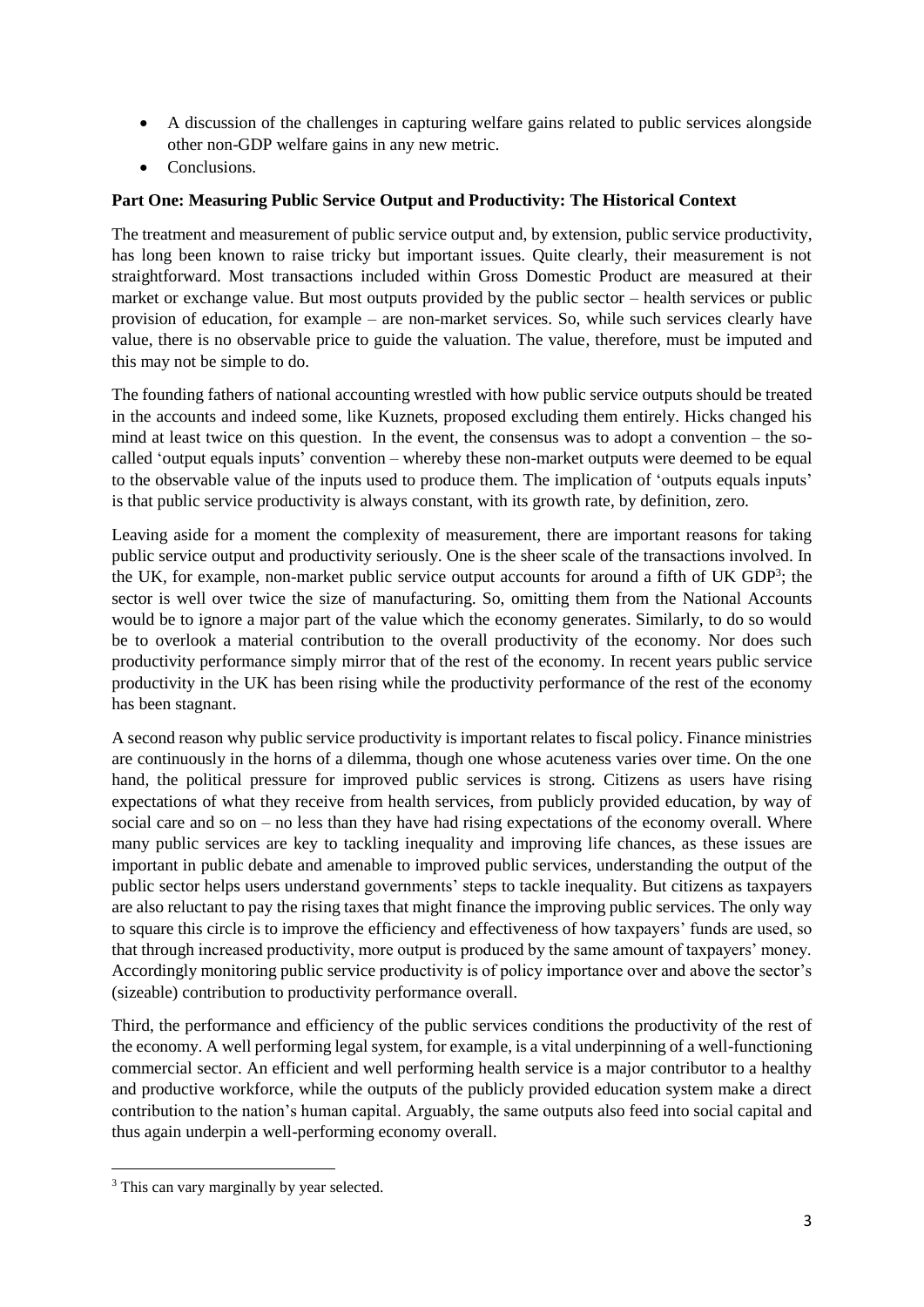Given the importance of these issues for economic commentary and policymaking, the balance of opinion in the national accounting community increasingly moved towards thinking that the 'outputs equals inputs' convention was untenable. There was no reason to suppose that it gave an accurate view of how the outputs and productivity of this growing sector were behaving within the overall economy. Since, by definition, it implied necessarily unchanging productivity within the sector, it could give no useful information regarding the other two issues: how well public services were making use of taxpayers' funds or how productively the public services condition the performance of the rest of the economy. These drawbacks from 'outputs equal inputs' were substantial.

Accordingly, the 1993 System of National Accounts (SNA) recommended that, in future, countries should move away from the previous convention and instead adopt methodologies which measured the output of public services directly, using observable information relating to these services. This would mean of course that there was no reason why the estimated outputs from such methodologies would equate to the observed inputs. Accordingly, it would also be possible to estimate how productivity in these various sectors was changing over time.

ONS was one of the early movers, together with a handful of other NSIs, in taking forward this new agenda. By the late 1990s, measured by value, some two-thirds of public service outputs were measured directly. The remaining one-third or so continued to be measured by 'outputs equals inputs'; so-called collective services, in particular defence, were the main part of this residuum. However, not long after the new methodologies were put in place, the estimated productivity series began to demonstrate paradoxical behaviour. Having been rising at fairly steady rates up to 1997, the estimated productivity of the directly measured sectors fell by over 20 per cent in the four or five years after 1997. It was hard to understand why the estimates were showing such declines. Nor was there any corroborating evidence to suggest that such declines had occurred. Accordingly, users' confidence in the validity of the estimates became increasingly strained. Since the output-driven estimates also now fed into the UK National Accounts overall, confidence in those, too, was also in question.

In these circumstances, at the end of 2003, the then UK National Statistician, Len Cook, asked Sir Tony Atkinson to conduct an independent review of methodologies to measure public service output and productivity. His terms of reference also included looking at the way ONS had approached the new SNA agenda and its implementation of direct measurement methodologies. The Atkinson Review lasted for just over a year and Sir Tony published a report in January 2005 setting out his conclusions.

# **The Atkinson Review and its Legacy**

The Atkinson Review was a milestone in this agenda. The report clarified many issues and proposed a model for measuring public service outputs. On the basis of its recommendations, it outlined a research and implementation programme in the various main public service areas. Len Cook accepted Atkinson's conclusions, subject to underlining that their full implementation would take time and be conditioned by availability of resources.

Fundamentally, Atkinson agreed wholeheartedly that the SNA had been right to counsel direct measurement of non-market public services. The drawbacks of the traditional 'outputs equal inputs' convention were just too great to be acceptable, for the reasons set out earlier in this paper. By the same token, ONS had been right to take up this agenda. The problems observed in the UK data were real ones but were rooted in the way the agenda had been implemented, as discussed further below, not because the overall agenda was problematic.

Atkinson's report saw the problem as being ONS's failure to base its methodologies and estimates on a clear set of explicit principles. Not unnaturally, when faced with a difficult task, in many cases ONS statisticians had sometimes used readily available indicators or other data sources but which did not necessarily relate directly to what was needed, and/or stop-gap methodologies to measure public service outputs, in the hope that this would be better than nothing. Experience, however, showed these hopes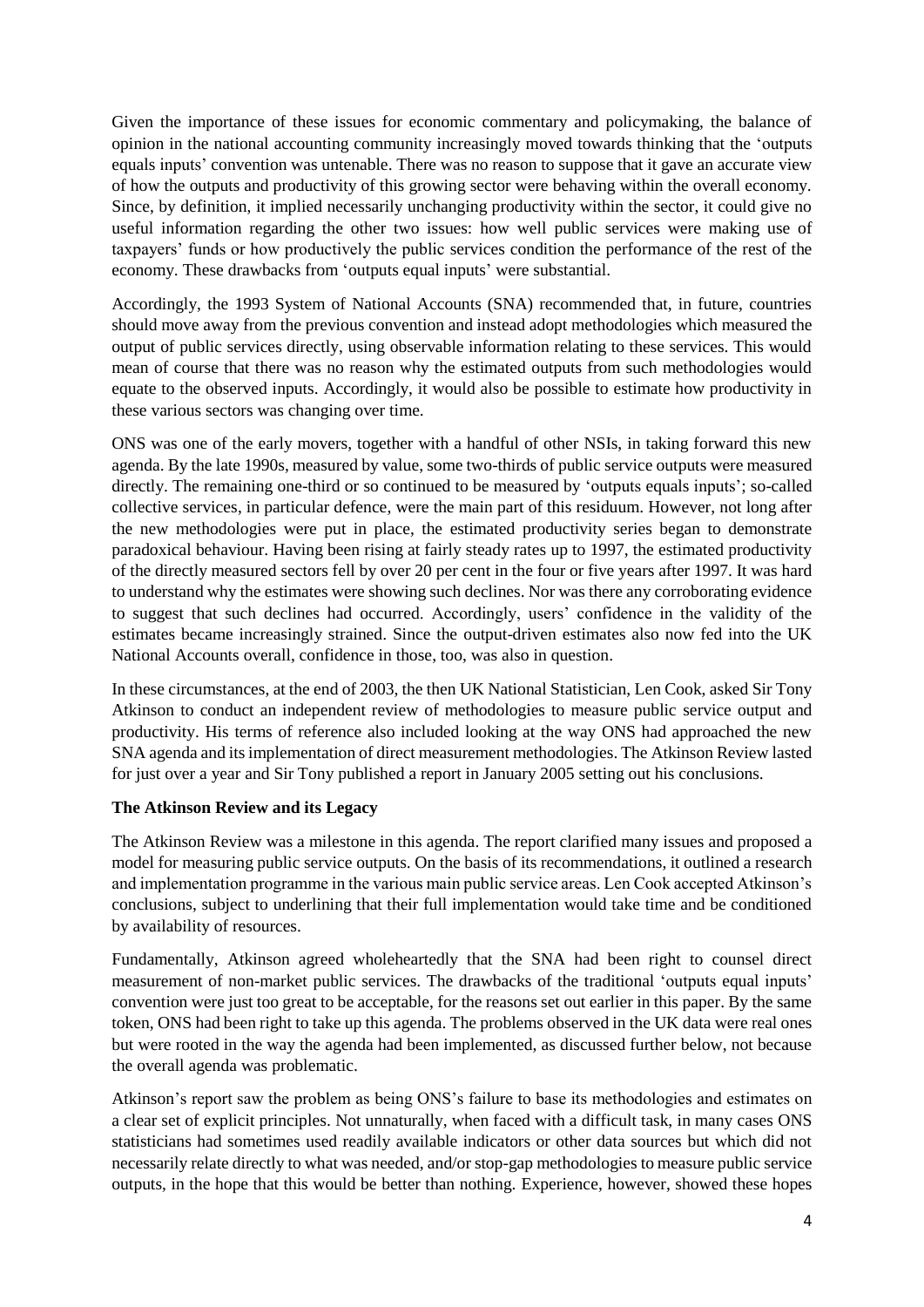were not always been realised: it can be argued, in some cases, that the procedures had led to estimates which were worse than not having anything.

The complete set of Atkinson's principles are shown in annex A. One superficial reaction to them is that many look like common sense. Who would not be able to agree to them? On the other hand, their usefulness and power comes from employing them as a yardstick against which to compare the actual procedures which were in place. They quickly highlighted areas where ONS's existing procedures did not measure up. This gave a clear indication of where remedial action was required as well as helping guide the nature of the remedial action and revised procedures.

One particularly important principle related to what should, in theory, be included in a country's national accounts and therefore what the methodologies should be striving to capture. Atkinson contended that the key consideration in national accounts was value; thus, GDP could be considered as the cumulative value added from the economy, going through the various stages of production. It was therefore essential to avoid measuring public service output solely by what were essentially activities – say, the number of medical procedures performed or the number of pupils taught, particularly where such measures may incentivise perverse outcomes; such as fire services being measured using the number of fires they put out, where increasing fire prevention activity would lead to a reduction in output, rather than a growth.

The problem he saw was that such activities may or may not have value. His private sector analogy was production of broken bricks. A factory which produced only broken bricks would find its output next to negligible since the broken bricks would have little or no value, as opposed to well produced whole bricks which, of course, would have value. In the public services, the equivalent issue was to establish whether the hospital procedures carried out or the number of pupils taught were adding value or otherwise; what was the quality of the 'bricks' they represented.

A key principle was therefore that the estimates of public service output should be quality adjusted. At a common-sense level, the value of a health care intervention clearly depends upon its quality. The procedure is of value only to the extent that it leads to a health outcome superior to a counterfactual where the procedure had not been carried out. This leads inevitably to the question as to how outcomes should relate to the estimates. Traditionally, national accountants had been reluctant to consider outcomes as relevant and with some good reason. In most countries, life expectancies and healthy life expectancies have risen significantly over time. While improving health services have played a part in this, the broad evidence is that this has been a minority contributor with factors such as improving diets, falling smoking and healthier environments being much more important. It would therefore be quite wrong to ascribe the whole value of the improved health outcomes to the output of healthcare sectors. On the other hand, to the extent that an improved health outcome can be directly attributed to the activities of healthcare systems, then that should be taken into account in the estimated output.

The Atkinson Report was widely debated in the years following its publication. Its approach was largely accepted and helped shape the revised 2008 System of National Accounts (SNA). The principle of allowing for quality adjustment in estimates of output was accepted and emphasised, as part of a wider trend of economists becoming increasingly comfortable in addressing social welfare function issues. The European System of Accounts (ESA) which generally follows the SNA, as its guiding principles, surprisingly, and somewhat regrettably, took a flatly opposite view and banned quality adjustment within its 2010 iteration. This illustrates how contentious this topic remains. This decision was purportedly in the interests of international comparability but the authors would argue there seems to have been some muddled thinking at work. Imposing arbitrary comparability in methods does not necessarily serve the interests of comparability of the realities. With quality adjustment not allowed, those countries where public services have improved in quality are estimated with outputs below the reality and conversely for those where quality improvement has been relatively low. This can only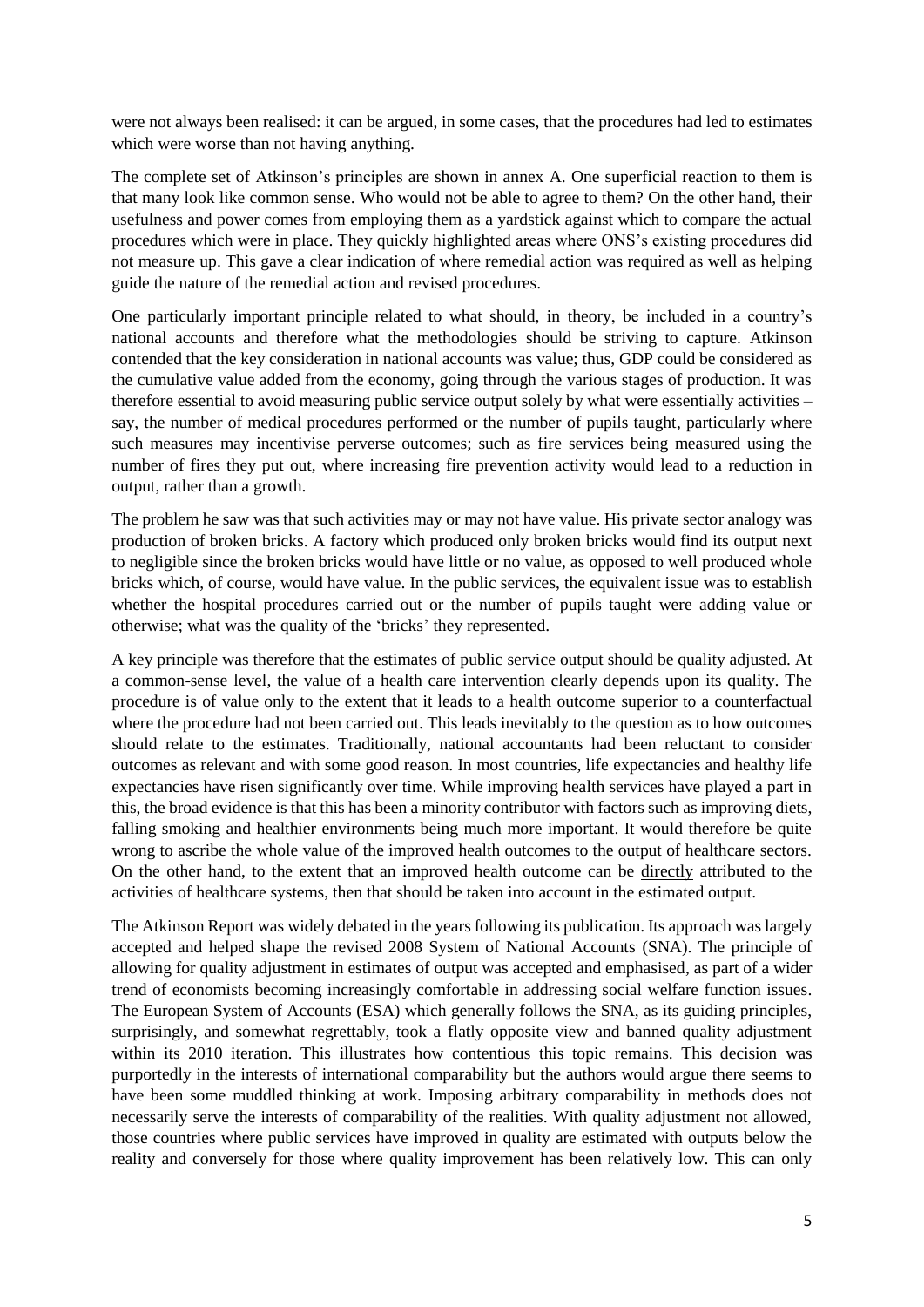prejudice rather than help international comparability. Eurostat has been organizing work to review this issue so, hopefully, this is on the way to being resolved.

Since the Atkinson Review, the UK has delivered public service output and productivity estimates, with varying degrees of success, differing both between and within service areas as shown in Figure 1. The approaches are categorised broadly into three types.

**'Output equals inputs'** – Accounting for around 37.8% of public service output in 2015, this approach assumes that the volume of output is equivalent to the volume of inputs used to create them. Typically capturing what are referred to as "collective services" (such as defence), this convention is used when the output of a service area is conceptually difficult to define and/or measure. As a result, productivity is assumed to remain constant and growth will always be zero. This is the least satisfactory method.

**Quantity output** - Representing around 17.7% of public service output in 2015, this approach utilises long-standing indicators of activities know as a cost-weighted activity index (CWAI). Here an index is constructed as the weighted sum of change in the level of different activities from one year to the next. As most public services do not have a market price to use as a weight, given they are not sold on a market, the cost of producing a unit of activity (unit cost) are used as a proxy. Although this cost weighting occurs, the use of measured outputs is believed to be an improvement on the previous input based methodology and is used as a measure of output in the UK estimates of total public service output. More detail about this approach, and the steps involved, can be found in Annex B.

It is, however, recognised as the second-best approach. While some elements of quality change can be captured (e.g. through the differentiation of activities), a CWAI will fail to capture all quality improvements. An example of this would be a technique where improvement lead to a lower cost of treatment. This would be recorded as a reduction in output, when no change has occurred and outcomes have perhaps improved.

**Quality adjusted output** – The third category then accounts for the remaining 44.5% of public service output in 2015. Looking to address the short-coming with using CWAI, elements of public services output are adjusted to take account of changes in quality, in line with the recommendations of the Atkinson Review, reflecting improvements in outcomes that can be attributed directly to public service activity.

Within the market sector, higher-quality variants of outputs can be picked out. As higher-quality outputs sell for more than the lower-quality, the change in quality is accounted for by the price differential. This is, of course, much harder (but no less important) to do for public services because service users do not pay directly for the services, and thus there is no user-driven differential to use. Where they can be identified quality metrics are, therefore, used to augment volume data, based on how far outcomes can be attributed to public services, to give a well-based measure of the public service output concerned.

It is important to note that such quality adjustments are explicitly excluded from the measurement of output in the National Accounts Framework by ESA10, and are not part of the output series used in other Office for National Statistics (ONS) measures of productivity.

More details about the general methodology can be found in Annex C, while more specific details are provided later in Part Two of this paper.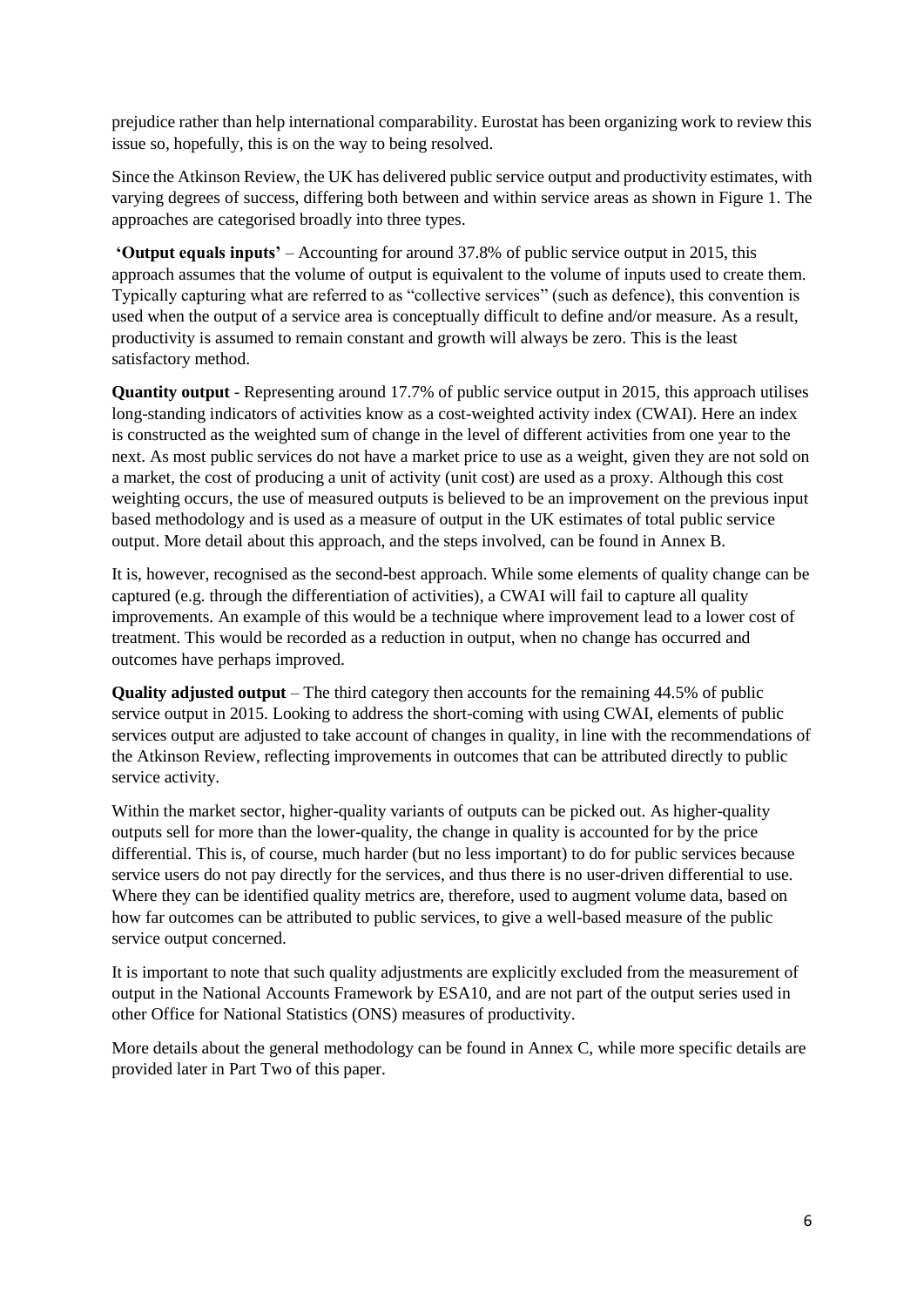

**Figure One: Output-type share by service area, 2015, UK**

Source: ONS (2018a)

Notes: Shares may not sum to 100 due to rounding. QA refers to quality adjusted. Public order and safety (POS) includes courts and probation services, prison service and fire service. OGS refers to other government services which includes services such as economic affairs, recreation, and housing.

Atkinson made a further important recommendation to 'triangulate' estimates with corroborating evidence when assessing public service output. Such evidence might be subjective or objective. The sharp downturn in ONS' estimates of public service output that had led to the Atkinson Review being set up turned out to be largely illusory and due to problems with data sources and methodologies. A subjective source of evidence that might have shown up the problems earlier would have been talking to practitioners and expert commentators. When, during the Review, they were asked what might have caused the sharp downturn in productivity, their invariable response was that they were not aware there had been such a downturn.

Such evidence would not have been conclusive but would, at least, have rung alarm bells. Such subjective evidence can, moreover, be supplemented by objective evidence. In the hospital sector, one of the key factors affecting efficiency is average length of stay. With relatively fixed hospital capacity in the short term, a shorter length of stay allows more patients to be treated. So, if there had been a sharp downturn in health sector productivity, it would have been reasonable to expect average length of stay to have increased. But, in fact, it had not behaved out of the ordinary. Again, not conclusive but another possible alarm bell to give reason to question the estimates.

A third precept from the Atkinson Review stemmed from the nature of what it saw to be the task. Assessing changes in the quality of various public services, or for that matter collecting and assessing triangulation evidence, may well not be within most National Statistical Institutes' core competences.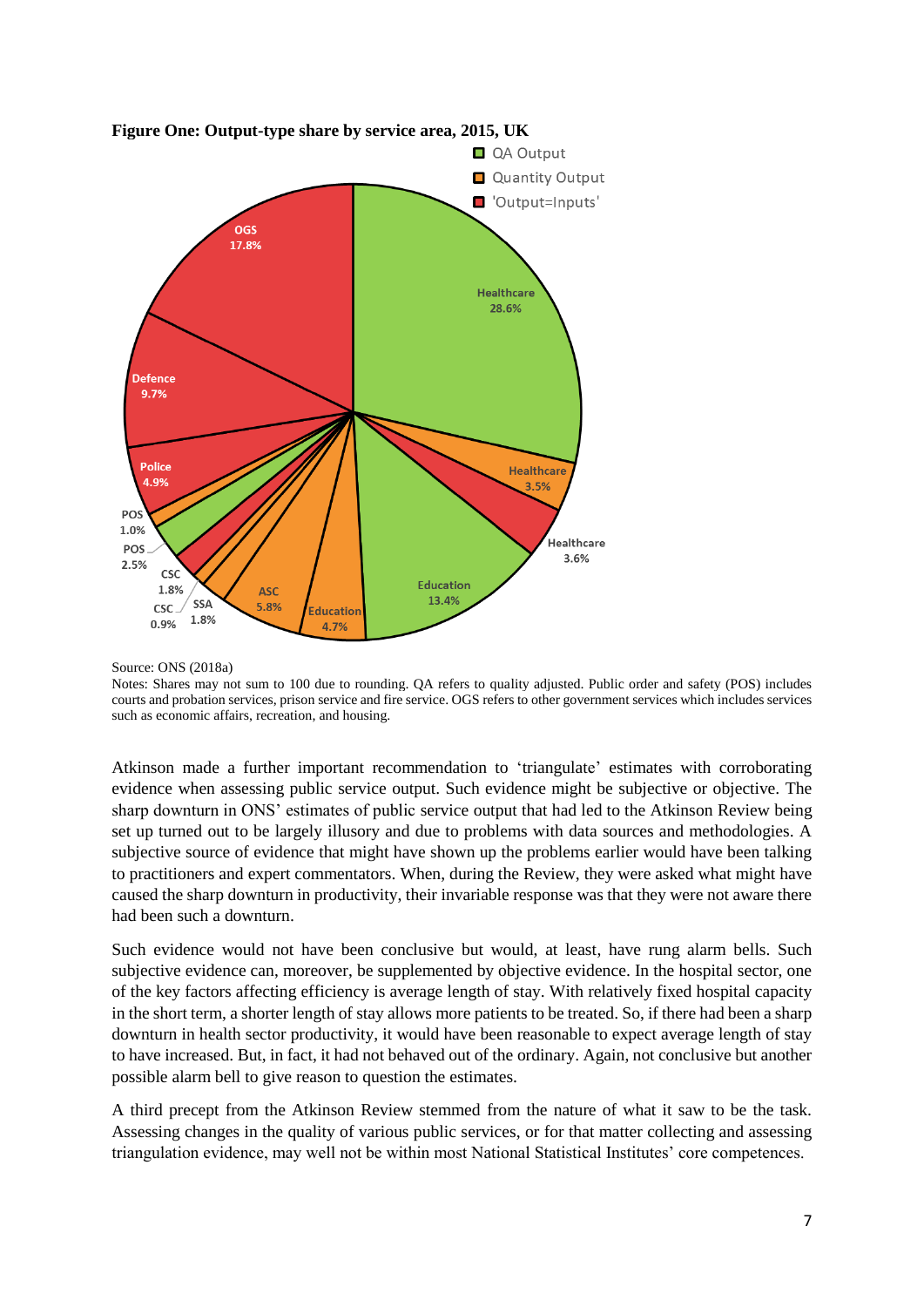Fortunately, such issues are the core business of other communities. Assessing, for example, the quality of teaching and the contribution that schools make is what many education experts spend much of their time doing. Similarly, such issues in the healthcare sector are a central preoccupation of public health experts, epidemiologists, health economists and so on. Practitioners, by definition, are a complementary source of expertise. So, too, are government departments and other public authorities, who will have much greater expertise and experience of the services in their fields than an NSI could ever hope to muster. Atkinson therefore recommended that ONS (and other NSIs) should form networks with such experts to allow them to tap into the expertise that would be needed to compile authoritative estimates of public services output.

One important purpose that such networks could serve would be to feed into periodic reviews of the ways that public services are delivered and whether intervening changes mean that the original data sources and methodologies for compiling output and productivity estimates remain valid or whether changes are necessary. Models for delivering public services change no less quickly than the business models underpinning private sector activity. So, without such periodic reviews, there would be the possibility of maintaining methodologies that no longer corresponded to the real world. Of course, in principle, detecting such changes should be an ongoing concern. But the periodic reviews should serve as a safety net to ensure that relevant changes are picked up.

The Atkinson Report set out a principled approach which it recommended as the general model for measuring public service output and productivity. It also had chapters with suggested agendas for applying the approach in four key areas:

- Healthcare services
- Public sector education services
- Public order and safety (specifically the criminal justice system)
- Services relating to adult social care

It recognised that completion of the work programme to fulfil these agendas would take a number of years. The rest of this paper discusses UK experience in taking this work forward and some of the principal lessons learned. Then, in light of this work, it considers both the welfare implications of public services but also how we treat those welfare gains which are not attributable to changes in public service provision.

# **Part Two: The Current Methods of Calculating Atkinson Quality Adjustments**

We begin by briefly explaining the methods used to derive the four quality adjustments currently in use in the UK.

# **Healthcare**

 $\overline{a}$ 

In the United Kingdom, health care is primarily a public service under the Atkinson Review definitions. Nearly 80% of UK health care expenditure is publicly-funded with much of this public expenditure funding free-at-the-point-of-use care through the National Health Service (NHS)<sup>4</sup>.

The task of valuing the output and measuring the productivity of a free-at-the-point-of-use service, without insurers or other intermediaries negotiating prices from care providers, therefore faces the same challenges Atkinson sought to address across other public services.

<sup>4</sup> The NHS provides healthcare in Great Britain. In Northern Ireland, the Health and Social Care Service provides similar free-at-the-point-of-use care. For brevity, 'NHS' is used to describe all UK public health services.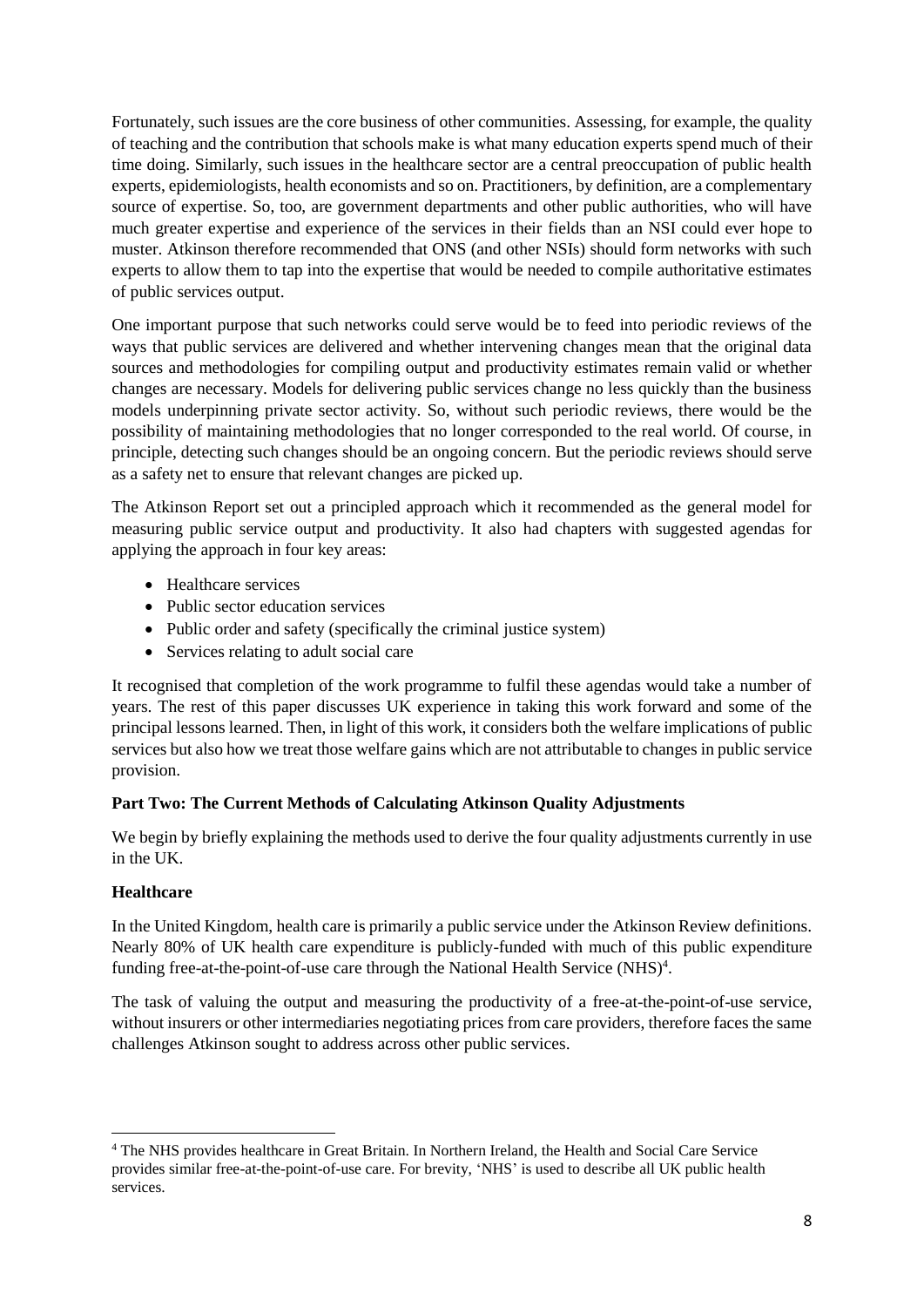But mitigating the considerable challenge of measuring the productivity of a service for which a price does not exist, the NHS provides the advantage of a wealth of data, collected on a uniform basis from all NHS providers.

# **Measuring health care output**

As with other public service sectors, quantity output is measured through a cost-weighted activity index (CWAI)<sup>5</sup>. The data for this come from detailed published management information. NHS provider organisations responsible for hospital, community and mental health care report detailed data on activity and unit costs as part of the process of setting reimbursement rates for the thousands of different activity types carried out across these sectors, as well as for use as a management information resource. For this purpose, activity and expenditure are analysed by Health Resource Group (HRG) and by care setting. The HRG system provides a more detailed and precise treatment-classification system as an alternative to the internationally-used Diagnosis-Related Group (DRG) system, with over 25,000 individual activity types in the most recent years.

For other elements of publicly-funded health care outside of NHS hospital, community and mental health care provision and drug prescriptions, data are scarcer. Data availability is particularly problematic for general practice, where output is currently measured using modelled estimates based on historical and demographic data, and for the rapidly growing component of NHS-funded services that are outsourced to independent sector providers.

By spending, NHS hospital, community and mental health provision accounts for 64% in the most recent data, with a further 10% from prescription drugs. Other family health services, of which General Practice is the largest component, along with the more easily measurable dental and ophthalmological services, account for 15% and services purchased from non-NHS providers a further 11%.

UK public service health care output therefore combines a large element of some of the most precise output measures available for UK public services, with estimations needed for some of the other elements of the service. But as with other service sectors, the limits of cost-weighted activity in determining the value of public service provided still hold across all service elements. Hence a quality adjustment is required.

# **Measuring health care performance and outcomes**

1

The comparative wealth of data available for health care extends to data on the quality of services. Here, a large variety of measures are available – NHS performance statistics provide monthly measures of performance against targets for a range of activities, while outcomes data from life expectancy to cancer survival rates provide indicators of the ultimate goals of the health service.

However, this trove of data does not automatically translate into the quality adjustments envisaged by Atkinson for output and productivity.

Consider the use of NHS performance indicators as quality adjustments and, as an example, Accident and Emergency (A&E) department waiting times, which are one of the NHS's highest-profile headline performance measures.

We can track the percentage of A&E patients who are seen within the NHS's national four-hour waiting time target. But it is not clear how a change in a quality adjustment incorporating the proportion of patients seen in four hours should affect the value of A&E output. Should we give equivalence to the

<sup>5</sup>Produced by chain-linked Laspeyres indices. Estimates of quality-adjusted output are produced in a similar manner as explained in Annex B.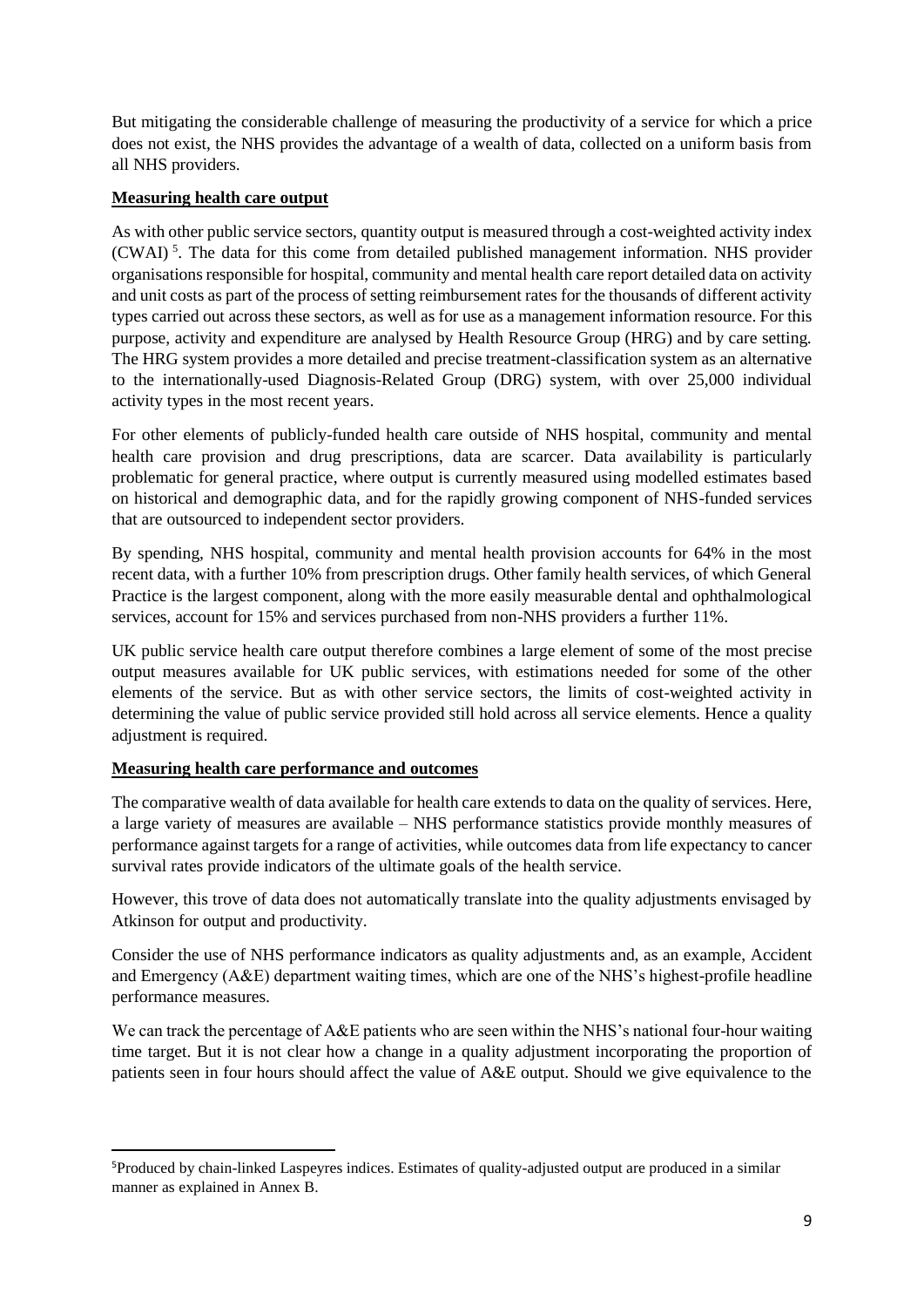volume and quality measure such that a 1% increase in activity and a 1% decrease in patients seen within the target roughly the same as a stable value of output?

This would imply that the value of providing A&E services to patients after the four-hour target is nearzero. However, given that patients counted in the activity data after a wait of four hours have endured the loss of their valuable time in surroundings not of their choice to receive care, it appears clear, even to a logic-seeking economist, that the value patients place on receiving emergency medicine services is greater than zero. So, such a simple solution would clearly be inadequate.

And the problems of how to apply such a performance measure to output do not stop with only the question of how such expenditure is scaled. Such a performance indicator only reflects one aspect of quality and research shows a tendency of providers to modify their behaviour to meet the minimum requirements, but not necessarily the spirit, of performance targets (Kings Fund (2017)). For instance, the four-hour waiting time target may encourage A&E department to prioritise seeing patients who are approaching the four-hour mark, but improvements in performance against the four-hour target may not reflect shorter waiting times for patients in other parts of the waiting times distribution.

Therefore, robust quality adjustments cannot simply be drawn from the NHS performance targets. Instead, they should inform the effect of health provision on the outcomes they are trying to achieve.

One alternative measure from the health economics literature does provide a conceptual framework which fits the criteria for quality adjustment far more closely, the Quality-Adjusted Life Year (QALY). The QALY is a tool for evaluating health care interventions that was first developed in the 1960s and 1970s and is now used globally (Mackillop & Sheard (2018)). The QALY is particularly prominent in the evaluation of health care in the UK, where the National Institute of Clinical Excellence (NICE) uses it to make recommendations on what treatments should be funded on the NHS.

While there is no single definition of a QALY, NICE uses the definition that a QALY is '*a measure of the state of health of a person or group in which the benefits, in terms of length of life, are adjusted to reflect the quality of life*.'

The QALY thus has two elements, a health-related quality of life element and a temporal element; and can therefore combine the effect of improvements in health-related quality of life and increases in the length of life resulting from treatment.

Health-related quality of life is measured on a scale between zero and one, with zero being a state equivalent to death and one representing perfect health. For the evaluation of health care, the gain in health-related quality of life from an intervention is then measured across time to produce a measure of QALY gain, such that a gain of one QALY represents one additional year of life in perfect health following the intervention.

However, while the QALY serves to provide much of the theoretical grounding for a quality adjustment, the quality adjustment used by ONS cannot simply consist of a change in measured QALY both for the practical reasons no systematic regular data collection on patients' health-related quality of life before and after treatment exists, nor consistent data available on the increase in patients' life expectancy resulting from treatment, but also for the conceptual reason that changes in health states are not just caused by health provision, but also by an array of other factors.

#### **Quality-adjusting health care output**

Unlike other adjustments where ONS and the relevant government department generally undertook the relevant work, given the challenges of constructing a quality adjustment to meet the principles from the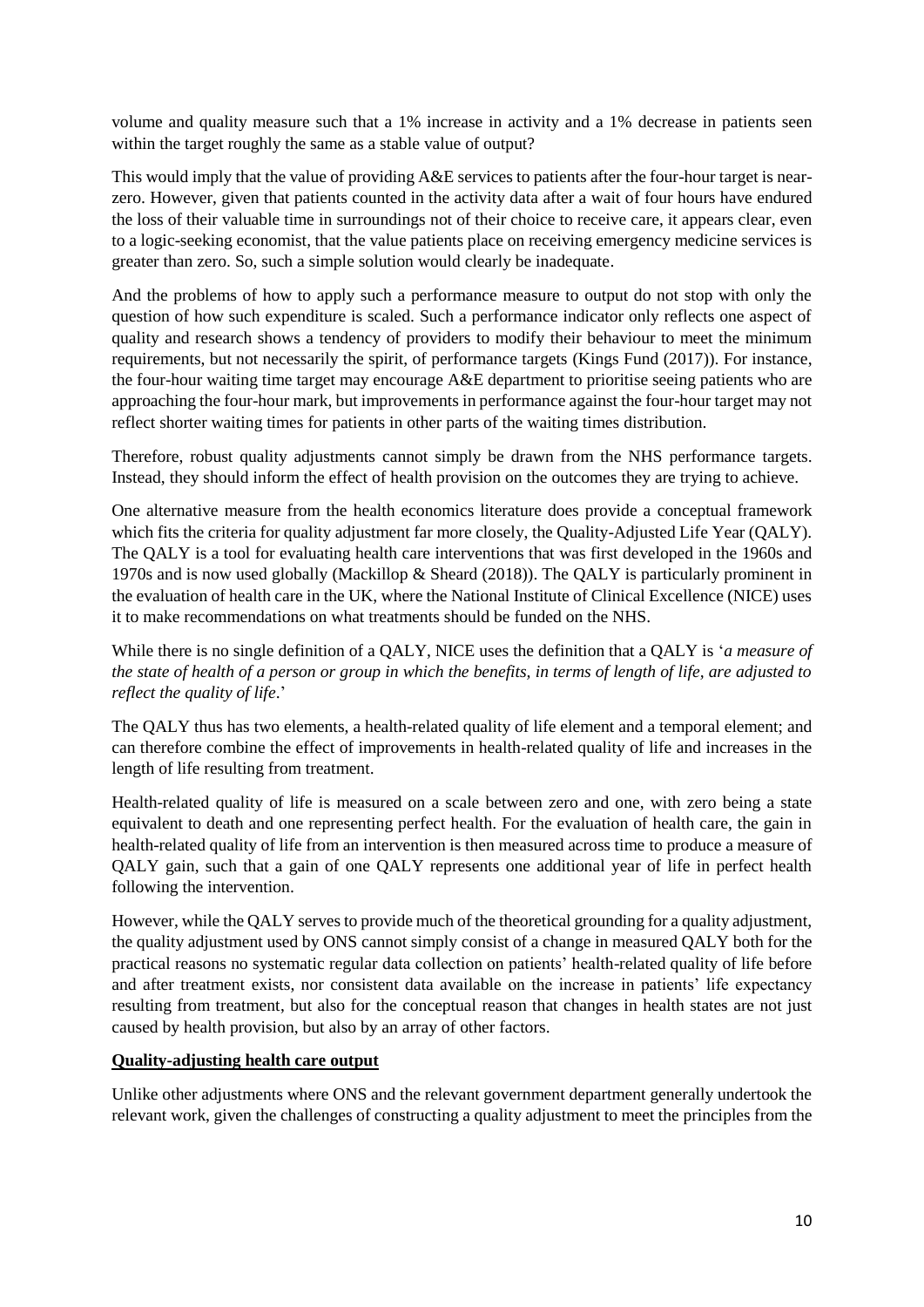Atkinson Review, the current health care quality adjustment was designed through a rigorous process, which set out the measurement framework, involving an expert group of health economists<sup>6</sup>.

The construction of the measure incorporated a range of relevant factors, while taking care to minimise combining metrics which would overlap and thus record the same quality drivers multiple times. For instance, the elective inpatient care adjustment combines health gain, survival, waiting times and patient satisfaction, thereby covering the main aspects of care quality. The quality adjustment used by ONS for healthcare output continues to be based on this research.

The measure produced can be divided into three components:

- Hospital procedures adjustment
- Primary care outcomes adjustment
- Patient experience adjustment

While we will discuss each of these in turn, of the three, the hospital procedures adjustment is by a large margin the most significant in terms of its effect on the measure, while also being by far the most complex. The hospital procedures adjustment continues to be produced by the Centre for Health Economics at the University of York and is used both to quality adjust healthcare output in the ONS measure and a separate productivity analysis carried out by the Centre for Health Economics (see Dawson et al., 2005).

# *Hospital procedures adjustment*

**.** 

The quality adjustment utilises the Hospital Episode Statistics (HES) dataset, whilst incorporating other data from various sources. The HES dataset is a highly detailed administrative dataset recording details of all patients receiving hospital treatment on the NHS in England, and observations in HES are coded to appropriate activity types using the aforementioned HRG system which is used to produce costweighted output.

The team did not try to value welfare gain on a QALY basis, although the concept of QALY is central to the hospital procedures quality adjustment, for the following reasons:

- There is no certain value to one  $OALY NICE$  does not specify a single value, though their treatment recommendations imply a value for one QALY of £20,000 - £30,000. However, other bodies use different approaches to value health, with the Department for Transport using a single figure per life lost to evaluate road safety interventions (Glover and Henderson, 2010).
- The value of a OALY should vary over time with average incomes and the marginal utility of income, but an increase in incomes should not be attributed to a quality adjustment for the NHS. However, holding the value of a QALY constant could result in the quality adjustment effect declining over time as cost inflation affects the ratio between quality and quantity value.
- Other factors beyond pure QALY gain may be important for the quality adjustment, such as patient experience.
- As discussed in part three, below, QALY gain could be influenced by other factors outside of the influence of the NHS, such as the output of other services, environmental factors or changes in patients' behaviour.

The hospital procedures adjustment which was instead developed can itself be broken down into three sub-components:

<sup>6</sup> Funded by the UK Department of Health, the project team consisted of several economists from the Centre for Health Economics at the University of York and the National Institute of Economic and Social Research, along with the input of other involved bodies, including the Department of Health and ONS.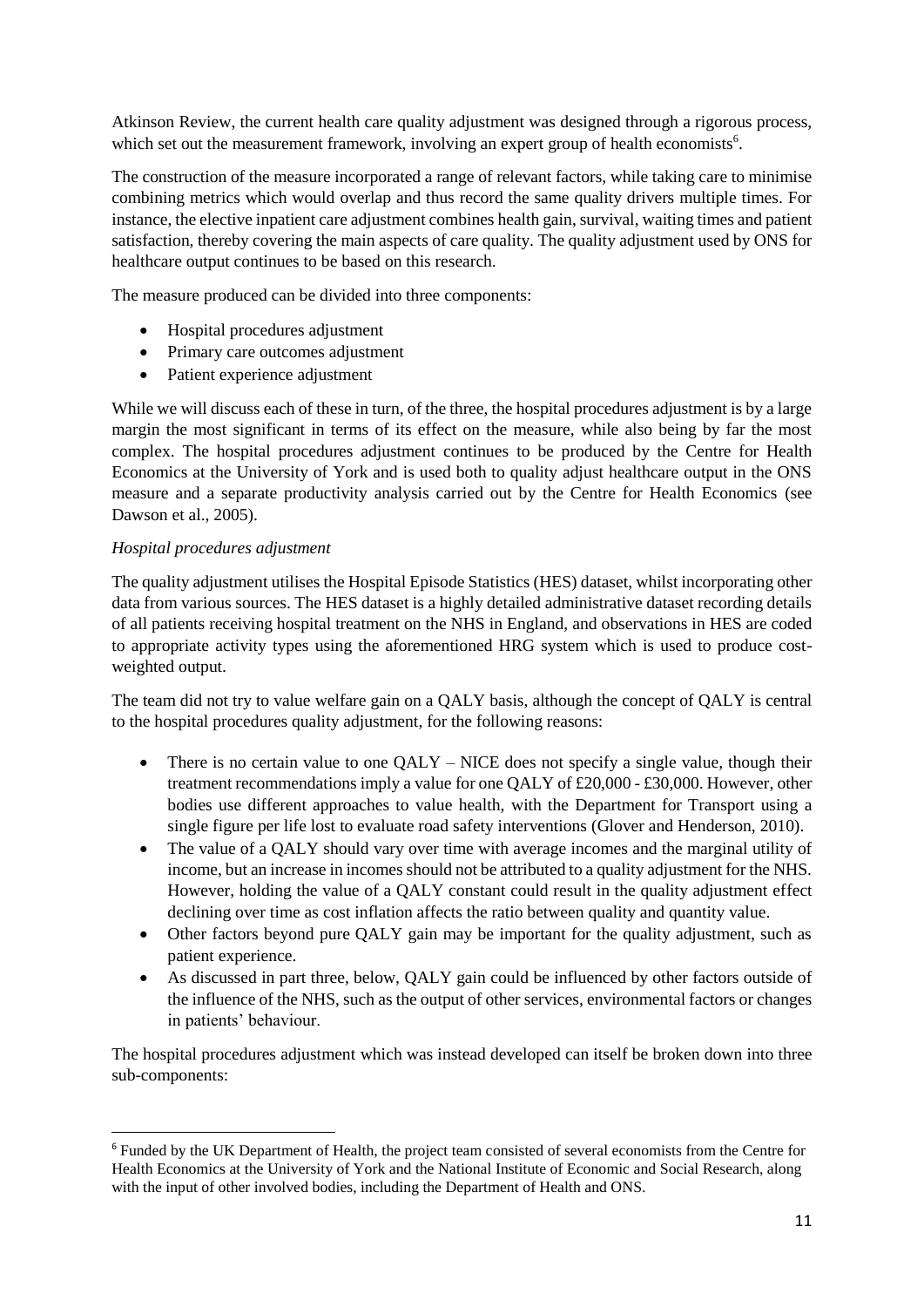- Estimate of health gain
- Short-term survival
- Waiting times

The health gain estimate is an attempt to proxy for the gain in health-related quality of life on an equivalent zero-to-one scale as is used in the calculations for QALYs. While, as previously mentioned, there is no systematic collection of health-related quality of life for all patients across the NHS, patient reported outcome measures (PROMs) are collected from patients across two high-volume treatment groups – hip replacements and knee replacements, and until 2017, were also collected for groin hernia and varicose veins procedures. The PROMs give measures on health-related quality of life gain before to after treatment using the EQ-5D scale, a widely used assessment framework, which uses patient responses to questions on ability to pursue usual activities, anxiety/depression, pain, mobility and ability to self-care to produce a health-related quality of life score on a scale of zero to one.

However, these PROMS measures cover a tiny fraction of the total number of patients receiving hospital treatment on the NHS. The health-related quality of life gain for the majority of patients therefore needs to be estimated. The Centre for Health Economics produced a single 'rough estimate'<sup>7</sup> for all remaining elective treatments (procedures scheduled in advance) and a single 'rough estimate' for all non-elective treatments (urgent unscheduled procedures). These estimates assume a greater health gain for nonelective procedures as patients generally arrive in a worse health state than elective patients, and so experience a greater health gain<sup>8</sup>.

The gain in health-related quality of life is spread across remaining life expectancy as derived from the ONS data on life expectancy by age, although due to a lack of data, no adjustment is made to counter the effect that treatment may extend life expectancy or that patients may have a lower life expectancy than the general population due to their pre-existing health issues. Gains in health-related quality of life across the future are discounted using the social time preference rate.

Post-operative short-term survival rates are then incorporated in this measure to reflect health-related quality of life falling to zero for patients who do not survive the procedure or die before being discharged.

A waiting times factor then incorporates the forgone potential health gain for treatment being delayed, with waiting times at the 80<sup>th</sup>-percentile taken to reflect the importance of uncertainty and the risk of long waiting times to patient well-being.

# *Application of the hospital procedures adjustment*

The overall adjustment for hospital procedures is then calculated from the change in the health-related quality of life element (health gain/survival rate factor) multiplied by the change in the temporal element (life expectancy/waiting time factor). This adjustment is calculated individually for each HRG and then applied to the output data which is also calculated at the HRG level, meaning the quality adjustment is not simply applied as an aggregate of all procedures carried out, but incorporates the same costweighting as non-quality adjusted output.

However, the complexity of the calculation means that the drivers of this quality adjustment can be difficult to discern and the direction of effect not always immediately intuitive. Table One explains the effect of these changes:

1

<sup>7</sup> The CHE's assessment, not that of the authors.

<sup>&</sup>lt;sup>8</sup> Some further adjustments to these rates are applied to procedures with high mortality rates to avoid the quality adjustment giving a negative valuation to these procedures, but for brevity we will not explore the details of these further adjustments here.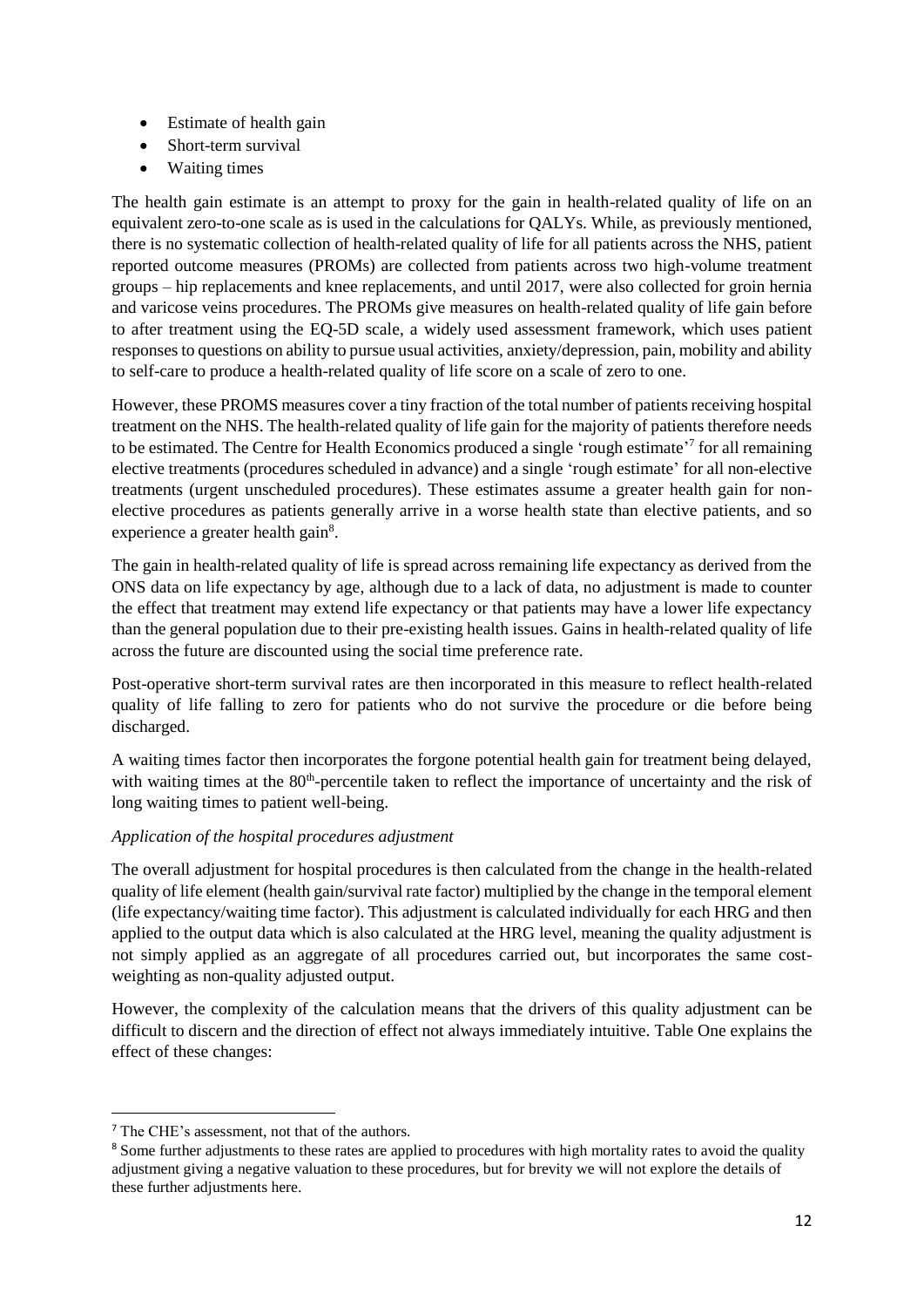#### **Table One: Effect of changes in components of hospital procedures quality adjustment on output**

| An increase in                                                                | Effect on quality-<br>adjusted output | <b>Mechanism of effect</b>                        |
|-------------------------------------------------------------------------------|---------------------------------------|---------------------------------------------------|
| Health-related quality of life (HRQoL) gain<br>reported in PROMs              | Increases                             | Changes HRQoL gain                                |
| Proportion of treatments that are elective <sup>9</sup>                       | Decreases                             | Changes HRQoL gain                                |
| Post-operative survival rate                                                  | Increases                             | Changes HRQoL gain                                |
| Average age of patients being treated<br>(life expectancy at birth unchanged) | Decreases                             | Changes length of period gain<br>experienced over |
| Life expectancy at birth<br>(age at treatment unchanged)                      | Increases                             | Changes length of period gain<br>experienced over |
| Waiting times $(80th$ percentile)                                             | Decreases                             | Changes length of period gain<br>experienced over |

# *Primary care output adjustment*

While the hospital procedures adjustment provides a quality adjustment for a large proportion of spending, the NHS also comprises many other smaller services. As previously mentioned, the relative paucity of detailed output data for other NHS services also applies to quality data.

For general practice, the largest component of primary care, a quality adjustment has been built using a selection of appropriate outcomes data from the Quality and Outcomes Framework (QOF), an incentive scheme for general practitioners (GPs). These measures relate to the extent to which patients' health risk factors fall above or below risk thresholds, thus incentivising GPs to monitor, medicate and promote behaviours for healthy outcomes. For example, the proportion of patients with coronary heart disease who have blood pressure and cholesterol readings above a threshold. The quality adjustment is scaled down to reflect the fact that only a small proportion of the population has the relevant risk factors.

The GP outcomes adjustment is a demonstration of the fact that the collection of quality and outcomes data can vary as policy changes. QOF outcomes improved rapidly after their introduction as an incentive scheme in the early 2000s, but the scale of improvements decreased in subsequent years as GPs moved closer to the maximum achievable scores. As the QOF system has matured and the gains in outcomes have become more marginal, the number of measures collected has fallen further reducing the proportion of GP activity that the quality adjustment covers.

#### *Patient experience adjustment*

1

The patient experience adjustment covers a range of NHS services and was included to account for the issue that the other aspects of the quality adjustment do not incorporate non-clinical aspects of care quality which may also be valued by patients, such as being well-informed and involved in decisionmaking, having good relationships with staff and having a comfortable environment.

<sup>9</sup> CHE assign a greater health gain factor to non-elective treatments than elective treatments (see paragraph on pp11-12.)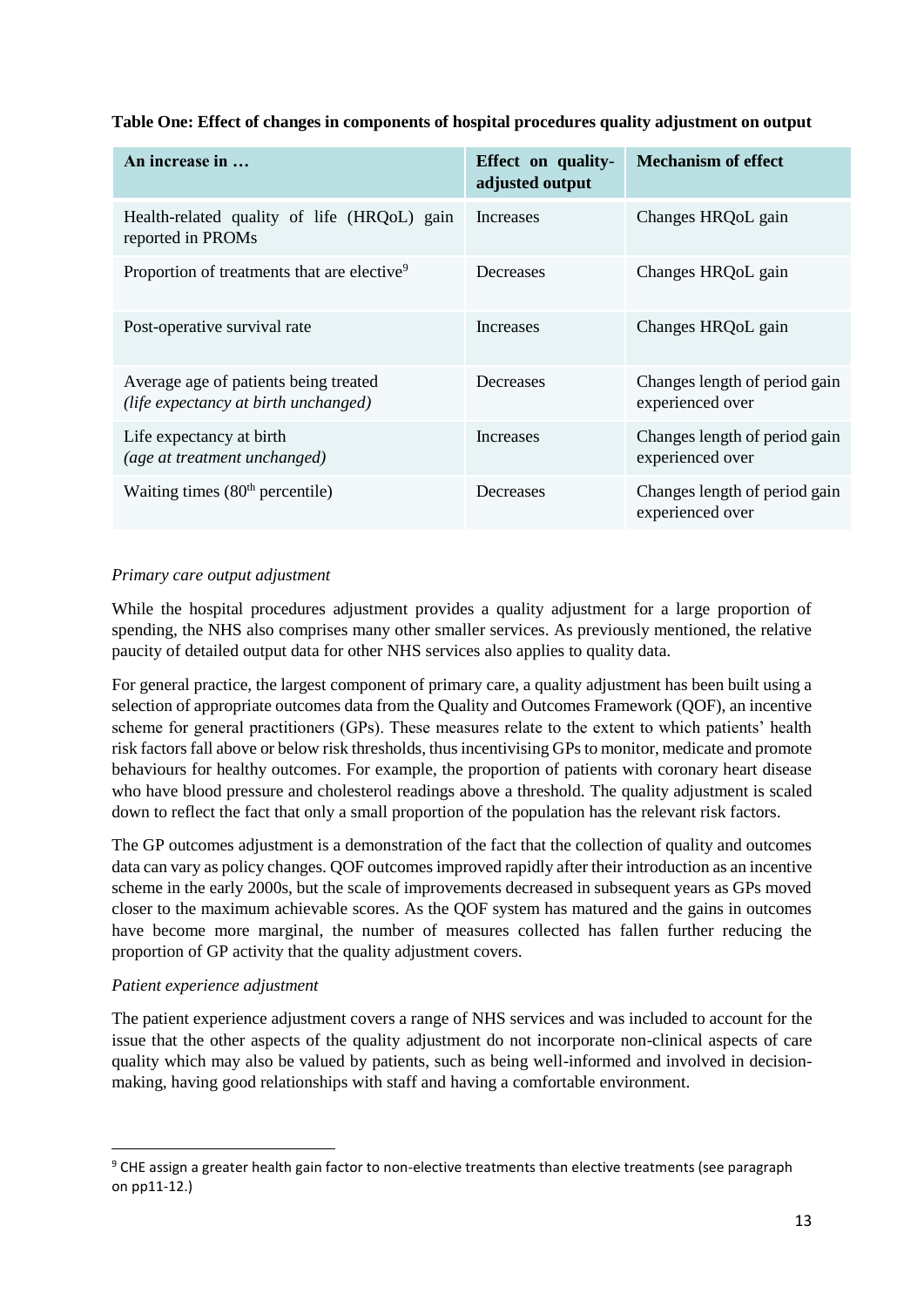The patient experience adjustment is calculated using data from the Overall Patient Experience Scores, which are based on national surveys covering inpatients, outpatients, emergency care, community mental health services and primary care, although the patient survey for primary care has been discontinued since the quality adjustment was designed.

Generally, the patient experience scores experience only minor variation over time, and as with the GP outcomes adjustment, result in a relatively minor effect on the overall quality adjustment.

# **Education**

**.** 

Education services comprise eight publicly funded sectors ranging from pre-school to higher education training of teachers (Initial Teacher Training (ITT)) and is captured using data on student numbers for the respective sectors. Unsurprisingly then, the two largest sectors are primary schools and secondary schools (including academies) both in terms of spend and actives. Like other individual services, the output of education services is measured directly, reflecting changes in the aggregated activities delivered. However, looking deeper into this, the demography of the UK will mean that using pupil numbers alone gives only a very low or constant growth in education output over time, implying the actual output of the public education system may not have significantly improved during this period.

However, it is highly likely that factors like the quality of care pupils receives; the depth to which a syllabus is taught; the individual attention afforded to them by teachers; and the skill sets which they develop will have changed. Therefore, if these changes in quality are accounted for, it would be expected that the volume of education service output would change, even if demographic factors hold student numbers constant. Therefore, following Atkinson (2005), additional steps were incorporated to explicitly account for changes in the quality of provision in estimates of education output.

In general, the output of the educations sectors is quality adjusted in two stages. Firstly, student numbers in sectors are adjusted by attendance rate. In line with specific recommendations outlined by Atkinson, rather than using pure registered pupil numbers, adjusting by absence aims to provide a more accurate measure of the amount of teaching activity received by pupils, so absence (both authorised and unauthorised) are captured.

Secondly, metrics of "high-level" attainment, using information about examination results, measure changes in the overall quality of services provided.

In Foxton (2018a), output associated with both primary and secondary schools is adjusted using the average point score (APS) per student in GCSE level or equivalent examinations, which are normally taken during the student's eleventh year of schooling. The average point score (APS) for GCSE and equivalent qualifications relates to the attainment of pupils aged 15/16 at the end of Year 11. It is the best current measure for the annual change in the quality of output. It rests on the assumptions that the change in the APS can be used to approximate quality, and:

- should be applied to all pupils in primary and secondary schools<sup>10</sup> (from reception class to the end of the sixth form) in the UK,
- is an adequate approximation for all educational outcomes, for example attainment after 16 and development of wider outcomes such as citizenship.

As these examinations vary across geographical areas, the APS quality-adjustment is applied to Primary and Secondary school output in each country separately. The APS at GCSE level for England and Wales are provided by the Department for Education and the Welsh Government respectively, while the APS associated with the Standard exams in Scotland are provided by the Scottish Government. For reasons of data comparability and availability, the level of education quantity in Primary and Secondary schools in Northern Ireland is quality-adjusted using the APS of English schools. Initial Teacher Training (ITT)

<sup>10</sup> Including, in England, Academies and City Technology Colleges (CTCs).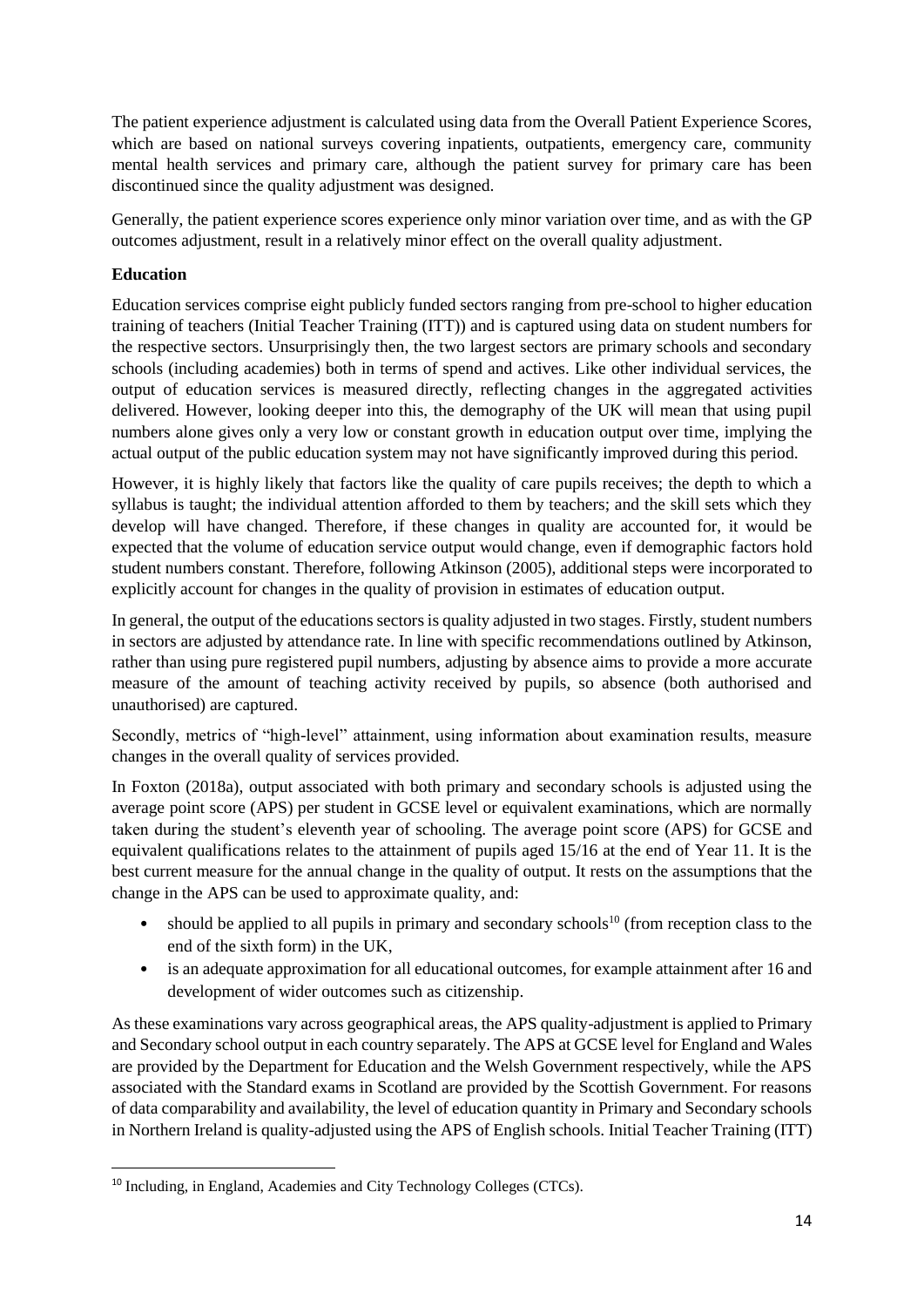quantity in each geographical area of the UK is adjusted using the QTS award rate for England, which is also provided by the Department for Education. Here the implicit assumption is made that changes in quality in ITT in Wales, Scotland and Northern Ireland follows the trend in England.<sup>11</sup>

# **The Criminal Justice System**

Introduced as part of Foxton (2018b), when measuring the output and productivity of public order and safety (POS), explicit adjustments are made to the measure of output from the Criminal Justice System (CJS) to take account of changes in quality and improvements in associated outcomes. The basic activity measures, common to both public service productivity estimates and national accounts, consist of costweighted aggregates of services provided (such as prison bed-days or cases processed per court) which are paid for by the UK government. This is covered in greater detail both in Part 1 of this paper and Annex B. The quality adjustments applied then consider some of the aspects of quality not already captured by the simple activity measure of output for POS.

Within the POS service area there are four main components: fire-protection, courts (which itself has five further sub-components), probation and prisons. The quality adjustments are applied to a sub-set of these components, as shown in Table Two, which are identified as forming part of the CJS, alongside an indication of the weightings used. A quality adjustment is not applied to fire-protection or county courts services, which deliver civil cases $^{12}$ .

The criminal justice quality adjustment has four components:

- recidivism (re-offending) adjustment
- prison safety adjustment

**.** 

- custody escapes adjustment
- courts' timeliness adjustment

The first relates to achieving an overall outcome - reducing re-offending - of the whole criminal justice system and therefore treats the CJS as one interlinking system that allocates and providing appropriate  $dissposals<sup>13</sup>$  and rehabilitation services. It can, however, be argued that the associated sub-components may have specific target outcomes, in addition to reducing recidivism. Therefore, the remaining three adjustments relate to specific target outcomes for sub-components of the CJS.

<sup>&</sup>lt;sup>11</sup> This is a key issue in relation to geographical comparability  $-$  is it better to quality adjust all geographies, even when no quality adjustment data is available in that area, or is it better to present unadjusted data in these areas, even if this introduces a variation of its own.

<sup>12</sup> UK court cases are divided into 'civil' and 'criminal'. Civil cases covering areas of family and contract law do not address 'criminal offences' and are therefore out of scope of a quality adjustment designed around addressing criminal behaviour. Similarly, firefighting services are exempted from quality adjustment.

<sup>&</sup>lt;sup>13</sup> A disposal can be thought of as an appropriate sentence for the crime and mitigating factors, such as repetition, aggravation, or factors which make the case more severe (i.e. assault with a weapon, as opposed to assault without a weapon).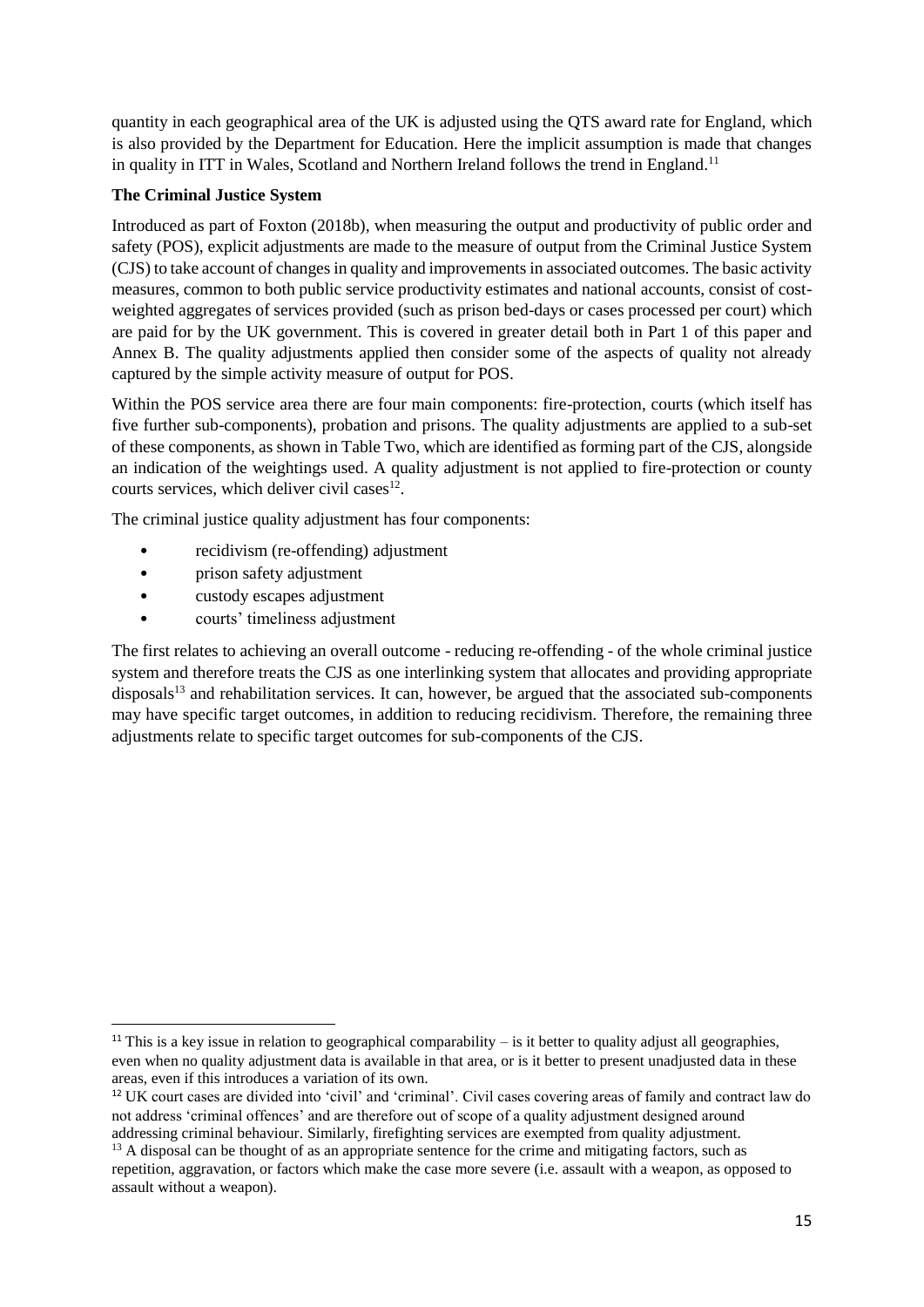| Component                              | Quality<br>adjusted | Recidivism | Prison<br>safety | Custody<br>escapes | Courts'<br>timeliness |
|----------------------------------------|---------------------|------------|------------------|--------------------|-----------------------|
| Fire-protection Services               | No                  |            |                  |                    |                       |
| Magistrates Courts <sup>1</sup>        | Yes                 | 50.0%      |                  |                    | 50.0%                 |
| County Courts <sup>1</sup>             | No                  |            |                  |                    |                       |
| Crown Courts <sup>1</sup>              | Yes                 | 50.0%      |                  |                    | 50.0%                 |
| Crown Prosecution Service <sup>1</sup> | Yes                 | 100.0%     |                  |                    |                       |
| Legal $Aid1$                           | <b>Yes</b>          | 100.0%     |                  |                    |                       |
| Probation                              | Yes                 | 100.0%     |                  |                    |                       |
| Prisons <sup>2</sup>                   | Yes                 | 29.2%      | 37.5%            | 33.3%              |                       |

#### **Table Two: Quality adjustment weights by output component**

Source: Office for National Statistics

Notes:

1. Subcomponent of UK courts and related activities

2. Weights for 'Prisons' quality adjustments are taken from Prison and probation performance statistics 2014

to 2015. Further details on sources and methods used can be found in Foxton (2018b)

#### *Recidivism adjustment*

The recidivism adjustment is applied across all output associated with the Criminal Justice System (CJS). It approximates the effect the CJS has on reducing the volume and severity of further crimes being committed by those who have gone through it – this being an important social outcome for the system. The ONS measure works by adjusting the cost-weighted activity indices of the service areas identified in Table 2 by a severity-adjusted rate of recidivism.

This adjustment itself is composed of three parts, the first being the change in the number of proven re-offences committed by adult and juvenile offenders categorised between crime types. These include such categories as Violence Against the Person, Robbery and Fraud. Secondly, an adjustment is made to offenders, to account for differences between cohort characteristics and their likelihood to re-offend. The final adjustment made provides a weighting by which to aggregate together all reoffences. This weighting is based upon the relative severity of the re-offence and is derived from ONS (2016). More information on this source, as well as others used, can be found in Foxton (2018b).

# *Prisons safety adjustment*

The prisons safety adjustment relates to the number of incidents of assaults, self-harm and deaths that occur in prison custody. The purpose of this being to reflect that safety of prisons is an important component of the quality in the activity and services provided, as set out in the Prison Safety and Reform White Paper (MoJ, 2016).

We measure the number of incidents per 1,000 prisoners, which are grouped into "Severe", "Less severe" and "Those resulting in a death". These groups are subsequently weighted and aggregated together based on their relative cost. This is achieved by using the total cost to society of workplace injuries as a proxy, taken from the Health and Safety Executive.

# *Custody escapes adjustment*

The escape adjustment relates to ensuring prisons fulfil the role of public protection and is applied to activities used to measure the output of the prison service.

The measure is based on changes in the difference between the number of escapes and a baseline of 0.05% of the England and Wales prison population – a historic target used by the Ministry of Justice. The purpose of this being that as the absolute number of escapes approaches zero, the relative change year-on-year would have a disproportionate effect on a non-baselined quality adjustment index.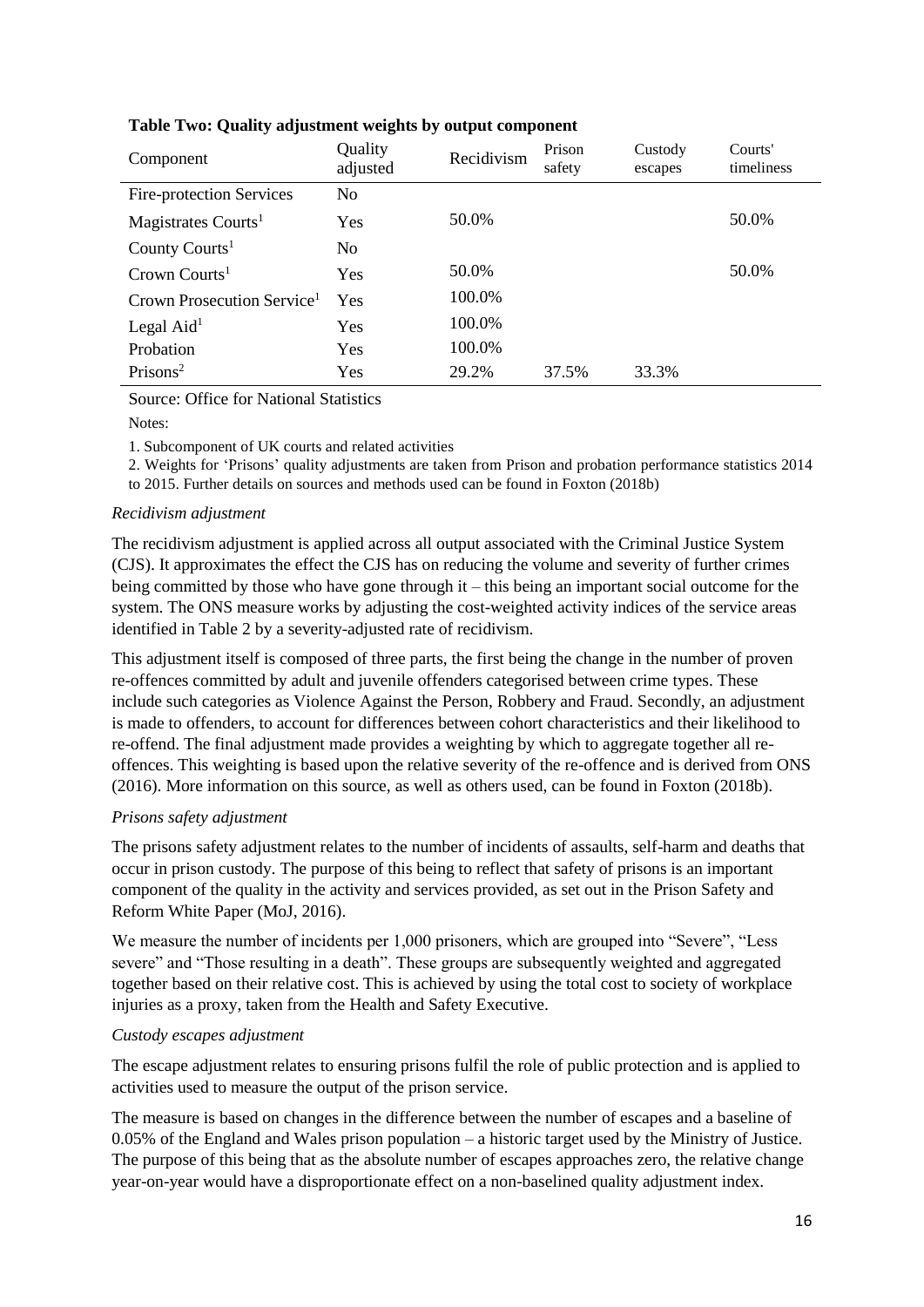#### *Courts' timeliness adjustment*

The courts' timeliness adjustment relates to the average time taken for criminal cases to be taken to completion, on the basis that the delivery of a sentence in a timely manner is favourable. However, there is currently no adjustment made to reflect whether there has been fair treatment of the suspect or victims or to allow the appropriate time for preparations of criminal cases with differing levels of severity or complexity.

For magistrate courts, the measure is based on the mean average time of charge and laying of information to completion. For Crown Courts, the measure captures the average waiting times experienced by all defendants and the mean time from main hearing to completion. As implemented, the measure accounts for changes in the average time taken to completion by criminal courts because increases in volume may reflect a worsening.

# **Adult Social Care**

 $\overline{a}$ 

Adult social care (ASC) services comprise care and support provided to older people, adults with learning or physical disabilities, adults with mental health problems, drug and alcohol misusers, and carers. By spending, the largest two client groups are older adults and adults with learning disabilities. The care services covered by ASC include placements in residential and nursing care homes, home visits by carers, day care services and supported living arrangements in accommodation adapted to users' needs.

Unlike the National Health Service (NHS), which has provided free-at-the-point-of-use health care to patients since it was formed 70 years ago, ASC services have not undergone the same funding and policy unification. While the NHS is a single public body in each of England, Scotland and Wales, responsibility for the provision of ASC services remains with local authorities<sup>14,15</sup>. The funding of ASC comprises a number of streams, with the main sources:

- Local authorities' own funds.
- Fees charged to clients, which for many services is subject to means tests based on clients' wealth and income.
- Payments from the NHS. There are a number of schemes under which NHS bodies transfer funds to ASC services and the funding transferred through these schemes has grown in recent years at the behest of government policy. The transfers are intended to financially support local authorities to relieve pressures on the NHS by reducing unnecessary hospital attendances by care clients (so-called 'bed-blocking') and promote co-operation between NHS and ASC service providers.

The provision arrangements are further complicated by most ASC services being contracted out by local authorities to independent sector (typically private firms and charities), while a minority of services continue to be provided directly by local authorities.

There is also a substantial private sector, where clients purchase ASC services directly from private providers without necessarily involving local authorities.

As explained above, following the Atkinson Review guidelines, the remit of public service output and productivity is delineated by public spending as opposed to public provision. Therefore, the proportion

<sup>&</sup>lt;sup>14</sup> Local government in England is divided between 152 'top-tier' local authorities, with fewer in the smaller nations of Scotland and Wales.

<sup>&</sup>lt;sup>15</sup> The Health and Social Care Service in Northern Ireland is a public body with responsibility for both health care and adult social care, although funding arrangements are similar to the rest of the UK, with health care being available free at the point of use, but certain ASC services means-testing and charging clients.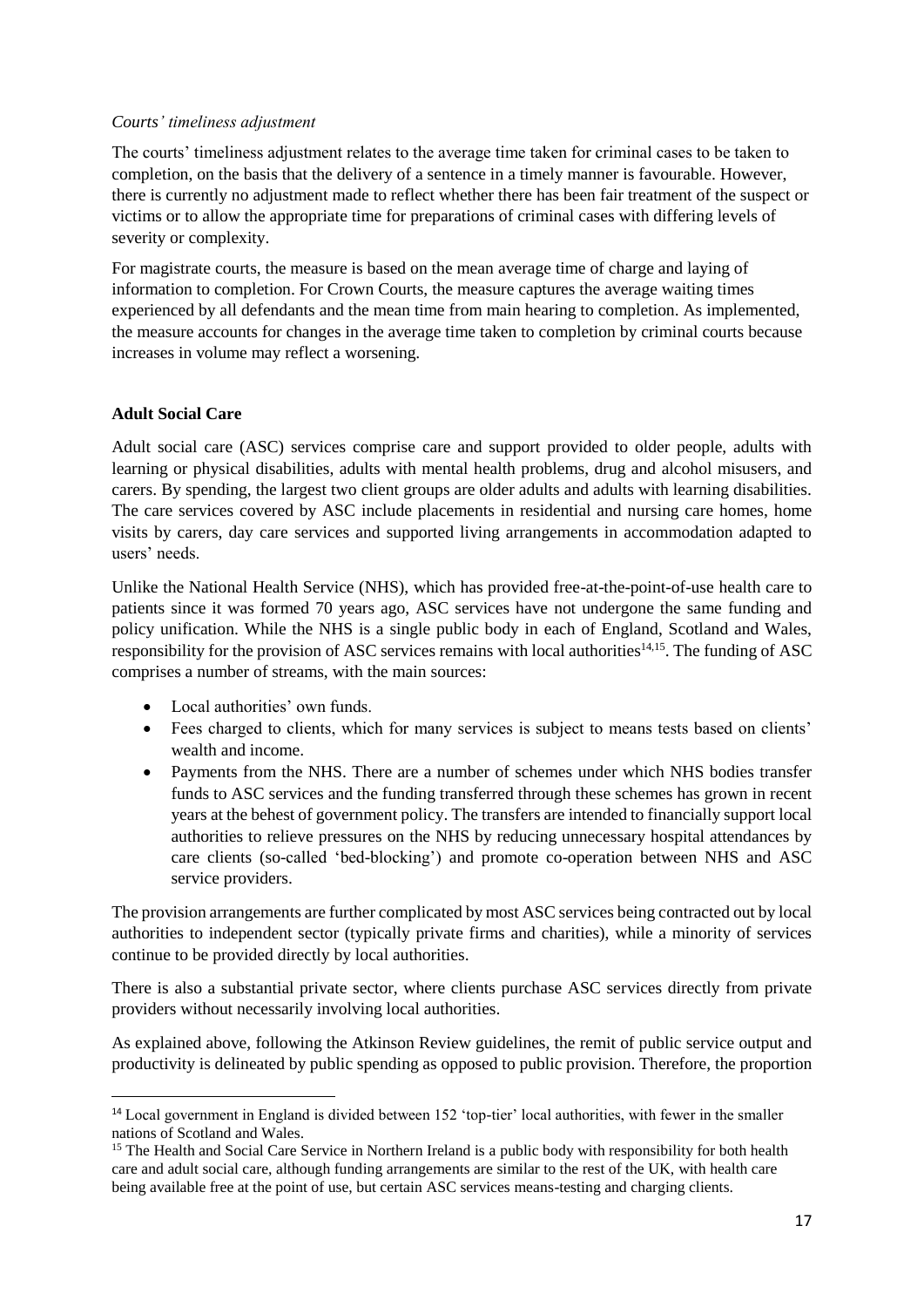of ASC services funded by local authorities and payments from the NHS is within public service output and productivity, whether provided by local authority or independent sector providers; while clientfunded activity is excluded from the measures.

# *Measuring the output of ASC services*

Activity and expenditure for ASC services are measured using data collected by the NHS from local authorities, enabling the construction of a cost-weighted activity index. When the Atkinson Review was published, activity data were available for residential care, nursing care, home care, day care, the provision of equipment and home adaptations, meal deliveries and referrals and care assessments undertaken. Residential, nursing and day care were further split by client group to reflect differences in the costs of providing care to different groups.

However, this data collection was ended in 2013/14 and the collection that replaced it in 2014/15 covered a reduced set of activities, causing the proportion of ASC expenditure covered by the costweighted activity index to fall from 76% to just 36%. As a result, a new methodology has been developed (see Lewis, 2018b) which uses activity data, where available, to generate a cost-weighted activity index, and where it is not, calculates volume output using the 'outputs equals inputs' convention.

While this is the best measure available for output, the loss of such a large proportion of activity data limits our ability to measure productivity across the whole ASC service sector, although separate productivity measures covering the service elements for which activity data remain (residential and nursing care) are produced to analyse these services specifically.

# *Developing quality indicators for ASC services*

While activity data matching the requirements of the Atkinson Review were readily available in the 2000s, suitable quality measures were not.

The absence of available quality measures for ASC was not only a problem for the implementation of the Atkinson Review guidelines but also a problem for policy analysts trying to understand the performance of the ASC sector, whose main data source was the inspection reports of care homes carried out by the Care Quality Commission.

As a result, the ONS organised a cross-body programme, Measuring Outcomes for Public Service Users (MOPSU) to develop a toolkit for measuring ASC outcomes, along with other strands on building quality measures for early years education and measuring the third sector (see ONS, 2010). The MOPSU project on ASC outcomes was led by the Personal Social Services Research Unit (PSSRU) at the University of Kent providing sector-specific research and economic expertise.

At first glance, health care and adult social care may appear to be similar services, with both involving the care of individuals with health problems. However, while the main element of the health care quality adjustment measures the gain in health resulting from a hospital procedure performed at a point in time, the primary benefit from social care is an improvement in quality of life over the period social care is being received.

The project considered several approaches to measuring the outcomes of social care (see ONS, 2007), including:

- The extra-welfarist approach, where the desired outcome is pre-determined by the researcher and achievement against this outcome measured on a scale.
- The hedonic psychology approach, which involves studying clients' spontaneous approach/avoid, continue/desist and good/bad reactions at various moments in time as they use services.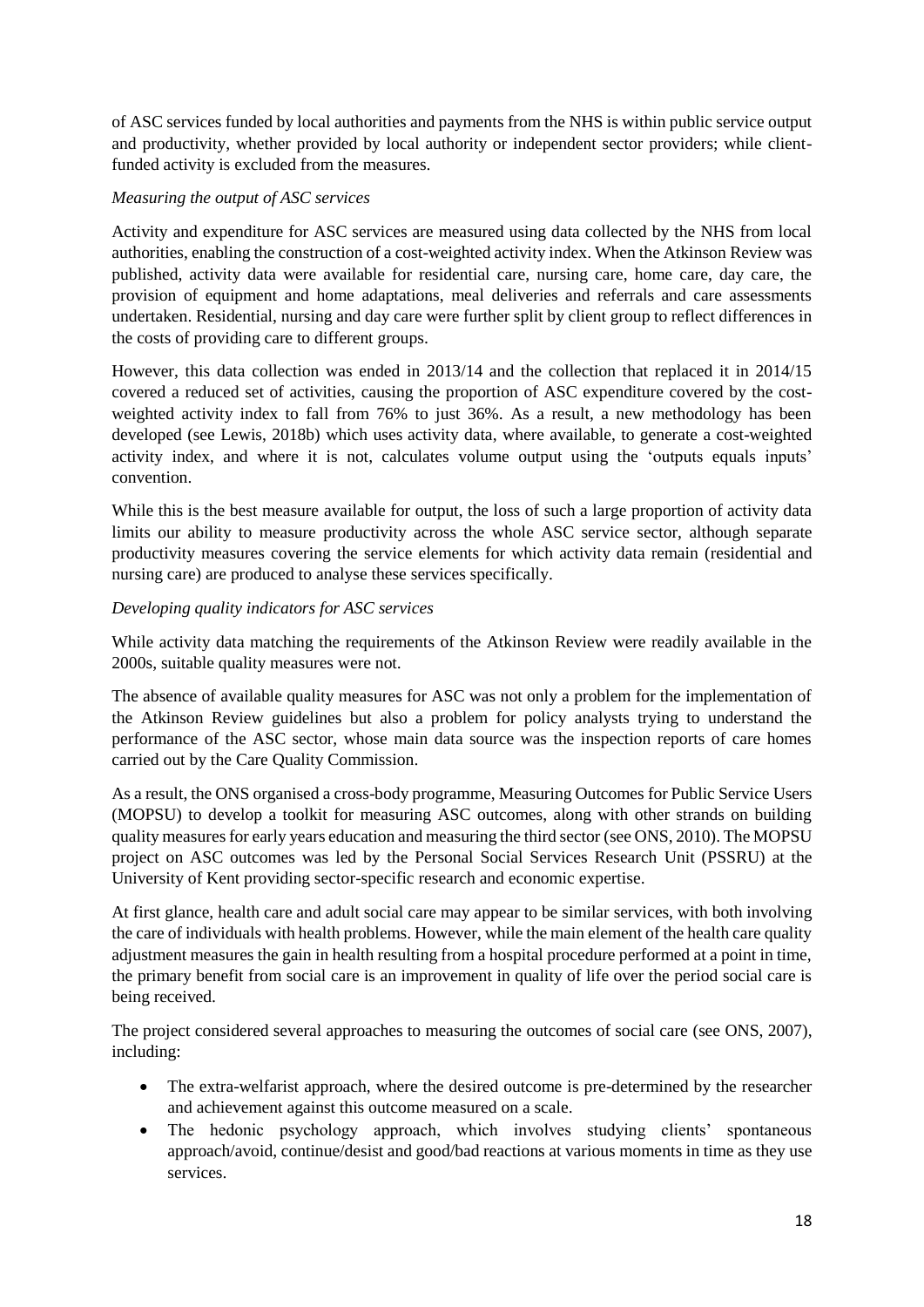• The capabilities and functioning approach, first developed by Sen (1985), which measures clients' opportunities or potential to obtain desirable 'functionings' such as being fed or having meaningful social relationships.

The approach taken followed the capabilities and functioning approach, and applied it to form a measure on a QALY-style zero-to-one scale, known as social care-related quality of life (SCRQoL). This is used as a quality adjustment on ASC output.

As described in the section on health care, there are several alternative questionnaire forms for measuring the quality of life element of QALYs, with the EQ-5D used in the NHS patient-reported outcome measures. The MOPSU project therefore needed to design a questionnaire for eliciting SCRQoL, based loosely on the capabilities described by Sen as essential elements of well-being.

An analysis of existing literature revealed eight broad domains which, with minimal overlap, appear to determine quality of life:

- Personal cleanliness and comfort
- Accommodation cleanliness and comfort
- Safety
- Food and nutrition
- Control over daily life
- Occupation
- Social participation and involvement
- Dignity

**.** 

However, simply surveying care clients to rate their satisfaction on each of the eight domains against four possible responses for each creates two problems. Firstly, there is no reason to assume that each of the domains is of equal value to care clients – some may be more important to overall well-being than others. Secondly, it is not certain that the levels of responses that clients give against their experience (such as needs fully met, mainly met, partly met or not met) should be allocated a set of equally-spaced utility values, such as 1, 0.67, 0.33 and 0.

To deal with these issues, the PSSRU project worked with RAND Europe on a study to determine the relative importance of each of the domains, and various 'levels' of experience within the domains, by asking care clients to rank the best and worst outcomes of a range of possible 'levels' of the above categories.

This study<sup>16</sup> enabled the construction of 'weights' for the preferences such that each 'level' of experience for each domain is attributed a utility value. Table Three shows an example with two of the domains. The weights demonstrate that a difference in utility value between the top and bottom level responses for the control over daily life domain (the client having as much control over their daily life as they want and the client having no control over their daily life) is greater than the difference in utility value between the top and bottom responses for the social participation domain (the client having as much social contact as they want with people they like and the client having little social contact with people and feeling socially isolated). Of the eight domains, control over daily life had the greatest range in utility between the highest and lowest response, and this was bounded between zero and one. However, the utility weighting study also revealed that the difference between the first and second level response of each domain was lower for the control domain than for the social participation domain.

<sup>&</sup>lt;sup>16</sup> While the MOPSU project established the principles of weighting different domains of quality of life, the actual weights used in the quality adjustment are derived from a later study based on a number of specific surveys (see Netten et al., 2012).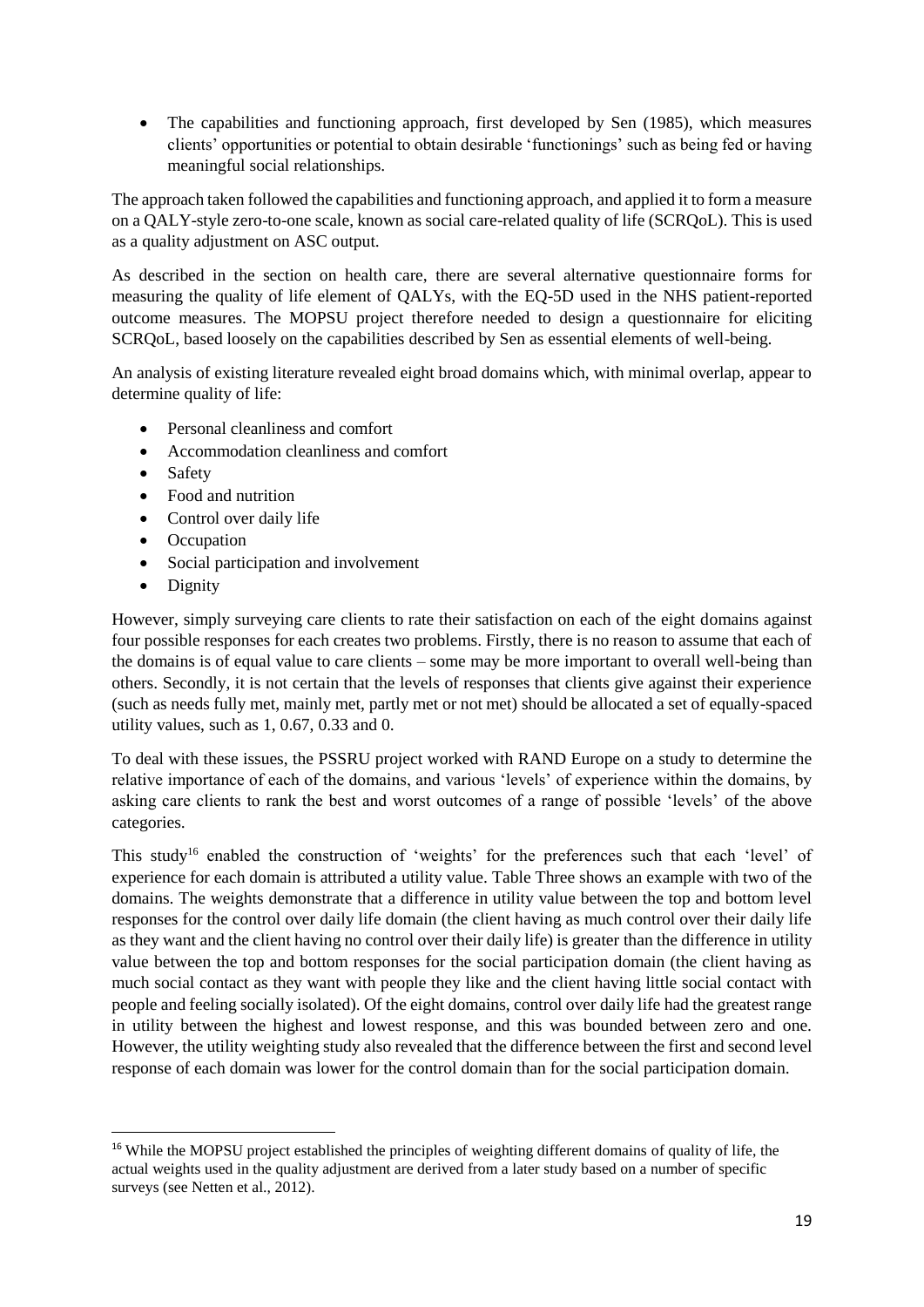#### **Table Three: Utility weights for two example domains**

| <b>Domain level</b>                                                    | <b>Utility weight</b> |
|------------------------------------------------------------------------|-----------------------|
| Control over daily life                                                |                       |
| 1. I have as much control over my daily life as I want                 | 1.000                 |
| 2. I have adequate control over my daily life                          | 0.919                 |
| 3. I have some control over my daily life, but not enough              | 0.541                 |
| 4. I have no control over my daily life                                | $\theta$              |
| Social participation and involvement                                   |                       |
| 1. I have as much social contact as I want with people I like          | 0.873                 |
| 2. I have adequate social contact with people                          | 0.748                 |
| 3. I have some social contact with people, but not enough              | 0.497                 |
| 4. I have little social contact with people and feel socially isolated | 0.241                 |

*Source: Netten et al. (2012)* 

#### **Implementation of the adult social care quality adjustment**

To collect the social care-related quality of life (SCRQoL) data needed to measure the performance of local authority social care services, the Adult Social Care Survey was introduced in April 2010 and now interviews over 10% of adult social care clients in England annually. The measure of SCRQoL, along with other outcome measures from the Adult Social Care Survey, form the Adult Social Care Outcomes Framework, a set of indicators used to evaluate the performance of local authority ASC services across England.

While a change in the measure of SCRQoL gives a good indication of changes in the well-being of the care population, the measure does not give a definitive answer on whether a change in SCRQoL can be attributed to social care services or results from changes in the underlying care population or their wider environment. For instance, an improvement in the average response to the control over daily life question in Table Three could result from improvements to the quality of care which result in clients being more involved in decisions about their care, but could also result from a change to the care population to include more lower-need clients whose health status may afford them more independence than other clients.

To produce an attributable quality adjustment, it is therefore necessary to develop a measure which isolates the effect of service quality on outcomes from the other factors which may also influence these outcomes. Adjusted social care-related quality of life (Adjusted-SCRQoL), was developed by the Quality and Outcomes of Person-Centred Care Research Unit (QORU) from the earlier work on SCRQoL to provide such a measure for the ASCOF and was introduced into the 2016/17 indicator set.

The Adjusted-SCRQoL measure controls for a range of factors outside the control of social care providers which may affect SCRQoL including age, health status, the suitability of clients' home for meeting their needs and clients' ease of travelling around outside in their local environment through using regression analysis to derive an estimate for the expected effect of these factors on SCRQoL (Forder et al., 2016).

While the Adjusted-SCRQOL measure has only been published in 2016/17 and for community care clients, the ASC output quality adjustment used by ONS for community care is produced using the same parameters using Adult Social Care Survey data for the period 2010/11-2016/17.

For residential and nursing care, the quality adjustment is derived from a similar regression analysis informed by Yang, Forder and Nizalova (2017) and controls for:

- gender
- ethnicity
- age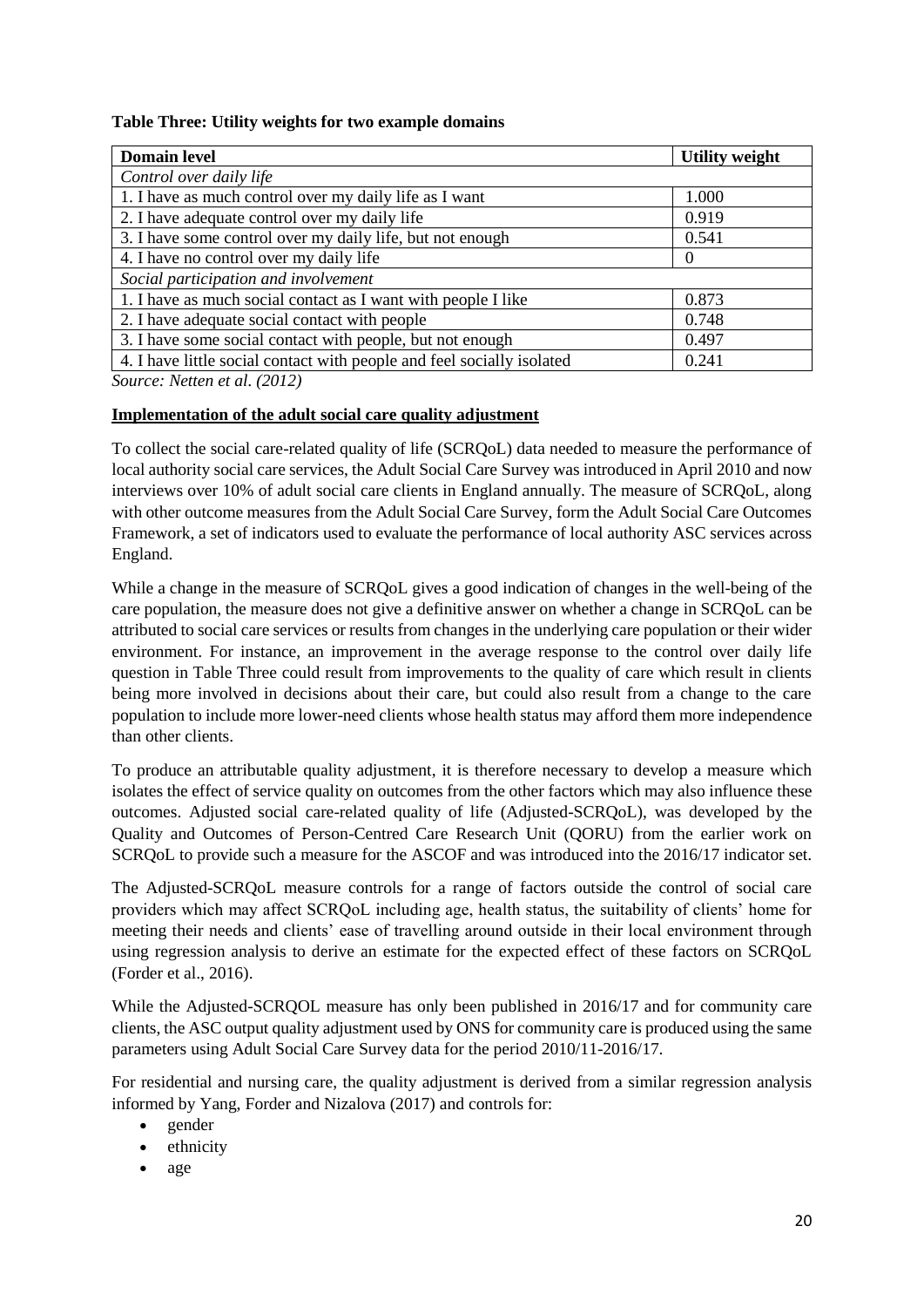- self-reported health status, level of pain and level of anxiety
- the number of basic activities of daily living (ADLs) the client needs support with
- whether the client can deal with their finances and paperwork

The ASC quality adjustment therefore provides an estimate of the change in the key ASC outcome attributable to social care services.

# **Part Three: The big issues in measuring public service outcomes**

As outlined above, generating quality adjustments for a variety of public services is both feasible and capable of significantly improving the quality of the statistics being produced. In addition, where methodologies have been developed the authors believe there is a strong potential for other countries to use these as a substantive foundation upon which to build methodologies tailored to their countries service design.

However, in line with Atkinson's recommendations we do not believe it is feasible in the UK, or any country to '*stand still*'. Continuous improvement and development of these methods is required, and to make the most of this opportunity it is sensible to consider the key lessons which the current practices provide, particularly if other countries wish to learn from these examples.

Similarly, before discussing the welfare implications of outcomes which the public services contribute towards, this section addresses the key issues and 'lessons learnt' from a decade of attempting to apply the Atkinson principles in the UK context. These are:

- How should various aspects of quality change be valued and weighted?
- How should different quality-adjusted services be weighted together?
- How do we keep pace with the rate of technological change?
- Should we following individuals or use aggregate data?
- What do we do when a change in policy affects our measure?
- Where do we source objective weights?
- How do we trade off consistency of estimates with different needs for data in relation to devolved matters?

# **How should various aspects of quality change be valued and weighted?**

There are two symmetric problems in relation to the valuation and weighting of quality change:

- What to do when a public service delivers multiple outcomes, which could all contribute towards the quality adjustment we calculate for that service, and
- What to do when a single outcome is impacted by multiple parts of the public services?

Clearly for the first of these, when a common metric exists which can be applied to multiple outcomes, such as QALYs in health, this appears a trivial question: Once the value of a single QALY is established healthcare interventions can be theoretically evaluated by comparing their cost to the value of the number of QALYs they deliver per course of treatment.

Complexities can, however, still emerge. As explained above, the QALY has two elements, a healthrelated quality of life element and a temporal element; and can therefore combine the effect of improvements in health-related quality of life and increases in the length of life resulting from treatment. Data is required on both dimensions for the whole population to derive a quality adjustment, which is a non-trivial investment. Equally, while the increase in QALY following an intervention would be far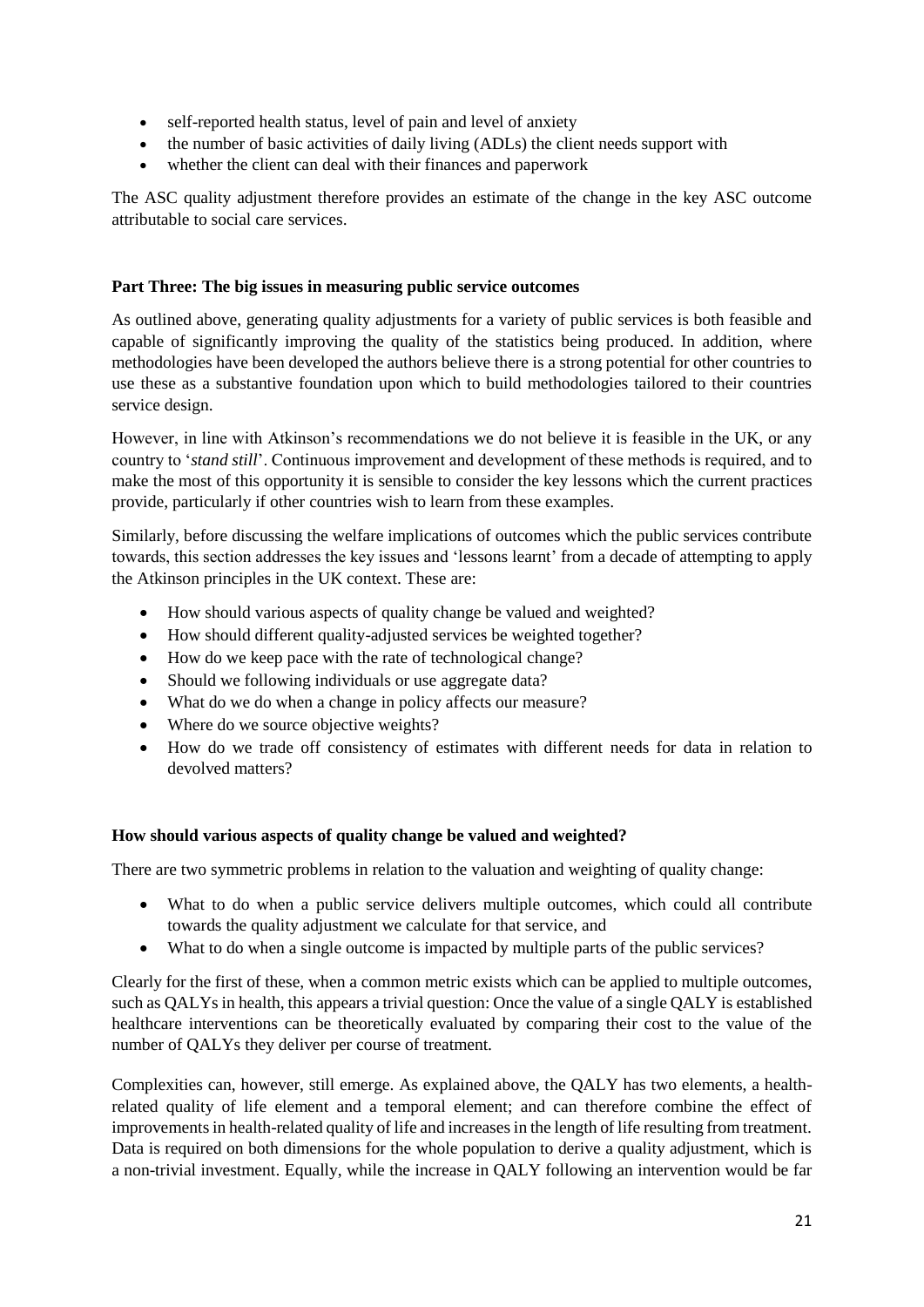closer to a measure of the quality of health service provision than NHS performance indicators or broader outcome measures such as life expectancy, which would require attribution factors to be generated, the use of a quality adjustment solely based on QALY itself would still face the problems described in Part Two.

So, given that in the UK we do not use QALYs, the health quality adjustment is applied to output as a simple scalar variable, such that a 1% increase in the quality adjustment results in a 1% increase in quality adjusted output.

But changes in quality may reflect changes in the value of the service that are less or greater than this simple scalar imposes. Deriving accurate valuations to either weight contributions to the quality adjustment, or to weight the quality adjustment vis-à-vis the outputs remains a formidable challenge, as illustrated by research by Ryan et al. (2014) on the case of valuing patient satisfaction. Whilst a range of methods are available, eliciting firm reliable values is at present almost impossible, and relies on an ability to calculate objective weights. This can make it difficult to diagnose the exact causes of quality change over time, a non-trivial complaint in a measure regularly used to inform public policy analysis.

The second scenario is perhaps most easily explained in relation to the way health and social care interact to support improved health outcomes, or the interactions between the various agencies within the criminal justice system (CJS). The CJS is a collection of agencies working in partnership towards a common goal. The effective functioning of the CJS requires the processing of offenders from arrest to prosecution, to the delivery of justice – whether punishment or acquittal. An accurate measure of the increment to collective welfare from the CJS should reflect this. This implies that one cannot treat the police, the courts, and the prisons as entirely individual, stand-alone entities: The effectiveness of each agent within the CJS depends, to varying degrees, on the effectiveness of the others. For example, the quality of prosecutions undertaken by the Crown Prosecution Service will depend on the quality of the investigative work undertaken by the police. In describing the CJS we have sometimes used the analogy of a car engine. Subsequently, the question becomes one of attributing a system-level outcome (reducing re-offending) across the various component parts of the criminal justice system, when some of these, particularly prisons, have their specific quality measures (e.g. safety and decency). This can lead to some parts of the system having a lower weight on reducing re-offending when they may be assumed to have a higher weight than others.

However, we continue to need to weight together the activities which count towards output, and in doing so we need to weight their output by the quality measures, returning us to the first bullet above. This brings together the different outcome measures when different parts of the one system have different outcomes relating to them. In principle, it is most desirable to weight together different quality metrics or indicators based on the value placed by individuals and society on services and their various attributes. Such an approach was taken with the adult social care quality adjustment, using data from separate studies specifically commissioned to understand how social care clients valued different aspects of well-being. The stated preference approaches provided differential weights for different aspects of well-being and enabled different levels of responses to be assigned relative values.

Extending such an approach across all service sectors requires the conducting of a range of studies to identify such preferences. In each case, three key questions would need to be answered before extending this approach: whose preferences are used, how to reflect changes in preferences over time, and how to derive an 'average' valuation?

Another possibility may be to weight domains of quality according to the relative costs associated with them. This assumes that the revealed preference of service managers on what they consider important reflect social preferences. However, costs do not necessarily correlate with quality – this is where the Atkinson Review came into the story.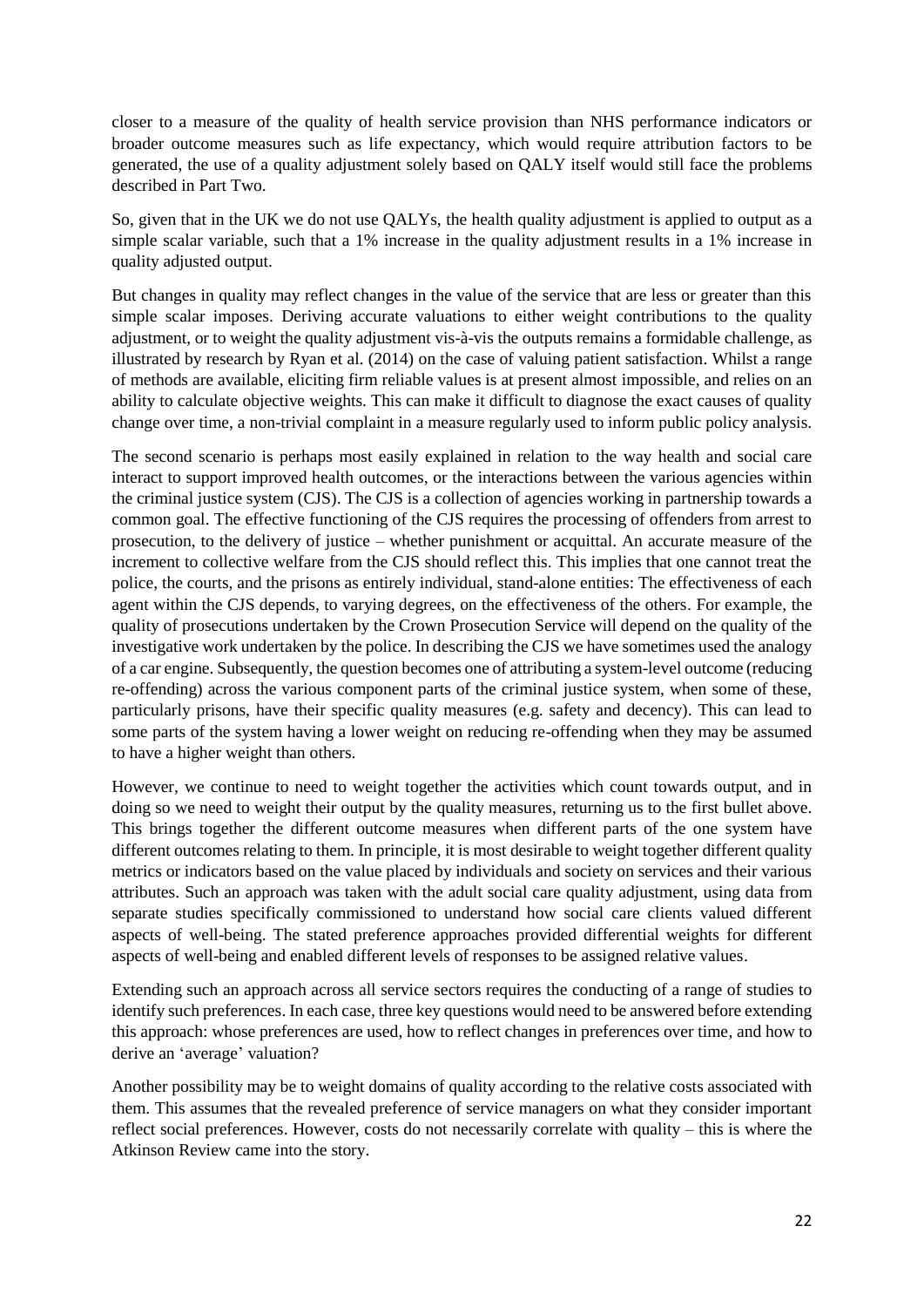In the absence of adequate data then a default solution may be to tend towards equal weights. However, this method is clearly sub-optimal: the long-term robustness of equal weighting, lacking in empirical support, could undermine the validity of the associated measure produced. In relation to prisons, where re-offending, prison safety and preventing escapes come together as three clear outcomes we need to recognise, we used the approach of taking a weighted average of prison performance measures, as used by HM Inspectorate of Prisons, on the basis that these were set by Ministers in Parliament, and as such could be argued to represent social preferences. This relies on assumptions of government efficacy in delivering this role, but appeared justifiable over any other arbitrary set of weights. Such 'social preferences', however, cannot be observed in all areas of public services, although the experiment of using such performance structures may be replicable in other 'inspected services'.

#### **How should different quality adjusted services be weighted together?**

The challenge described above in relation to a single service, become an even more complex matter when one begins to combine services together. The classic method used under Atkinson is to do this using cost weights. These are objective, and if one believes the marginal pound is efficiently allocated by government then should be reflecting equal value. However, if one considers the question; would a 10% reduction in the quality of £1,000 of spending on health be worth more or less than a 10% reduction in the quality of £1,000 of spending on forestry, one can immediately see that, by dint of the sheer differential in the volume of funding devoted to these two services, this would likely deliver very different marginal impacts and public reactions. Therefore, are cost weights appropriate if we cannot break down changes in costs between changes in the prices of output and changes in the quality of the outcomes delivered by these outputs? Diewert and Fox (2017) present arguments for alternative weighting approaches based upon the relative value to users, which the authors consider intuitively strong and worthy of significant further consideration.

#### **Keeping pace with new technology, systems and data**

An additional recommendation raised by Atkinson was the need to maintain and continue to develop quality adjustments through time. Quality measures which were identified initially, particularly in periods of rapid technological change, may no longer be fit for purpose and may, with the passing of time, fail to continue to measure the key underlying principle you are trying to measure. Principled measures are key, but must reflect change.

For example, the health quality adjustment itself remains largely unchanged since its introduction in 2005, but the range of metrics health policy analysts study has not. In 2010, a new set of indicators for measuring health care performance, the NHS Outcomes Framework (NHSOF), was introduced and has become the central source for analysts measuring health care outcomes. Having been produced prior to the NHSOF, the results of the current health care quality adjustment do not always triangulate with the story that health care policy analysts derive from the NHSOF. In 2016, the Centre for Health Economics at the University of York convened a workshop to bring together policy analysts and health economists to consider the criteria that should be used for selecting NHSOF indicators, and this was followed up with a paper, Bojke et al. (2018), applying the criteria to these indicators. The challenges of adopting NHSOF indicators within a quality adjustment are considerable, as they are not drawn from a single data source, and so are published at different times and often variable frequencies. However, such a review demonstrates the need to regularly review quality measures to ensure their continued relevance as policies and data sources change and may lead to a quality adjustment with relevance to users.

The *quid pro quo* here is the allocation of development time by NSIs. In the authors' experience the trade-off between investing in updating existing quality adjustments versus the creation of new measures covering new service areas has regularly required consideration. In recent years, new service areas have been prioritised where developments in reporting and data sources have opened the door to creating a new adjustment at relatively low costs. The continued pace of change in health and education,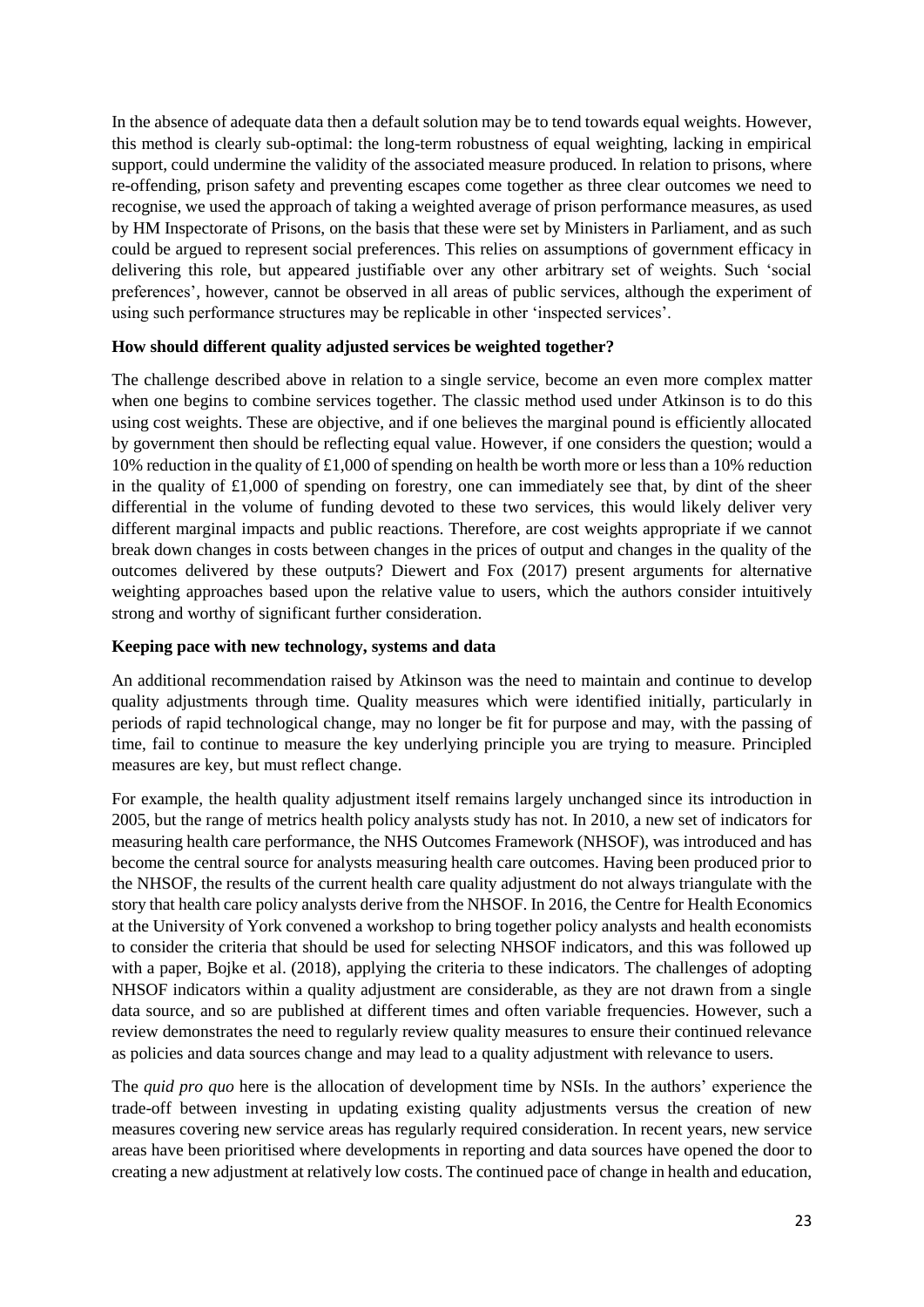our two largest services, however probably make the need to revert to revising their measures inevitable in the coming years.

In relation to new data, where it is difficult to forge a link through to an individual's experience, which is the approach followed in health and adult social care, we have found that the most practicable application is through the use of published data sources, which are generally aggregated at the population level to track the movement in group or average performance. Criminal Justice is a prime example of this. Efforts to focus on individual offenders, or the 'offender journey' resulted in a failure to deliver a quality adjustment in this space until 2017, when the ONS changed tack to focus on aggregate performance data. The key to unlocking this was the delivery by ONS of an experimental dataset on the relative severity of crime (capable answering questions like 'how many burglaries equal a murder?'), which provided a set of objective weights to adjust raw re-offending data and provide a consistent measure of whether outcomes were improving or weakening through time.

This approach brought the additional benefit of allowing service providers to better engage with the productivity statistics, as they were grounded in concepts and measures they were currently working with and understood. Providing objective insights where these had been missing previously appears to the author's to be a positive direction of travel, particularly when this work could be delivered at little additional cost.

#### **What do we do when a change in policy affects our measure?**

1

There are instances where the measure itself is subject to policy decisions, and is directly affected by policy change, not just in terms of the level, but also in terms of the definition of the measure itself. This is, broadly, always the case, but in some areas it is more pertinent than others. This is particularly the case when there are fears of 'gaming', that is where the definition of the measurement itself leads to undesired outcomes. Education is a prime example of where government policy has been shaped by the need to address a set of interlocking concerns.

Whilst the ONS has historically used GCSE APS attainment as a quality metric, the actual application has changed noticeably over time, in response to three key issues, where there was a perceived threat that the measure had been corrupted.<sup>17</sup> Firstly, there is the question of whether attainment through time has been consistently measured or suffered from 'grade inflation'<sup>18</sup>, secondly have schools making greater use of 'easier' or more vocational courses to artificially inflate APS scores, and thirdly have schools improved marks by '*teaching to the test*' rather than giving a rounded education.

In light of this, the Department for Education established a review which found evidence of improvement in pupil's attainment in England over the period. However, when similar analysis was carried out on other measures and systems of pupil attainment used in the UK and within the OECD, they found, in contrast to the APS, little overall improvement in the level of pupil attainment. It is, however, worth noting that these finding were based on less timely data based on much smaller sample sizes than national performance data, but they called into question the validity of GCSE APS as a proxy either of educational attainment at that age, or as a proxy for the whole system, as the current quality adjustment implies.

<sup>&</sup>lt;sup>17</sup> Not withstanding the fact that our experience of using a single measure (age 16 GCSE test results) as a proxy for performance across the age spectrum is that this model makes it difficult to reflect differential performance in one part of the education system (e.g. primary or early years) against another (e.g. secondary), when the quality measure simply does not capture more than one of these.

 $18$  The converse argument is that, in the face of increasing tuition fees, and low wage growth in low skilled jobs, students have responded to market forces by investing more heavily in their own development whilst education is free, resulting in improving performance.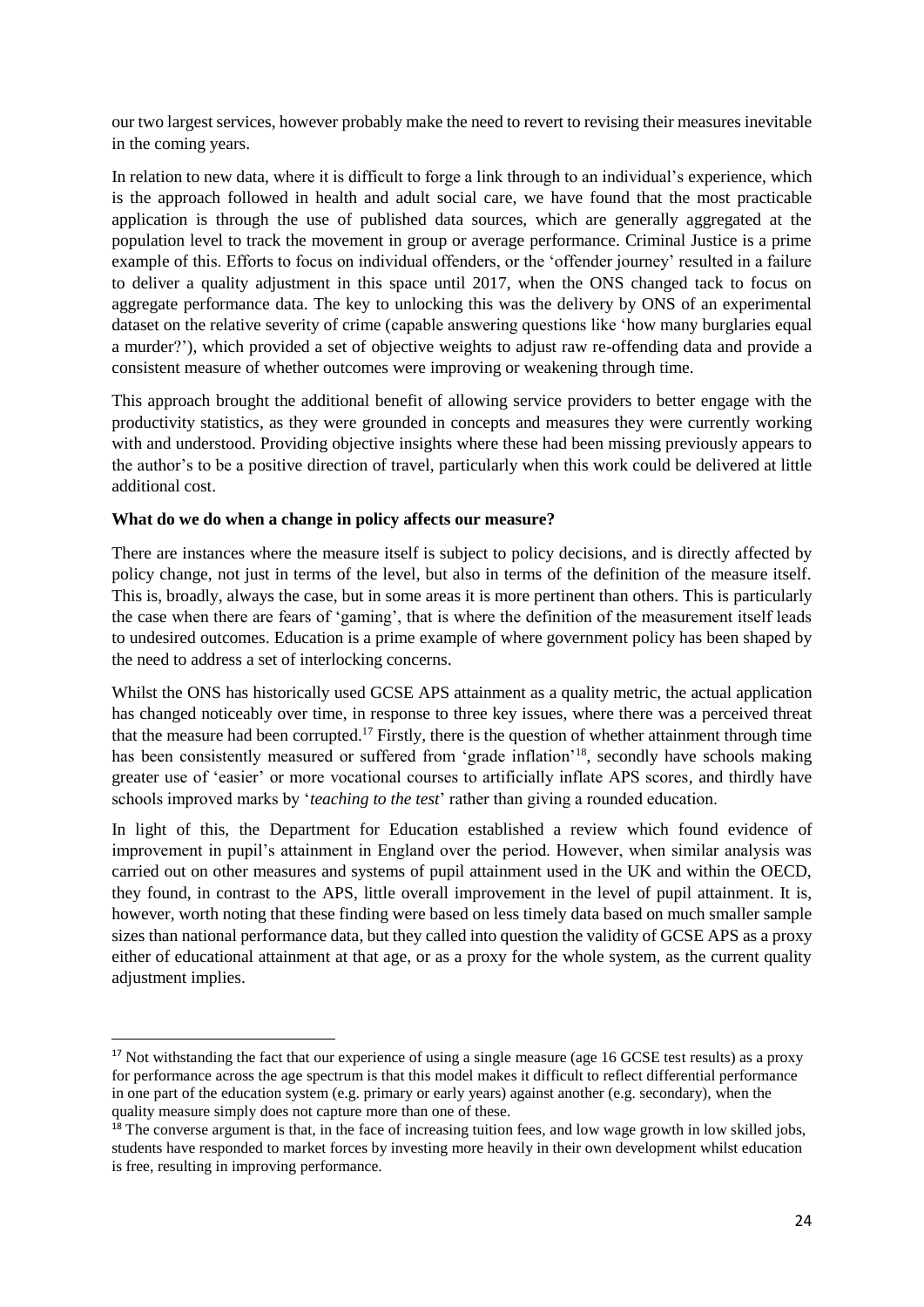To address these worries, reforms to GCSE grades were introduced by the Department for Education in 2014, following the Wolf Report (2011). This changed the qualifications eligible to count towards APS, particularly in relation to vocational qualifications on school performance measures in England<sup>19</sup>. To reflect this an alternative approach to quality adjusting UK public service education output was proposed (ONS, 2015a) and adopted (ONS, 2015b).

The method replaced the use of APS data for England with Level 2 attainment at age 16 for years 2008 to 2013. Level 2 attainment at age 16 (or L2) equated to achievement of 5 or more GCSEs at grades A\*-C or an eligible Level 2 vocational qualification of equivalent size. This is a threshold measure of the percentage of students achieving a particular level of attainment, compared to the APS which takes into account the full distribution of attainment data, making Level 2 attainment less susceptible to changes in the education system and pupil behaviour. This is the current method used for qualityadjustment in England. However, alongside these changes, in 2017 a further revision to GCSE grading was introduced which presented a more fundamental challenge. In a further effort to address perceptions of grade inflation, a new grading structure was introduced. This deliberately did not enable a one-toone matching with the old banding structure, introducing computational challenges in preventing a discontinuity in the series.

| Old structure                | New structure  |
|------------------------------|----------------|
| $\mathbf{A}^*$               | 9<br>8         |
| Α                            | 7              |
| B                            | 6<br>5         |
| $\overline{C}$               |                |
| $\mathbf D$                  | 3              |
| E<br>$\overline{\mathrm{F}}$ | $\overline{2}$ |
| G                            |                |
|                              |                |

**Table Four: Old and New GCSE band equivalences**

**.** 

Clearly, a measure which is the subject of frequent change is not a stable base upon which to build a long-term quality adjustment.

#### **How do we trade off consistency of estimates with different needs for data in relation to devolved matters?**

As mentioned above in relation to the education quality adjustment, for reasons of data comparability and availability, the level of education quantity in Primary and Secondary schools in Northern Ireland is quality adjusted in line with that applied to English schools.

Similarly, while current measures and methodologies to reflect quality change in the CJS are applied to the output of the UK as a whole, the associated metrics reflect but a subset – covering England and Wales. Here the implicit assumption is made that changes in quality in CJS in Scotland and Northern Ireland follows the trend observed in England and Wales.

<sup>&</sup>lt;sup>19</sup> The significant increase in APS between 2008 to 2009 and 2011 to 2012 that could partly be attributed to increases in the number of non-GCSE examinations taken because of changes in the type of examinations, which counted towards performance.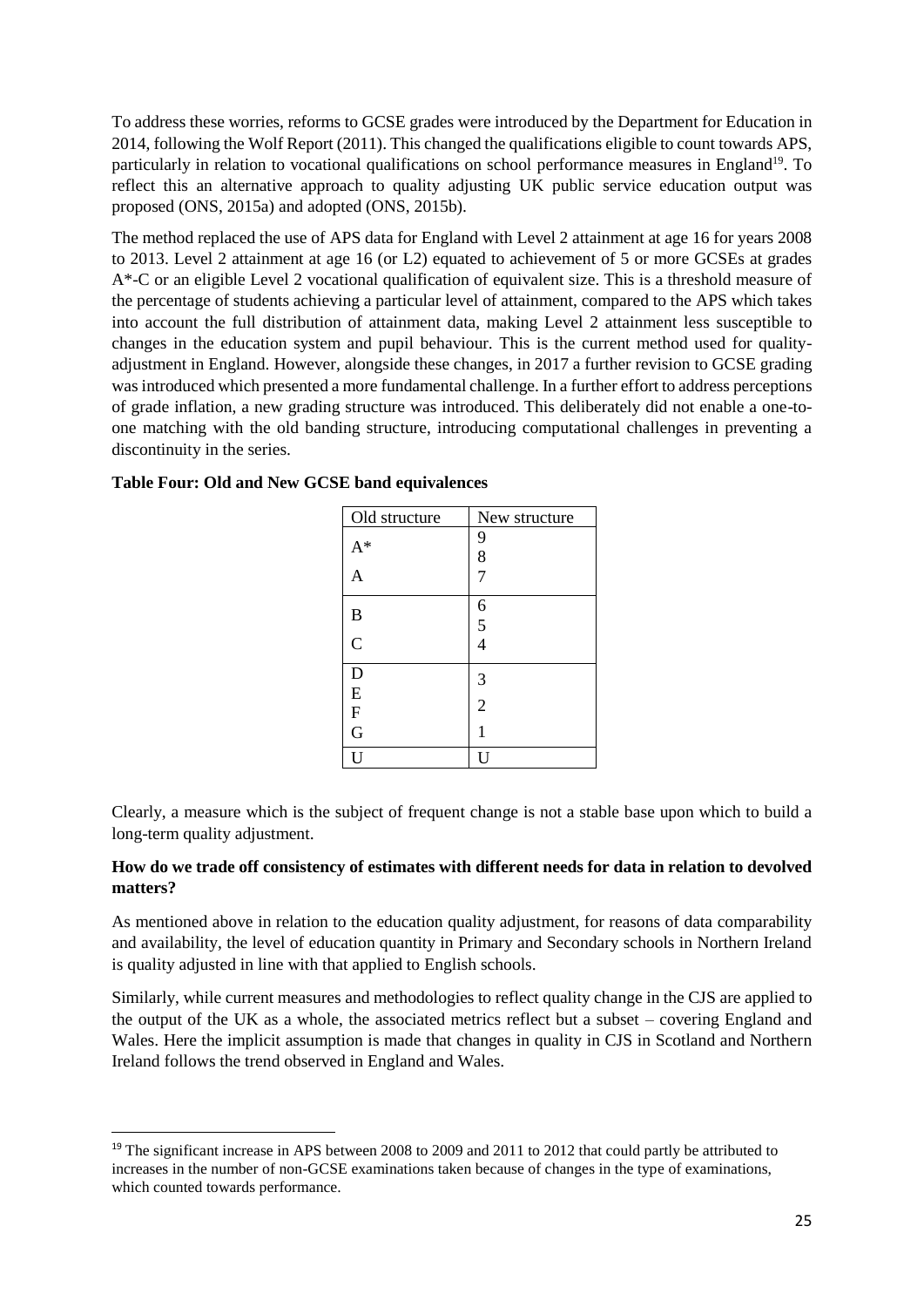Whilst only UK level estimates are produced we can, to some degree duck these issues, but in light of a growing need to provide statistics for devolved administrations and lower-level geographies it is clearly problematic to either attempt to compare an area whose quantity of output is quality adjusted with one which is not, or to quality adjust two areas by an adjustment factor derived in only one of them. In a world where decision-making powers in relation to these services have been devolved to administrations in each of the component countries of the UK it is clearly problematic for decisionmakers in Northern Ireland or Scotland to have to view the productivity of services they have responsibility for through a lens which can be argued to be distorting their view of their system relative to the other nations of the UK. This issue was explicitly recognised in Atkinson's Principle E.

This is exacerbated where different administrations or legal systems have resulted in long-standing differences between the model of services provided by the constituent countries, their methods of delivery and the machinery of government. These differences are set to become potentially more important because of devolution. Likewise, by applying common factors, we may well fail to reflect variations in priorities/desired outcomes, particularly as quality metrics and their associated weightings become more granular.

Given that many public services in the current model are not quality adjusted and at the aggregate level we are therefore regularly comparing quality-adjusted and non-quality adjusted sectors, ONS is exploring removing non-native quality adjustments where these are currently applied.

#### **Part Four: The treatment of non-attributable outcomes as welfare gains**

Atkinson and the first three parts of this paper focus on the outcomes which are directly attributable to the activities and outputs of the public services, however there is merit in stepping back to consider some fundamental questions about the exact scope under consideration and the implications of that scope on the object of interest: welfare gains.

At its simplest, the Atkinson framework conceives that the volume of activity is not adequately measured by the outputs of that sector if insufficient attention is paid to quality change. For products in the market-sector this is captured through adjustments made to the deflator to de-compose price changes into those caused by changes in the general price level and those caused by changes in the quality of the product. The relative price of a product should increase as its quality increases. This is obviously a more complex exercise when prices cannot be observed, and the public services, where such prices do not exist exemplify this. The Atkinson Review therefore argued for the application of quality adjustments derived from directly observable data.

Are then these quality adjustments equivalent to the welfare gains received by consumers? The answer here from Atkinson is unequivocally 'no'. The Atkinson quality adjustments only captures that aspect of the welfare gain which is directly attributable to the service.

However, in terms of the debates about measuring the modern economy and the need to understand why citizen's increasingly view GDP as a poor proxy for welfare measures, this is a key point for two reasons:

- If public services are a significant fraction of GDP, and quality adjustments have a noticeable impact on volume growth in relation of these services, and this is not being taken into account, as it isn't in the UK and Europe then this may introduce a wedge between GDP and welfare growth even if GDP should share a common growth rate with welfare.
- Welfare gains from outcomes which relate to, but are not attributable to public services, may be a significant driver of this perceived difference in the behaviour of GDP and welfare, but may not currently be captured in our welfare measures.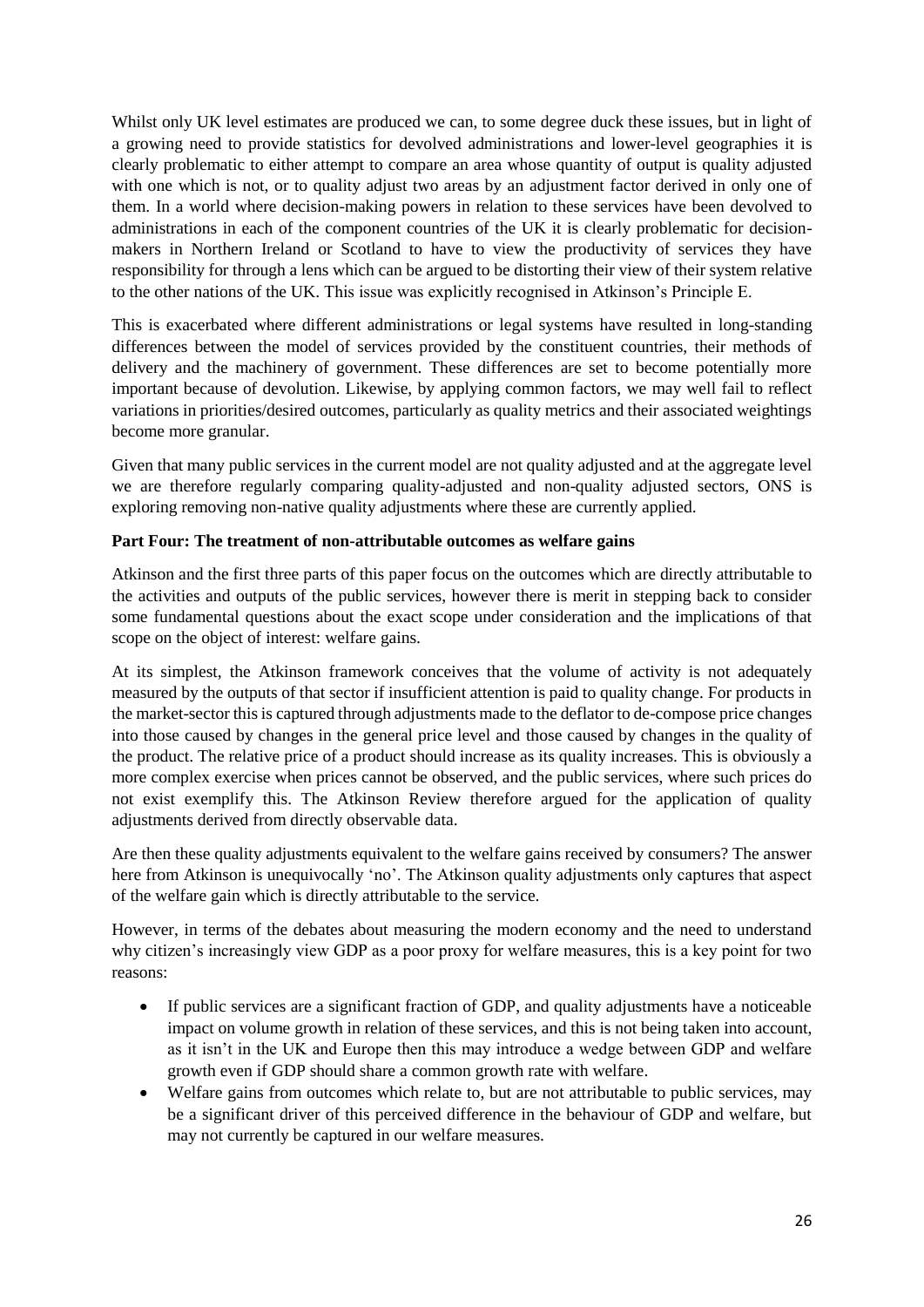Should we then consider moving away from the Atkinson model of bottom-up estimates of the directly attributable component and instead focus on a top-down apportionment of a more universally estimated outcome? There are three arguments for doing this:

- We could then gain additional information on both GDP and welfare effects through the element attributable to the public services, and the part apportioned elsewhere.
- As fears about how very different models of public service delivery could be consistently quality adjusted by multiple countries was an important reason for not including quality adjustment in ESA10, it is possible that using a more standardised method based on readily available data may be more attractive. Such data is already being produced on consistent bases for the Sustainable Development Goals, and it is possible that developing countries may be better able to make use of this approach within limited approaches.
- We have identified in part three that whilst by no means insurmountable, identifying methods to derive only attributable quality adjustments is not methodological simple, and very possibly no simpler than a top-down method.

This is not to argue, however, that this issue does not come without its own challenges to overcome. Three methodological issues emerge:

- **How to calculate the value of the improvement in outcomes?** Much of the work undertaken by the ONS is in terms of growth indices: so, if re-offending falls from a base level by 1%, this is applied as an uplift to the volume of output produced by the criminal justice system. However, this does not require an estimate of the absolute value of that re-offending to be produced, merely for the growth rate to be captured and applied equally to the 'public services part' and the 'non-public services part', on the assumption that these both have the same impact on growth through time. To capture the value caused by factors outside the productive boundary this method would need to be adapted to monetise rather than just scale the outcomes data.
- **How to estimate weights to apportion this value between the public services and other**  factors? Atkinson and his methodologies absolutely side-step this issue by only using measures, particularly survival rates, weighting times and patient satisfaction, which directly relate to the services in scope. Taking health, for example, this means simpler, more direct measures, such as life expectancy are currently considered an unsuitable quality adjustment given that it is affected by factors outside of the control of the health service.
- **How to keep apportionment weights up to date?** Whilst it is possible to make the simplifying assumption than the two components have the same impact on growth through time, in which case it does not matter what proportion you attribute to the public sector<sup>20</sup>, this is clearly suboptimal as it does not allow any change in relative effectiveness or productivity to emerge. To gain an accurate understanding of the impact of public services, we need to keep this apportionment up to date, because of the difference of technical and allocative efficiency. If public services become more efficient at delivering outcomes than non-public service drivers this may affect citizen's allocation decisions. Let us imagine that in the following year medicine has become more effective and is an increasingly better substitute for giving up smoking or gym attendance. The technical efficiency of healthcare has changed, but it may make sense for there to be a change in resources by the citizen to achieve allocative efficiency, by swapping out going to the gym and increasing use of medication. In this instance, the apportionment factors described above would need to be altered, ascribing more weight to the activity of the public service, as opposed to that of the individual.

1

<sup>&</sup>lt;sup>20</sup> If you estimate re-offending has fallen by 1%, and this is composed of two elements, A & B, with weights (x) and (1-x), respectively, where the weights sum to unity, then if one assumes both A & B fall by 1% also, then x can take any value from 0 to 1.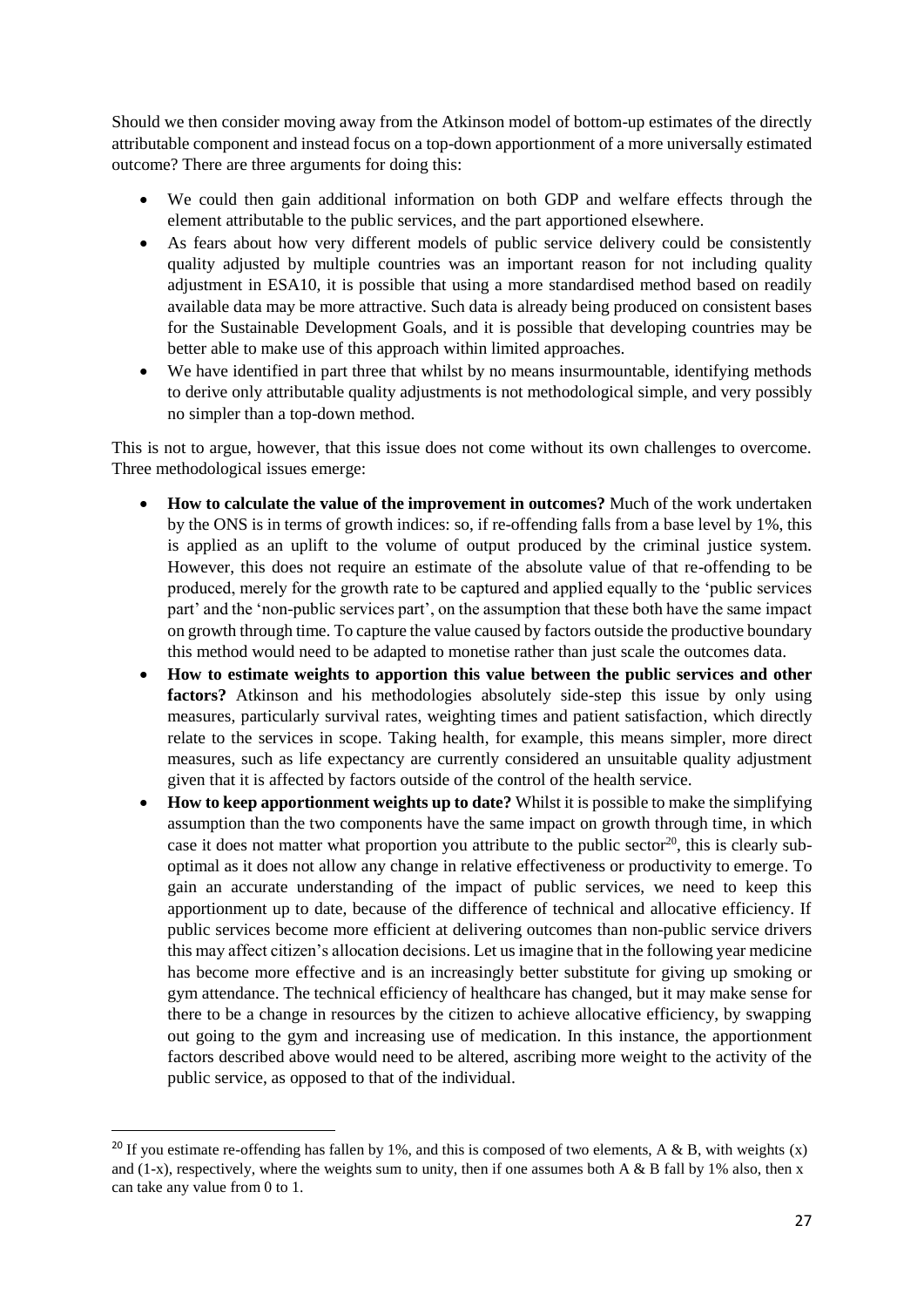So, let us consider the key steps which one may take to meet these three methods challenges, or at least to understand whether they would so onerous as to make such an approach unfeasible.

Clearly in the first instance we would require international agreement on the outcomes which should be in scope for the exercise. Whilst frameworks such as the Sustainable Development Goals provide us with a start, there are two issues: firstly, the SDGs contain an exceedingly large number of metrics, so one imagines that these would need to be short-listed, but secondly there is the potential that some of these outcomes may in conflict with one another. Let us consider the headline outcomes of improving life expectancy and providing national security to citizens. It is easy to imagine a situation where providing national security involves sending troops into battle and large number of casualties being incurred. In such instances, would we see a positive impact on the security outcome measure but a negative on the life expectancy.

Assuming we can derive an agreed set of outcome measures, the second stage is producing monetised values of changes in these outcomes, both positive and negative, to generate metrics in the same denomination as the National Accounts to allow comparison. Whilst in some areas this appears feasible, in others we may reach the same challenges discovered in the Atkinson bottom-up method. Theoretically government cost-benefit analyses should provide key insights in instances where these are available.

Next, we will need a parallel set of analyses to be run, or values to be available from elsewhere, to apportion impacts to public services and other factors. There is a question of granularity here. If three public services contribute to an outcome, do we need to be able to produce granular quality adjustments for each outcome, to allow us to observe the relative productivity and efficacy of different services?

Whilst it is beyond the scope of this paper to provide a comprehensive assessment of the ability to deliver each of these requirements for each of an un-defined set of outcomes, we can consider a thought experiment in relation to the UK's largest public service. Let us imagine we wished to us a single topdown measure which could be used in place of the complex collection of measures currently used and which related to both public service and non-public service driver of health.

The most obvious outcome is life expectancy. Life expectancy has three clearly relevant attributes as a quality adjustment measure: a) that is an overarching indicator rather than one that only applies to certain services with the health service, b) it is clearly very important, and c) if one wished to undertake these types of quality adjustments in multiple countries in a consistent fashion, then this metric is one that almost all countries would be capable of implementing $2^1$ .

To commence, a quality adjustment index from life expectancy statistics requires us to control for population change, essential as any output measure to which the quality adjustment would be applied would implicitly account for population growth. The index would also need to control for small changes in the gender ratio at birth, to account for differences in male and female life expectancy. Table Four shows an example of such an index.

To apply the adjustment to healthcare output and incorporate it into GDP, it would be desirable to monetise the gains in life expectancy attributable to healthcare. For this we use the value of a quality adjusted life year (QALY), as used by NICE in healthcare economic evaluations. In terms of the value of life expectancy, this provides a value of £30,000 for each additional quality-adjusted life year, the upper end of the range used by the economic evaluations conducted by NICE $^{22}$ . As such, in addition to

1

<sup>&</sup>lt;sup>21</sup> Under the simplifying assumption that gains in life expectancy in any given year are a result of improvements in health care and other factors in that year, as opposed to those made in previous years.

 $22$  As shown by Ryen and Svensson (2014), studies undertaken on willingness to pay per QALY yield a wide range of results, with a mean value greater than the NICE range.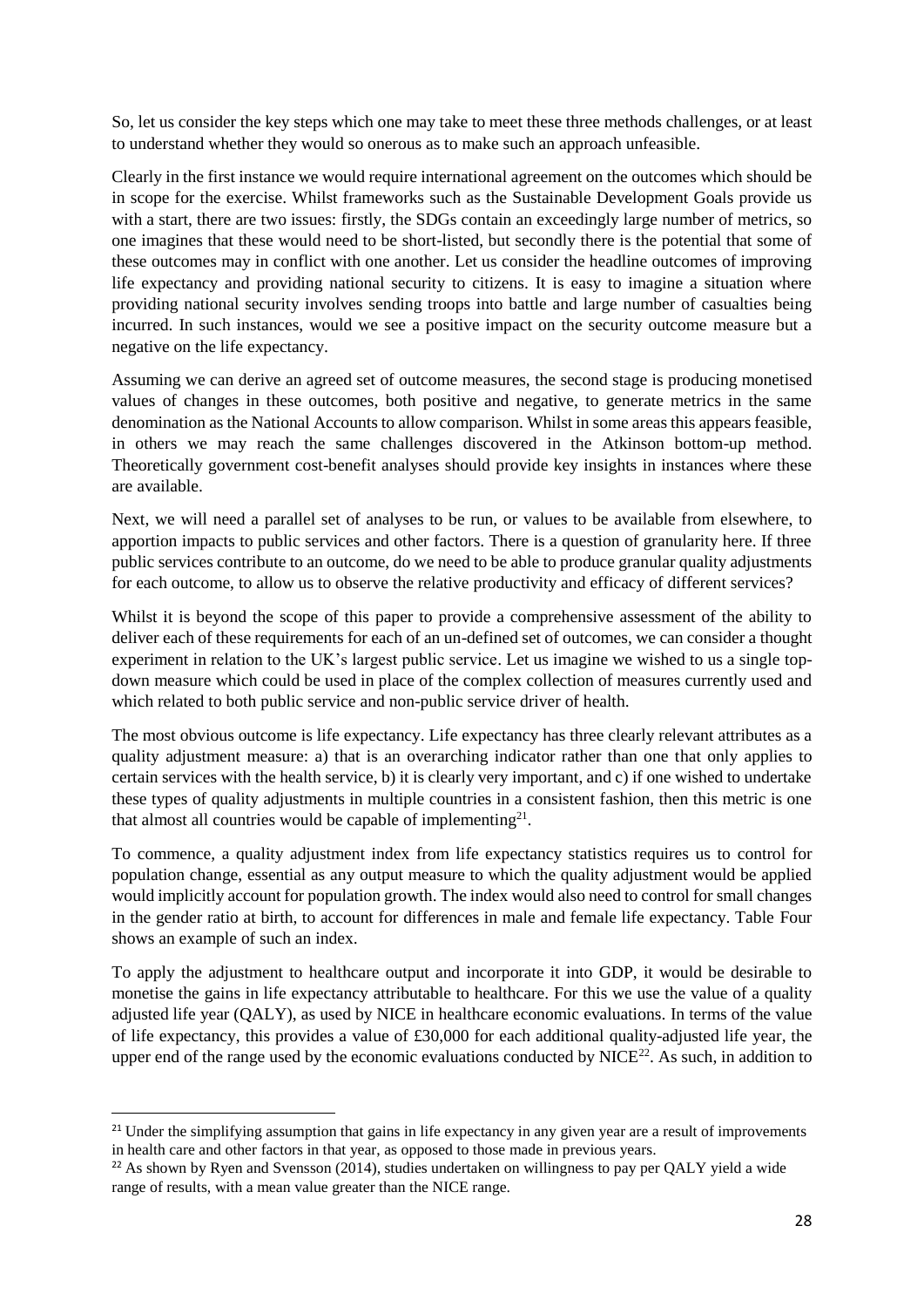the example life expectancy quality adjustment index, Table Four also shows some example figures for the value of healthcare quality. The values shown are built from a range of assumptions.

|      | Est. average<br>lifetime QALY |                      | Est. increase in<br>the stock of<br>lifetime QALY     | Est. annual<br>valuation of<br>lifetime QALY                  | Quality<br>adjustment index<br>for health output | <b>Existing</b><br><b>Atkinson output</b><br>quality       |  |
|------|-------------------------------|----------------------|-------------------------------------------------------|---------------------------------------------------------------|--------------------------------------------------|------------------------------------------------------------|--|
|      | <b>Male</b><br>(2)            | <b>Female</b><br>(3) | attributable to<br>healthcare<br>$(\text{fbn})$ $(4)$ | attributable to<br>healthcare<br>$(\pmb{\pmb{\text{f}}})$ (5) | based on est.<br>value of lifetime<br>QALY(6)    | adjustment for<br>est. QALY gain<br>from healthcare<br>(7) |  |
| 2001 | 65.56                         | 69.04                |                                                       | 184.3                                                         | 100.0                                            | 100.0                                                      |  |
| 2002 | 65.73                         | 69.17                | 96.8                                                  | 185.5                                                         | 100.2                                            | 101.1                                                      |  |
| 2003 | 65.97                         | 69.29                | 109.2                                                 | 186.8                                                         | 100.5                                            | 101.4                                                      |  |
| 2004 | 66.26                         | 69.51                | 138.2                                                 | 188.5                                                         | 100.9                                            | 102.1                                                      |  |
| 2005 | 66.60                         | 69.81                | 189.1                                                 | 190.9                                                         | 101.3                                            | 103.0                                                      |  |
| 2006 | 66.75                         | 69.90                | 133.9                                                 | 192.5                                                         | 101.5                                            | 104.0                                                      |  |
| 2007 | 67.14                         | 70.28                | 214.0                                                 | 195.2                                                         | 102.1                                            | 104.3                                                      |  |
| 2008 | 67.39                         | 70.53                | 187.6                                                 | 197.5                                                         | 102.5                                            | 104.7                                                      |  |
| 2009 | 67.69                         | 70.82                | 182.0                                                 | 199.7                                                         | 102.9                                            | 105.0                                                      |  |
| 2010 | 68.04                         | 71.06                | 199.7                                                 | 202.2                                                         | 103.4                                            | 105.3                                                      |  |
| 2011 | 68.35                         | 71.30                | 201.7                                                 | 204.7                                                         | 103.8                                            | 105.9                                                      |  |
| 2012 | 68.56                         | 71.38                | 145.6                                                 | 206.5                                                         | 104.0                                            | 105.9                                                      |  |
| 2013 | 68.73                         | 71.47                | 137.6                                                 | 208.2                                                         | 104.2                                            | 106.3                                                      |  |
| 2014 | 68.85                         | 71.56                | 153.6                                                 | 210.1                                                         | 104.3                                            | 106.9                                                      |  |
| 2015 | 68.85                         | 71.54                | 133.2                                                 | 211.7                                                         | 104.3                                            | 107.2                                                      |  |

#### **Table Four: Example index of quality adjustment for life expectancy**

Source: Author's calculations using ONS data and assumptions sourced from McGinnis et al (2002) and NICE.

Columns two and three in Table Four present ONS estimates of average lifetime quality adjusted life years (QALY). As covered in section two, the quality adjusted life years are measured using the level of health-related quality of life a person has (bounded between zero and one) over each year they live.

Health-related quality of life varies over the population depending on health status, and therefore to get a better estimate of population quality adjusted life years, we therefore need to draw on more than a simple series of life expectancy. The General Practice Patient Survey (GPPS) records health-related quality of life<sup>23</sup> for respondents with and without a long-term health condition and by age group, as contained in Table Five.

**.** 

<sup>&</sup>lt;sup>23</sup> The GPPS uses the same EQ-5D scale to record health-related quality of life as is used in the existing healthcare output quality adjustment, as covered in section 2. The GPPS data are taken from a point in time (Q1 2017), whereas mortality and healthy life expectancy data are taken by year.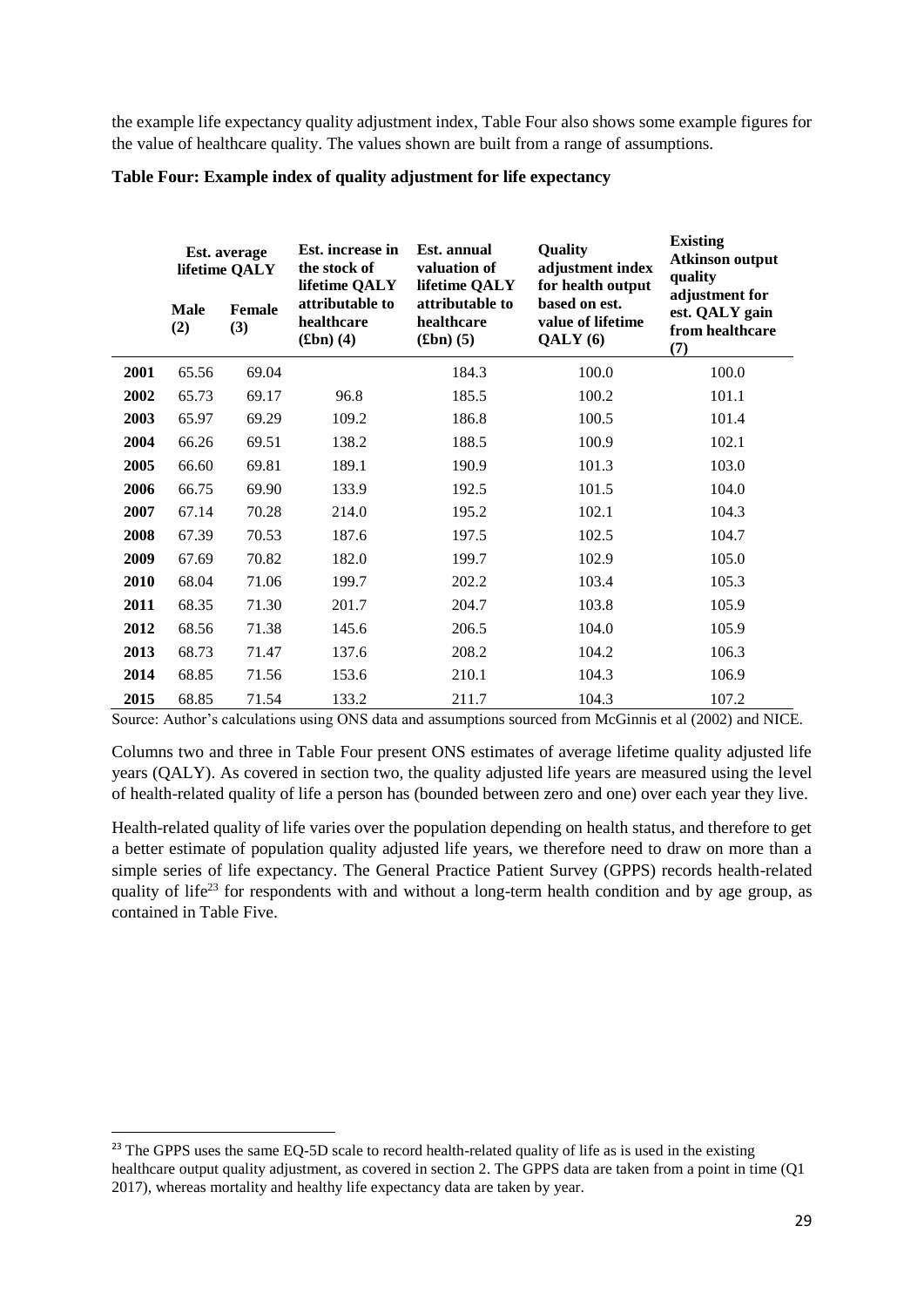| Age               | No.<br>long- | Long-term |
|-------------------|--------------|-----------|
|                   | term health  | health    |
|                   | condition    | condition |
| aged 16 to 24     | 0.928        | 0.761     |
| aged 25 to 34     | 0.927        | 0.770     |
| aged 35 to 44     | 0.921        | 0.756     |
| aged 45 to 54     | 0.913        | 0.730     |
| aged $55$ to $64$ | 0.910        | 0.725     |
| aged 65 to 74     | 0.911        | 0.742     |
| aged 75 to 84     | 0.869        | 0.689     |
| aged 85 or over   | 0.775        | 0.563     |

# **Table Five: Health-related quality of life status<sup>24</sup>**

In addition to the GPPS, the number of years an individual is expected to live in good health is estimated in the ONS Healthy Life Expectancy statistics. Thus, a quality adjustment can be derived from combining data on health-related quality of life with life expectancy and healthy life expectancy statistics.

This measure could be made more sophisticated by undertaking the analysis at an individual level using mortality data, to derive estimates for the average quality-adjusted life years experienced by the population over the course of their life. Such a measure is more sensitive to reductions in the proportion of the population dying at a young age, when more years would have been expected to be lived in good health, than to gains in years lived in older age groups.

Using this data, we then derive three options for a QALY-driven adjustment or a direct estimate of outcomes in columns four to six. Column seven presents the current health quality adjustment applied to heath service output in the existing public service productivity estimates.

The methods behind these different models is described below:

1

Column four presents the estimated increase in the stock of lifetime QALY attributable to healthcare, is calculated by multiplying lifetime QALY for each gender by the unit value of a QALY, as drawn from NICE, and an apportionment factor as changes in the quality adjusted life years the population experiences cannot be wholly, or even mostly attributed to health care. Various studies have looked at the proportion of population health improvements can be attributed to health care relative to other sources. The King's Fund (2015) provides a short literature review, covering three studies, giving values of 10-15%, up to 25% and 43%, respectively.

Taking the mid-point of the most conservative of these, McGinnis et al (2002), would give us a value of the proportion of population health attributable to healthcare of 12.5%.

Applying this factor to the marginal annual change in the total value of the stock of lifetime QALYs for the current UK population generates the estimates in column 4 of Table 4. Applying this factor to the total annual stock and dividing through by the average (raw) life expectancy in the latest year delivers column 5, which can be considered an annual flow of life-expectancy benefits attributable to healthcare.

With these assumptions in place, columns 4 and 5 in table 4 suggest an order of magnitude in 2015 for the annual increase in the value of the stock of total quality-adjusted life expectancy of £133bn and an annual flow of life-expectancy benefits attributable to healthcare was £212bn. But as these figures

 $24$  These figures are based on the 2017 GPPS. In theory, it would be appropriate to include changes in healthrelated quality of life over time, although data from the GPPS do not suggest a material change over time.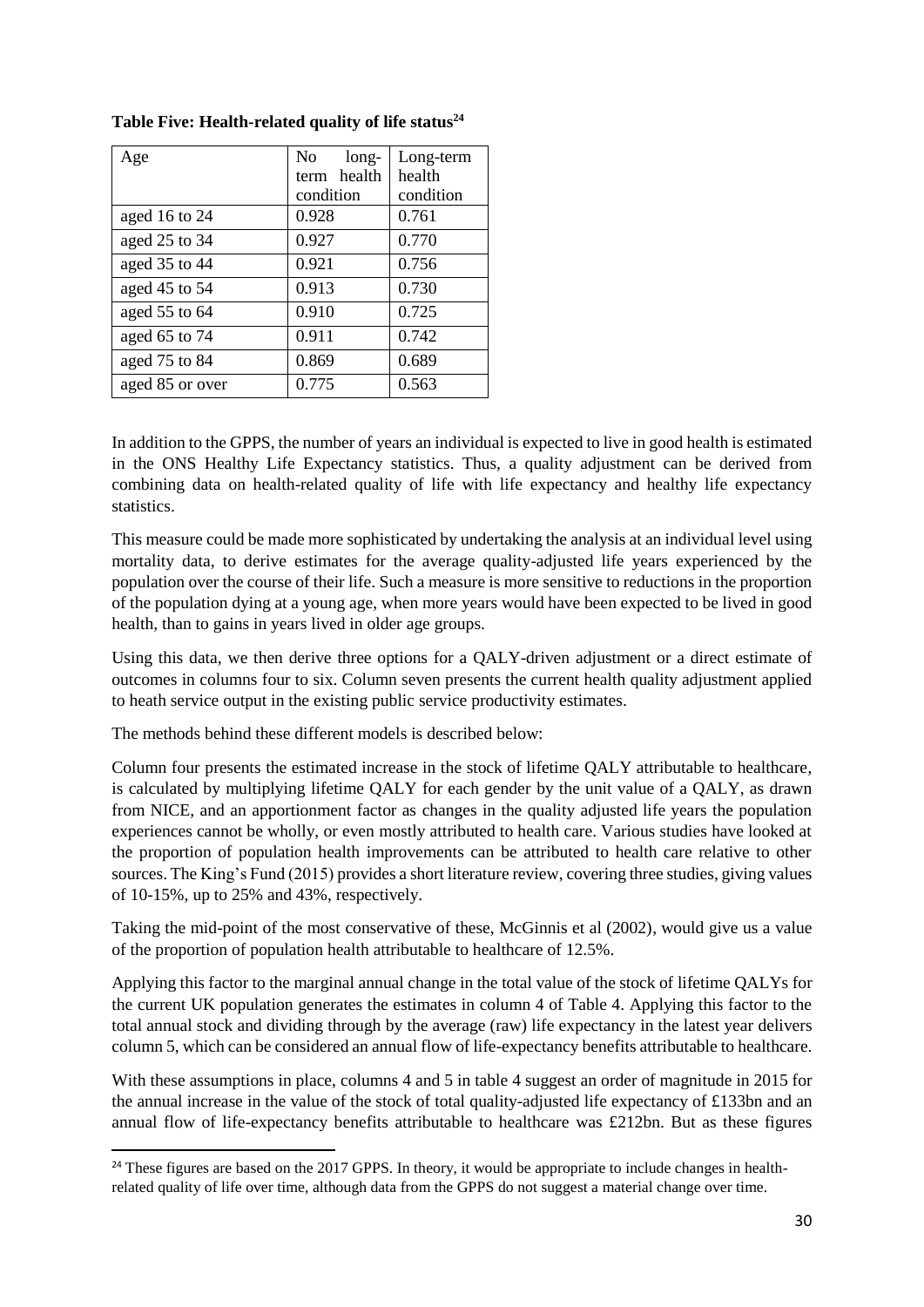represent the 12.5% difference in life expectancy that can be attributed to healthcare, there is a remaining value of life expectancy, some £1.5tn, not accounted for in GDP.

Much like healthcare output, both these measures are influenced by changes in the population. Both Columns 4 and 5 increase with both increases in average QALY per head and with population. Whilst these provide good valuations of total value of health in the UK, there is a good case to be asked in terms of whether population change should be controlled for. In an example where the population grew at a faster pace than a fall in QALYs per head, we would see these measures increase even though the average quality adjusted life expectancy is falling. Whilst it can be argued that health services would be reaching a larger population, this is an important debate for which we do not have space in this article. We merely conclude that columns 4 and 5 provide two alternative methods on estimating directly the value accruing to the UK from observable high-level health outcomes resulting from health services. Taking these back to the Atkinson methodology, such estimates would not act as a 'quality adjustment' applied to health service output, but would instead, by being a direct measure of the monetary value of the desired outcome, would entirely replace output based measures within the National Accounts. Conversely, if one stripped out the effect of population growth one would instead be able to create an index which could serve as a traditional 'quality adjustment factor' for public service output, as is presented in column 6 of Table 4, as a "Quality adjustment index for health output based on est. value of lifetime QALY".

Column 7 provides the current 'bottom-up' quality adjustment which can be compared to these 'topdown' measures. Columns 6 and 7 can be compared and when one focuses only on QALY-measured health outcomes, rather than the basket of measures described in Part Two, that the quality adjustment currently used grows at a consistently faster pace. Importantly, the Atkinson measure may be expected to differ from the life expectancy adjustment as it also includes improvements in satisfaction and primary care service performance, alongside measures of QALY gain from hospital services.



**Figure Two: Comparing alternative quality adjustment indices**

Stepping away from the quality adjustment to GDP estimates, however, and returning to the wider benefits of improvements in QALYs not caused by public health services, whilst clearly both partial and simplistic the £1.5bn value of the welfare gains attributable to health improvements which are not caused by public health services is an obvious scalar for other aspects of the modern economy and the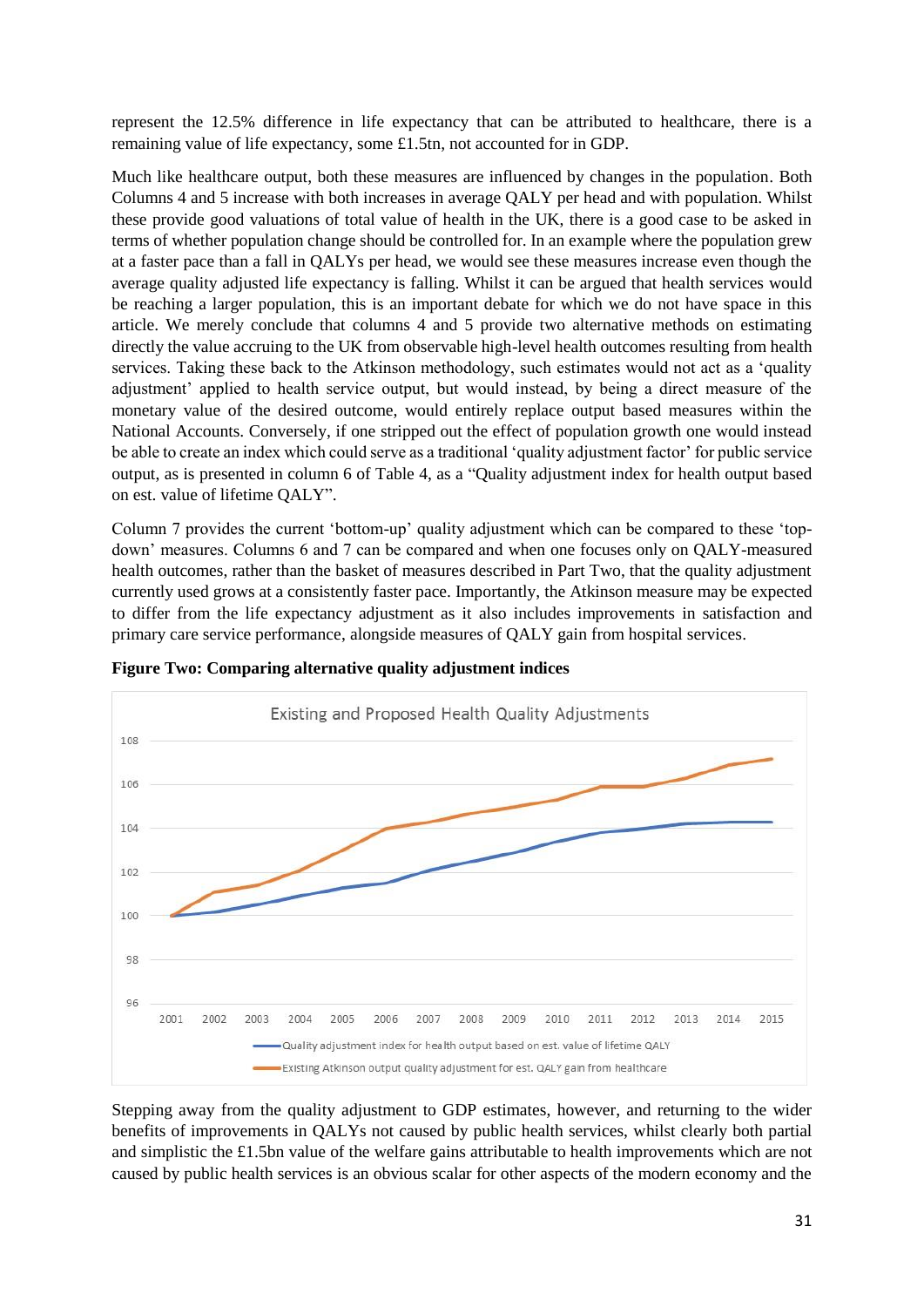relative importance of further research into different aspects of change in the modern citizen's experience. Considering this is only one aspect of 17 high level SDG domains, the scope for this agenda to make a substantive difference to our perceptions of the societies we live in is clear. This does not imply the author's do not recognise the impact of, say, free at the point of delivery digital goods. We merely ask if these gains are in the same ball park as those we estimate above and where the marginal investment is most productively employed.

# **Part Five: Conclusions**

This paper discusses possible ways forward in two related but different areas. It draws upon UK experience for this purpose.

One relates to the ongoing but unfinished agenda as to how to measure the outputs of goods and services which are free at the point of delivery, for the purposes of national accounts. Public services such as schools and health services are the major example of this kind. Over a decade ago, Sir Tony Atkinson provided a principled framework for this end. Consistent with the basic principles of national accounting, he advocated an approach by which this output should be measured as the value added by the services concerned. This value, in turn, equated to the improvement in outcomes directly attributable to the activities of the public services concerned.

Implementing this approach, as he recognised, is by no means straightforward, but the UK experience recounted above shows that strong progress can be made. Working with experts and practitioners, quantity and quality measures can be identified and used to give a good approximation to the value added by the key public services, and thus their contribution to GDP. New data and intelligent use of existing data means this can be done at low cost and in a way which maximises stakeholder understanding and acceptance.

But national statistical institutes are also now grappling with a second task; measuring changes in welfare or wellbeing more generally, regardless of how they are generated. Health outcomes - life expectancy, for example, or healthy life expectancy – are influenced by a variety of factors besides publicly funded health services: diet, smoking prevalence and other lifestyle choices are obvious determinants. So, the central tasks under this agenda become first the identification of appropriate measures of outcome changes and then to determine how much value our societies place on those changes.

Adopting approaches based on clear principles, as Atkinson advocated, looks important for both agendas. For one thing, the outcomes used for the purposes of measuring the output of public services should be consistent with those used for measuring welfare more widely. Secondly, a principled approach helps to ensure intellectual rigour. Third, international comparability is important. The specific circumstances and institutions of particular countries will vary and methodologies need to take this into account. But provided methodologies are all based on the same underlying principles, comparability can be safeguarded, particularly if they make use of commonly accepted and produced high level outcome measures.

Our illustration of using a widely recognised measure of well-being, life expectancy, and readily available information on the shares attributable to health services and hence non-health service factors, alongside existing estimates of the value of a quality adjusted life year have enabled us to create estimates of welfare gains alongside new quality adjustments which could be used to feed into GDP under the SNA. Similarly, in education, it would be possible to use human capital as a similar highlevel outcome. Improved skills might be expected to lead to higher wages and salaries which equate to further value for those who earn them. There may also be an inter-temporal impact. Improved human capital might be expected to lead not just to higher wages and salaries now but over a period of time. Applying necessary discounting would enable us to quality adjust the value of educational services in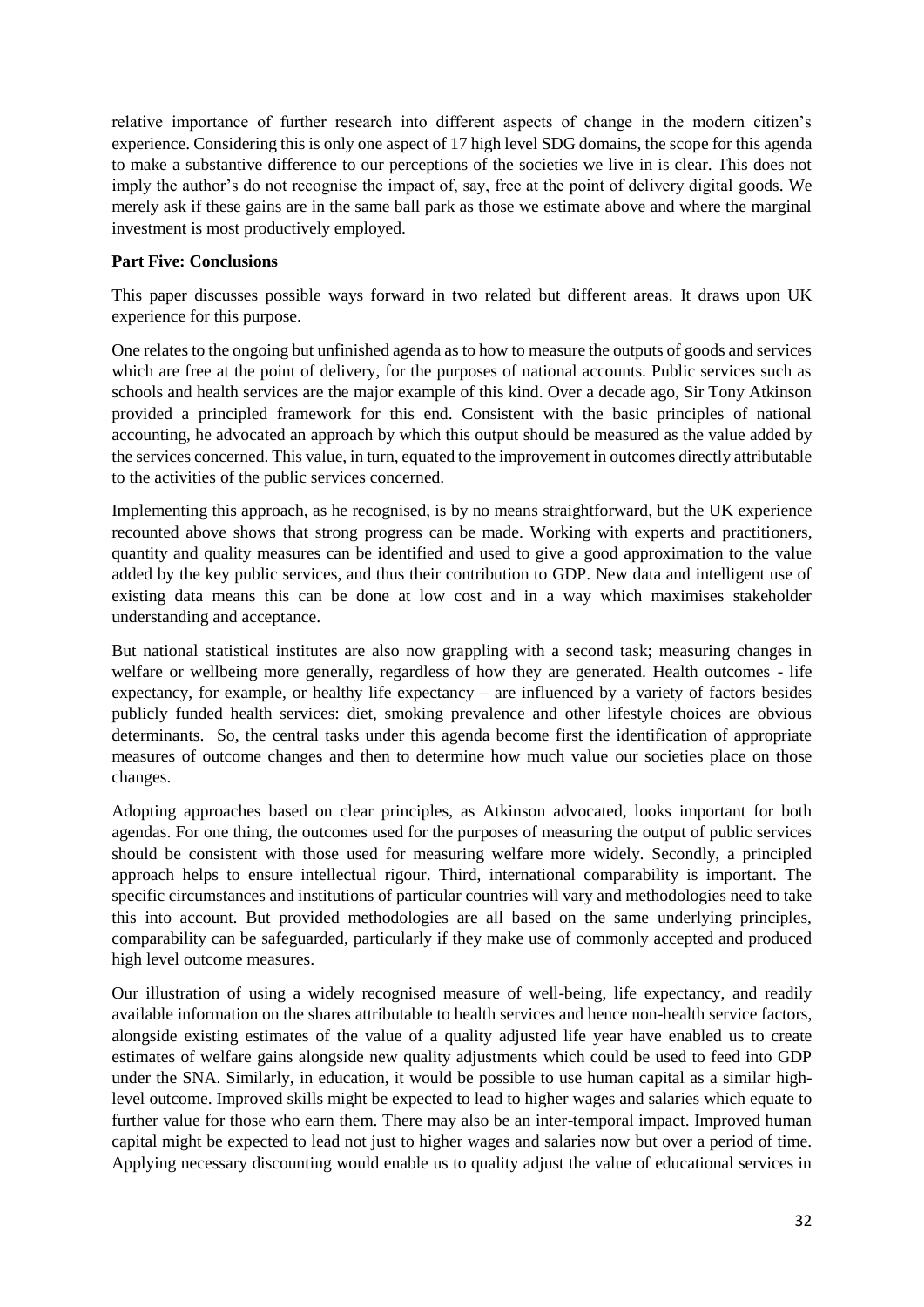GDP and the impact of non-educational drivers of human capital in a welfare estimate or welfare account.

The challenges presented by these twin agendas are ones we believe the statistical community needs to take up. We are convinced that whilst implementation raises non-trivial issues, these are not insurmountable. If we chose not to do so, we would have little to say about a fifth or so of our respective economies. We would also miss a vital contributor to measuring the changing well-being of our societies. The cost of such a decision to our reputation would be profound. In a world where digital innovation is offering a stream of new free goods and services which undoubtedly add to welfare, missing flows of value such as described above would cast any measure of welfare into doubt as incomplete and potentially misleading. The need to tackle these issues is both important and pressing. Failing to push on from the start that Atkinson established in this area would be a huge opportunity missed.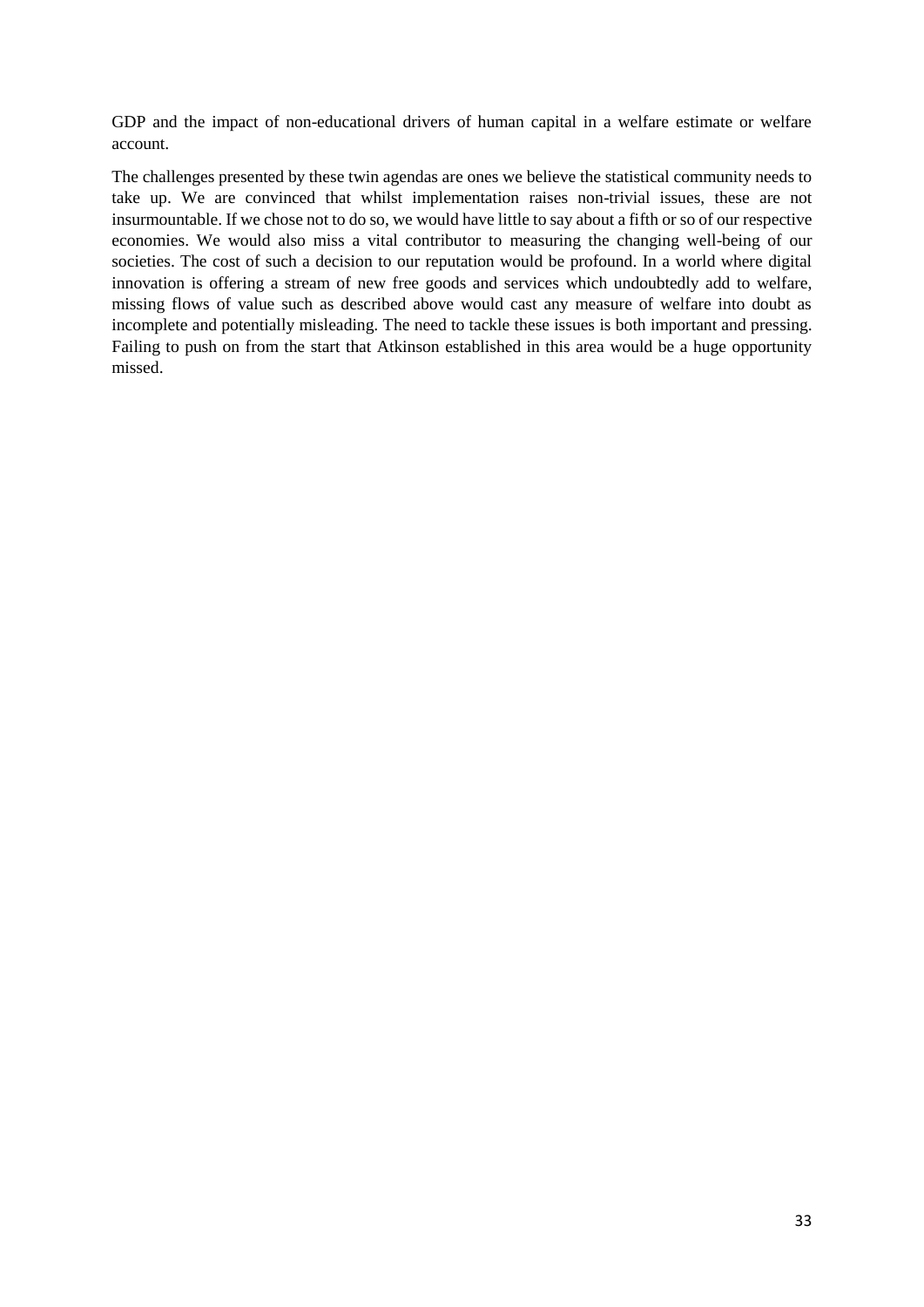# **Bibliography**

Atkinson, A. (2005) 'Atkinson Review: Final report. Measurement of Government Output and Productivity for the National Accounts'. Available at [https://www.ons.gov.uk/ons/guide](https://www.ons.gov.uk/ons/guide-method/method-quality/specific/public-sector-methodology/articles/atkinson-review-final-report.pdf)[method/method-quality/specific/public-sector-methodology/articles/atkinson-review-final-report.pdf](https://www.ons.gov.uk/ons/guide-method/method-quality/specific/public-sector-methodology/articles/atkinson-review-final-report.pdf)

Bean, Sir C., (2016) 'Independent Review of Economic Statistics: Final Report, 2016.' Available at [https://www.gov.uk/government/uploads/system/uploads/attachment\\_data/file/5070](https://www.gov.uk/government/uploads/system/uploads/attachment_data/file/5070%2081/2904936_Bean_Review_Web_Accessible.pdf)  81/2904936 Bean Review Web Accessible.pdf

Bojke, C. et al (2018) 'Accounting for the Quality of NHS Output', Centre for Health Economics, University of York: York

Castelli, A., M. Chalkley and I. R. Santana (2018) 'Productivity of the English National Health Service: 2015/16 Update', Centre for Health Economics, University of York: York

Dawson, D. et al (2005) 'Developing new approaches to measuring NHS outputs and productivity', National Institute of Economic and Social Research/Centre for Health Economics, University of York: York

Diewert, E. & Fox K.J. (20x17) 'Productivity Measurement in the Public Sector: Theory and Practice', Vancouver School of Economics, University of British Columbia: Vancouver. Available at <https://pdfs.semanticscholar.org/634a/0bbf731c4269d865dcdc22358bd8e4283be3.pdf>

Ford, G. and J. Lewis (2018) 'UK Health Accounts: 2016', Office for National Statistics. Available at: [https://www.ons.gov.uk/peoplepopulationandcommunity/healthandsocialcare/healthcaresystem/bulleti](https://www.ons.gov.uk/peoplepopulationandcommunity/healthandsocialcare/healthcaresystem/bulletins/ukhealthaccounts/2016) [ns/ukhealthaccounts/2016](https://www.ons.gov.uk/peoplepopulationandcommunity/healthandsocialcare/healthcaresystem/bulletins/ukhealthaccounts/2016)

Forder, J. et al (2008) 'Measuring Outcomes in Social Care: Second Interim Report', Personal Social Services Research Unit, University of Kent: Canterbury

Forder, J. et al (2016) 'Identifying the impact of adult social care: Interpreting outcome data for use in the Adult Social Care Outcomes Framework'. Quality and Outcomes of person-centred care Research Unit, University of Kent: Canterbury

Foxton, F. (2018a): 'Public service productivity estimates: total public service, UK: 2015' Office for National Statistics. Available at

[https://www.ons.gov.uk/economy/economicoutputandproductivity/publicservicesproductivity/articles/](https://www.ons.gov.uk/economy/economicoutputandproductivity/publicservicesproductivity/articles/publicservicesproductivityestimatestotalpublicservices/2015) [publicservicesproductivityestimatestotalpublicservices/2015](https://www.ons.gov.uk/economy/economicoutputandproductivity/publicservicesproductivity/articles/publicservicesproductivityestimatestotalpublicservices/2015)

Foxton, F. (2018b): 'Quality adjustment of public service public order and safety output: current method' Office for National Statistics. Available at [https://www.ons.gov.uk/economy/economicoutputandproductivity/publicservicesproductivity/method](https://www.ons.gov.uk/economy/economicoutputandproductivity/publicservicesproductivity/methodologies/qualityadjustmentofpublicservicepublicorderandsafetyoutputcurrentmethod) [ologies/qualityadjustmentofpublicservicepublicorderandsafetyoutputcurrentmethod](https://www.ons.gov.uk/economy/economicoutputandproductivity/publicservicesproductivity/methodologies/qualityadjustmentofpublicservicepublicorderandsafetyoutputcurrentmethod)

Glover, D. and J. Henderson (2010) 'Quantifying health impacts of government policies', Department of Health, Available at:

[https://assets.publishing.service.gov.uk/government/uploads/system/uploads/attachment\\_data/file/216](https://assets.publishing.service.gov.uk/government/uploads/system/uploads/attachment_data/file/216003/dh_120108.pdf) [003/dh\\_120108.pdf](https://assets.publishing.service.gov.uk/government/uploads/system/uploads/attachment_data/file/216003/dh_120108.pdf)

Hicks, Sir J.R. (1941) 'The Rehabilitation of Consumers' Surplus,' Review of Economic Studies.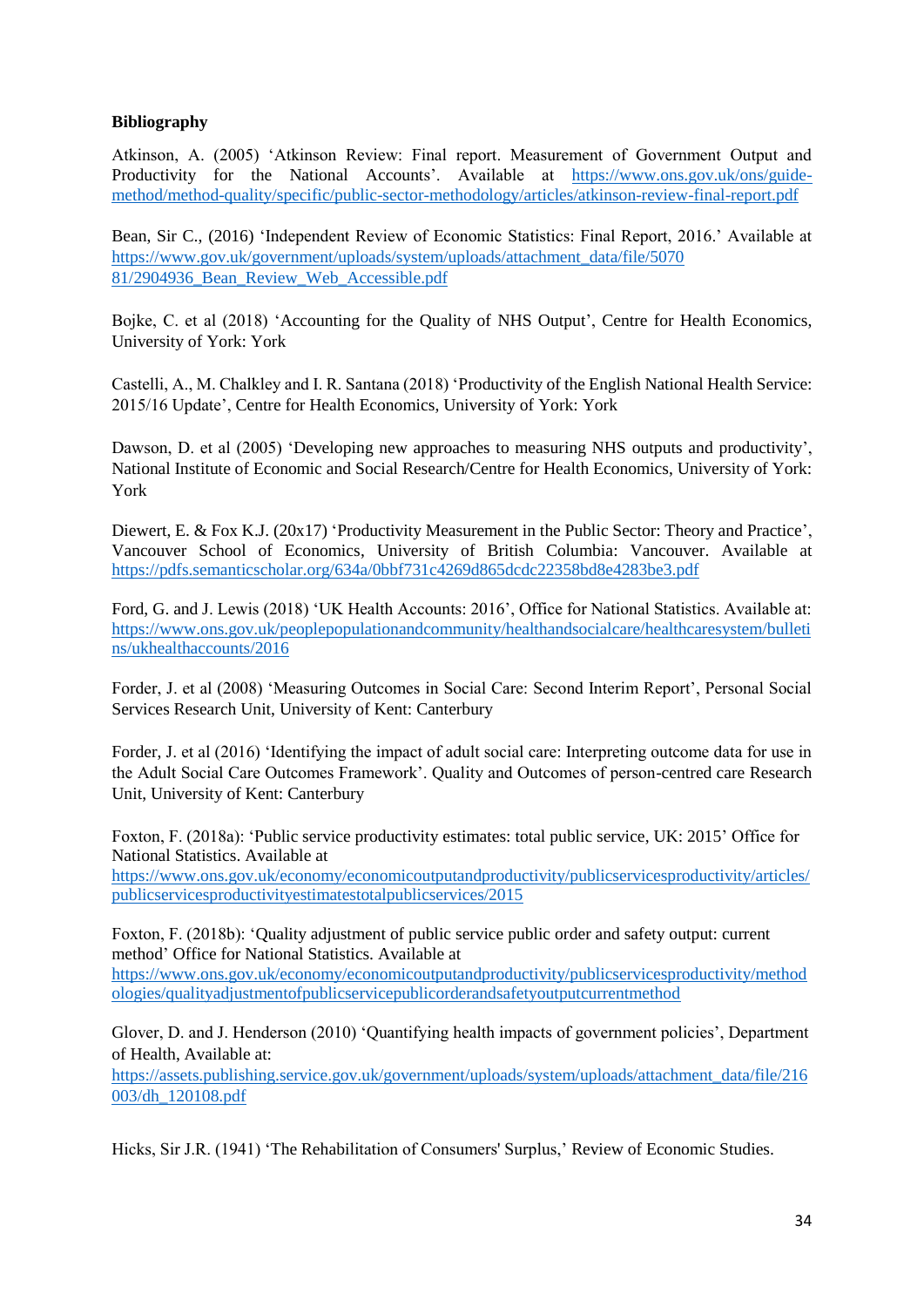Lewis, J. (2018a) 'Public service productivity estimates, healthcare: 2015', Office for National Statistics. Available at:

[https://www.ons.gov.uk/economy/economicoutputandproductivity/publicservicesproductivity/articles/](https://www.ons.gov.uk/economy/economicoutputandproductivity/publicservicesproductivity/articles/publicservicesproductivityestimateshealthcare/healthcare2015) [publicservicesproductivityestimateshealthcare/healthcare2015](https://www.ons.gov.uk/economy/economicoutputandproductivity/publicservicesproductivity/articles/publicservicesproductivityestimateshealthcare/healthcare2015)

Lewis, J. (2018b) 'Measuring adult social care productivity', Office for National Statistics. Available at:

[https://www.ons.gov.uk/economy/economicoutputandproductivity/publicservicesproductivity/articles/](https://www.ons.gov.uk/economy/economicoutputandproductivity/publicservicesproductivity/articles/measuringadultsocialcareproductivity/2018-06-01) [measuringadultsocialcareproductivity/2018-06-01](https://www.ons.gov.uk/economy/economicoutputandproductivity/publicservicesproductivity/articles/measuringadultsocialcareproductivity/2018-06-01)

King's Fund (2015) 'Inequalities in life expectancy: Changes over time and implications for policy', retrieved 26/10/2018. Available at [https://www.kingsfund.org.uk/sites/default/files/field/field\\_publication\\_file/inequalities-in-life](https://www.kingsfund.org.uk/sites/default/files/field/field_publication_file/inequalities-in-life-expectancy-kings-fund-aug15.pdf)[expectancy-kings-fund-aug15.pdf](https://www.kingsfund.org.uk/sites/default/files/field/field_publication_file/inequalities-in-life-expectancy-kings-fund-aug15.pdf)

King's Fund (2017) 'What's going on with A&E waiting times?', retrieved 2/8/2018 [https://www.kingsfund.org.uk/projects/urgent-emergency-care/urgent-and-emergency-care](https://www.kingsfund.org.uk/projects/urgent-emergency-care/urgent-and-emergency-care-mythbusters)[mythbusters](https://www.kingsfund.org.uk/projects/urgent-emergency-care/urgent-and-emergency-care-mythbusters)

Kuznets, S. (1937) 'National Income and Capital Formation, 1919–1935'. NBER

Kuznets, S., Epstein, L., & Jenks, E. (1941): 'National Income and Its Composition, 1919–1938'. NBER.

Mackillop, E., and S. Sheard (2018) 'Quantifying life: Understanding the history of Quality-Adjusted Life-Years (QALYs)', Social Science & Medicine, Volume 211, August 2018, Pages 359-366

Mason, A., P. Ward and A. Street (2011) 'England: The Healthcare Resource Group system' in R. Busse (ed.) 'Diagnosis-Related Groups in Europe', European Observatory on Health Systems and Policies

McGinnis, J.M., P. Williams-Russo and J. Knickman (2002) 'The case for more active policy attention to health promotion', Health Affairs, Volume 21, Number 2, pp. 78-93. Available at https://www.researchgate.net/publication/11464071 The Case For More Active Policy Attention [To\\_Health\\_Promotion](https://www.researchgate.net/publication/11464071_The_Case_For_More_Active_Policy_Attention_To_Health_Promotion)

MoJ (2016), 'Prison safety and reform', Ministry of Justice, Available at <https://www.gov.uk/government/publications/prison-safety-and-reform>

Netten, A. et al (2012) 'Outcomes of social care for adults: developing a preference-weighted measure'. Health technology assessment, 16 (16). pp. 1-166.

ONS (2007) 'Initial report: quality measurement framework project', Office for National Statistics. Available at

[http://webarchive.nationalarchives.gov.uk/20110110153641/http://www.ons.gov.uk/about](http://webarchive.nationalarchives.gov.uk/20110110153641/http:/www.ons.gov.uk/about-statistics/methodology-and-quality/measuring-outcomes-for-public-service-users/mopsu-reports-and-updates/initial-report.pdf)[statistics/methodology-and-quality/measuring-outcomes-for-public-service-users/mopsu-reports-and](http://webarchive.nationalarchives.gov.uk/20110110153641/http:/www.ons.gov.uk/about-statistics/methodology-and-quality/measuring-outcomes-for-public-service-users/mopsu-reports-and-updates/initial-report.pdf)[updates/initial-report.pdf](http://webarchive.nationalarchives.gov.uk/20110110153641/http:/www.ons.gov.uk/about-statistics/methodology-and-quality/measuring-outcomes-for-public-service-users/mopsu-reports-and-updates/initial-report.pdf)

ONS (2010) 'Measuring Outcomes for Public Service Users', Office for National Statistics. Available at [http://webarchive.nationalarchives.gov.uk/20110110153641/http://www.ons.gov.uk/about](http://webarchive.nationalarchives.gov.uk/20110110153641/http:/www.ons.gov.uk/about-statistics/methodology-and-quality/measuring-outcomes-for-public-service-users/mopsu-reports-and-updates/mopsu-final-report.pdf)[statistics/methodology-and-quality/measuring-outcomes-for-public-service-users/mopsu-reports-and](http://webarchive.nationalarchives.gov.uk/20110110153641/http:/www.ons.gov.uk/about-statistics/methodology-and-quality/measuring-outcomes-for-public-service-users/mopsu-reports-and-updates/mopsu-final-report.pdf)[updates/mopsu-final-report.pdf](http://webarchive.nationalarchives.gov.uk/20110110153641/http:/www.ons.gov.uk/about-statistics/methodology-and-quality/measuring-outcomes-for-public-service-users/mopsu-reports-and-updates/mopsu-final-report.pdf)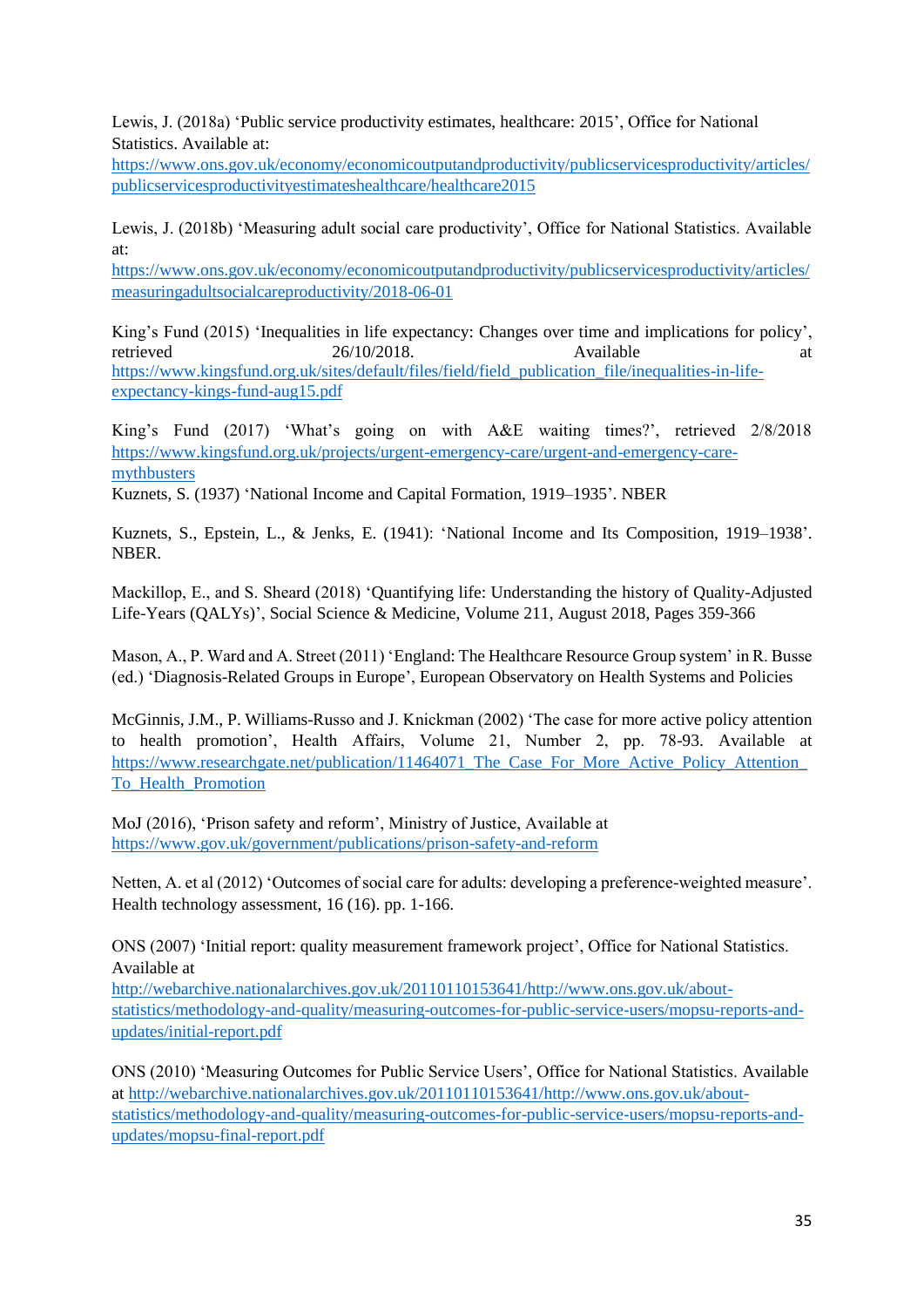ONS (2014) 'Health Expectancies at Birth and at Age 65 in the United Kingdom: 2009-11', Office for National Statistics. Available at

[https://www.ons.gov.uk/peoplepopulationandcommunity/healthandsocialcare/healthandlifeexpectanci](https://www.ons.gov.uk/peoplepopulationandcommunity/healthandsocialcare/healthandlifeexpectancies/bulletins/healthexpectanciesatbirthandatage65intheunitedkingdom/2014-11-18) [es/bulletins/healthexpectanciesatbirthandatage65intheunitedkingdom/2014-11-18](https://www.ons.gov.uk/peoplepopulationandcommunity/healthandsocialcare/healthandlifeexpectancies/bulletins/healthexpectanciesatbirthandatage65intheunitedkingdom/2014-11-18)

ONS (2015a) 'Methods changes in Public Service Productivity Estimates: Education 2013', Office for National Statistics. Available at

[http://webarchive.nationalarchives.gov.uk/20160106223636/http://www.ons.gov.uk/ons/guide](http://webarchive.nationalarchives.gov.uk/20160106223636/http:/www.ons.gov.uk/ons/guide-method/method-quality/specific/public-sector-methodology/articles/methods-change-in-public-service-productivity-estimates--education-2013.pdf)[method/method-quality/specific/public-sector-methodology/articles/methods-change-in-public](http://webarchive.nationalarchives.gov.uk/20160106223636/http:/www.ons.gov.uk/ons/guide-method/method-quality/specific/public-sector-methodology/articles/methods-change-in-public-service-productivity-estimates--education-2013.pdf)[service-productivity-estimates--education-2013.pdf](http://webarchive.nationalarchives.gov.uk/20160106223636/http:/www.ons.gov.uk/ons/guide-method/method-quality/specific/public-sector-methodology/articles/methods-change-in-public-service-productivity-estimates--education-2013.pdf)

ONS (2015b) 'Public Service Productivity Estimates: Education 2013', Office for National Statistics. Available at

[https://www.ons.gov.uk/peoplepopulationandcommunity/educationandchildcare/articles/publicservice](https://www.ons.gov.uk/peoplepopulationandcommunity/educationandchildcare/articles/publicserviceproductivityestimates/education2013) [productivityestimates/education2013](https://www.ons.gov.uk/peoplepopulationandcommunity/educationandchildcare/articles/publicserviceproductivityestimates/education2013)

ONS (2016) 'Crime Severity Score for England and Wales.' Available at [https://www.ons.gov.uk/peoplepopulationandcommunity/crimeandjustice/articles/researchoutputsdeve](https://www.ons.gov.uk/peoplepopulationandcommunity/crimeandjustice/articles/researchoutputsdevelopingacrimeseverityscoreforenglandandwalesusingdataoncrimesrecordedbythepolice/2016-11-29) [lopingacrimeseverityscoreforenglandandwalesusingdataoncrimesrecordedbythepolice/2016-11-29](https://www.ons.gov.uk/peoplepopulationandcommunity/crimeandjustice/articles/researchoutputsdevelopingacrimeseverityscoreforenglandandwalesusingdataoncrimesrecordedbythepolice/2016-11-29)

ONS (2017) 'Health State Life Expectancies: 2014 to 2016', Office for National Statistics. Available at

[https://www.ons.gov.uk/peoplepopulationandcommunity/healthandsocialcare/healthandlifeexpectanci](https://www.ons.gov.uk/peoplepopulationandcommunity/healthandsocialcare/healthandlifeexpectancies/bulletins/healthstatelifeexpectanciesuk/2014to2016) [es/bulletins/healthstatelifeexpectanciesuk/2014to2016](https://www.ons.gov.uk/peoplepopulationandcommunity/healthandsocialcare/healthandlifeexpectancies/bulletins/healthstatelifeexpectanciesuk/2014to2016)

ONS (2018) 'Estimates of the population for the UK, England and Wales, Scotland and Northern Ireland', Available at

[https://www.ons.gov.uk/peoplepopulationandcommunity/populationandmigration/populationestimates](https://www.ons.gov.uk/peoplepopulationandcommunity/populationandmigration/populationestimates/datasets/populationestimatesforukenglandandwalesscotlandandnorthernireland) [/datasets/populationestimatesforukenglandandwalesscotlandandnorthernireland](https://www.ons.gov.uk/peoplepopulationandcommunity/populationandmigration/populationestimates/datasets/populationestimatesforukenglandandwalesscotlandandnorthernireland)

NHS Digital (2018) 'NHS Outcomes Framework Indicators - August 2018 Release' Retrieved 26/10/2018, available at: [https://digital.nhs.uk/data-and-information/publications/clinical](https://digital.nhs.uk/data-and-information/publications/clinical-indicators/nhs-outcomes-framework/current)[indicators/nhs-outcomes-framework/current](https://digital.nhs.uk/data-and-information/publications/clinical-indicators/nhs-outcomes-framework/current)

Ryan, M. et al (2014) 'Valuing patients' experiences of healthcare processes: Towards broader applications of existing methods', Social Science & Medicine, Volume 106, April 2014, Pages 194-203

Ryen, L. and M. Svensson (2014) 'The Willingness to Pay for a Quality Adjusted Life Year: A Review of the Empirical Literature', Health Economics, Volume 24, Issue 10, October 2015, Pages 1289-1301

Sanders, S. (2017) 'National life tables, UK: 2014 to 2016', Office for National Statistics. Available at

[https://www.ons.gov.uk/peoplepopulationandcommunity/birthsdeathsandmarriages/lifeexpectancies/b](https://www.ons.gov.uk/peoplepopulationandcommunity/birthsdeathsandmarriages/lifeexpectancies/bulletins/nationallifetablesunitedkingdom/2014to2016) [ulletins/nationallifetablesunitedkingdom/2014to2016](https://www.ons.gov.uk/peoplepopulationandcommunity/birthsdeathsandmarriages/lifeexpectancies/bulletins/nationallifetablesunitedkingdom/2014to2016)

Sen, A. (1985). Commodities and capabilities. Amsterdam: North-Holland.

van Loon, M. S. et al (2018) 'Quality of life in a broader perspective: Does ASCOT reflect the capability approach?', Quality of Life Research, 2018; 27(5): 1181–1189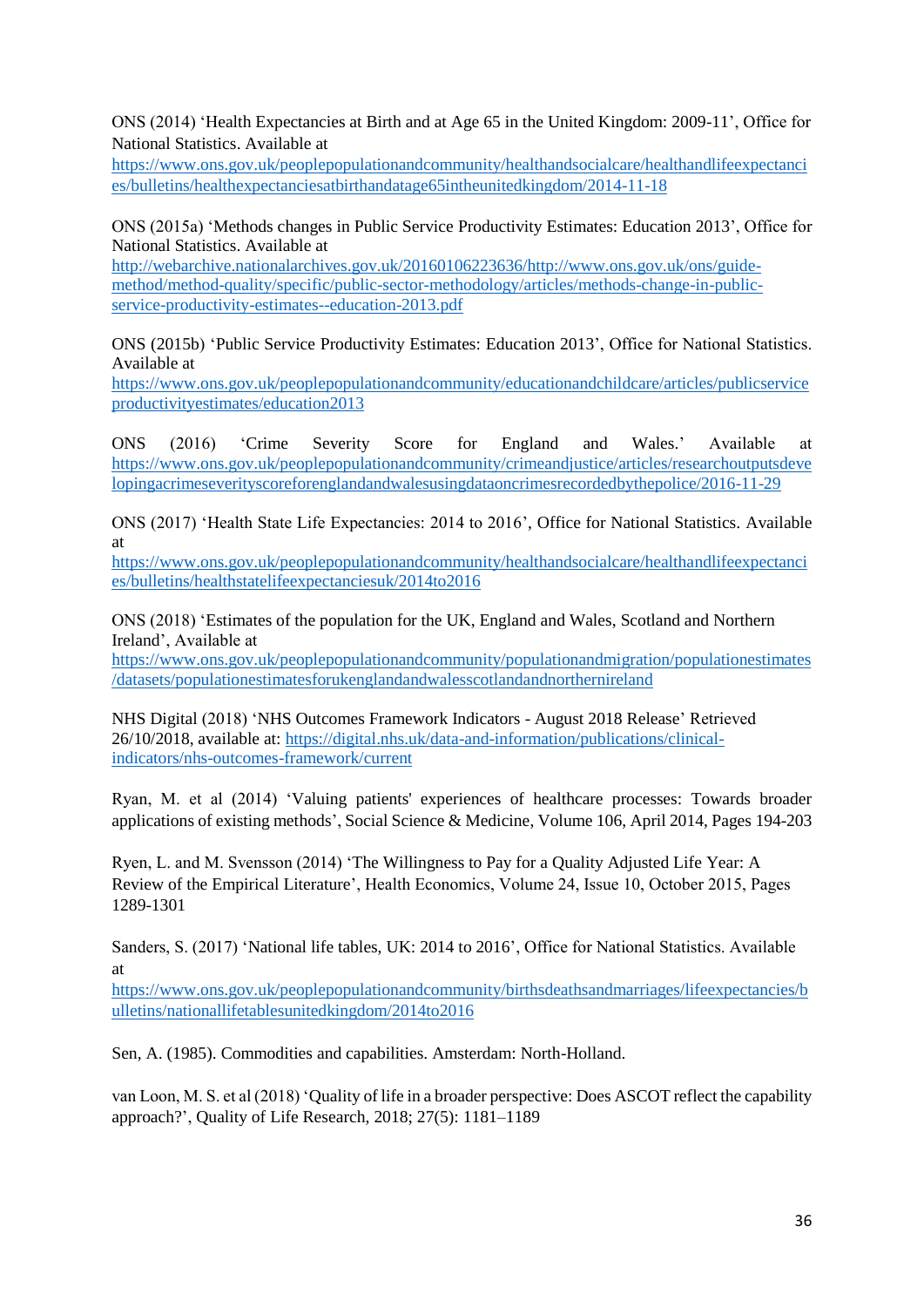Wolf, A. (2011) 'Review of Vocational Education' Available at [https://assets.publishing.service.gov.uk/government/uploads/system/uploads/attachment\\_data/file/180](https://assets.publishing.service.gov.uk/government/uploads/system/uploads/attachment_data/file/180504/DFE-00031-2011.pdf) [504/DFE-00031-2011.pdf](https://assets.publishing.service.gov.uk/government/uploads/system/uploads/attachment_data/file/180504/DFE-00031-2011.pdf)

Yang, W., Forder, J., and O. Nizalova (2017) 'Measuring the productivity of residential long-term care in England: methods for quality adjustment and regional comparison', Eur J Health Econ (2017) 18: 635.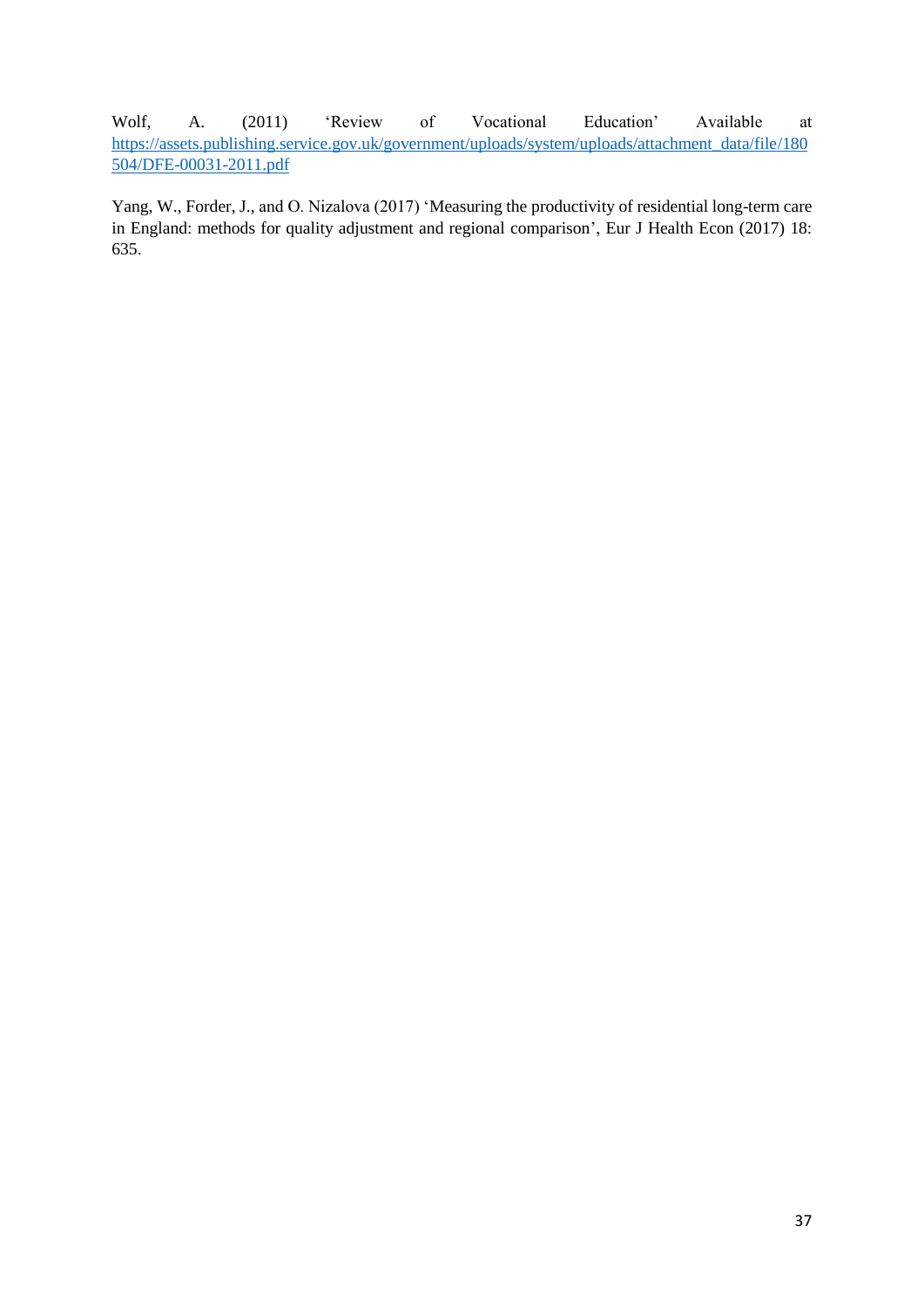#### **Annex A: The Atkinson Principles**

As drawn from pp55-56 of Atkinson (2005).

**Principle A:** the measurement of government non-market output should, as far as possible, follow a procedure parallel to that adopted in national accounts for market output.

**Principle B:** the output of the government sector should in principle be measured in a way that is adjusted for quality, taking account of the attributable incremental contribution of the service to the outcome.

**Principle C:** account should be taken of the complementarity between public and private output, allowing for the increased real value of public services in an economy with rising real GDP.

**Principle D:** formal criteria should be set in place for the extension of direct output measurement to new functions of government. Specifically, the conditions for introducing a new directly measured output indicator should be that (i) it covers adequately the full range of services for that functional area, (ii) it makes appropriate allowance for quality change, (iii) the effects of its introduction have been tested service by service, (iv) the context in which it will be published has been fully assessed, in particular the implied productivity estimate, and (v) there should be provision for regular statistical review.

**Principle E:** measures should cover the whole of the United Kingdom; where systems for public service delivery and/or data collection differ across the different countries of the United Kingdom, it is necessary to reflect this variation in the choice of indicators.

**Principle F:** the measurement of inputs should be as comprehensive as possible and in particular should include capital services; labour inputs should be compiled using both direct and indirect methods, compared and reconciled.

**Principle G:** criteria should be established for the quality of pay and price deflators to be applied to the input spending series; they should be sufficiently disaggregated to take account of changes in the mix of inputs and should reflect full and actual costs.

**Principle H:** independent corroborative evidence should be sought on government productivity, as part of a process of 'triangulation', recognising the limitations in reducing productivity to a single number.

**Principle I:** explicit reference should be made to the margins of error surrounding national accounts estimates.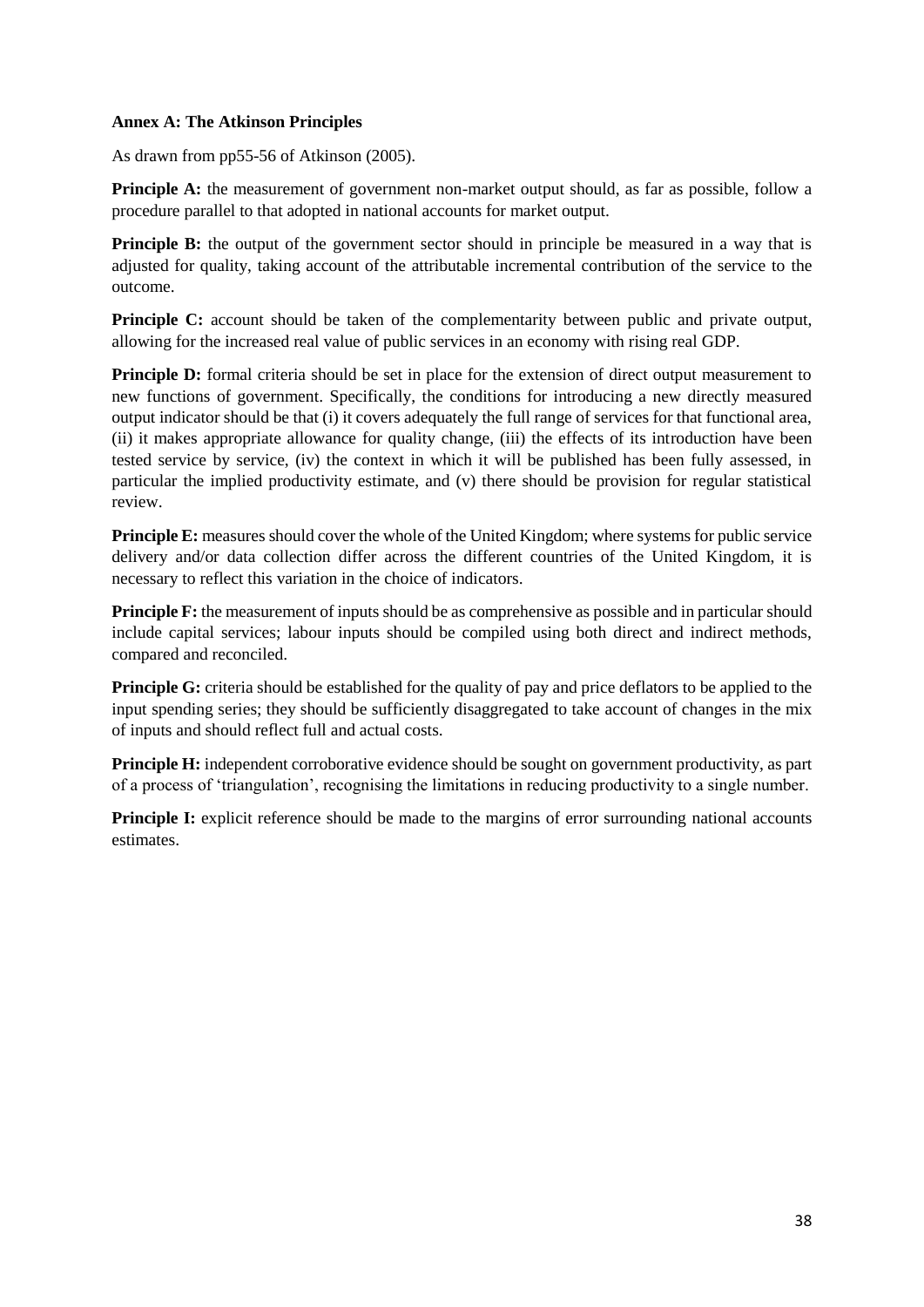#### **Annex B: Estimating public service quantity output**

The process is carried out in several steps:

- 1. Time series data are compiled examining (a) the number of differentiated activities and (b) the level of expenditure in each individual sector, at the available geographic granularity.
- 2. A chain-linked Laspeyres volume index of output is produced for each educational sector such that:

$$
\psi_t = \psi_{t-1} \left( \sum_i \left( \frac{\left( (a_{i,j,k,t}) - (a_{i,j,k,t-1}) \right)}{a_{i,j,k,t-1}} * \frac{x_{i,j,k,t-1}}{\sum_j x_{i,j,k,t-1}} \right) + 1 \right)
$$

Where:

i, j, k and t index individual sectors, differentiated activities, geographical area and time respectively

 $\psi_t$  is a chain-linked Laspeyres index of quantity output

 $a_t$  is the number of activities

 $x_t$  is the level of expenditure in current price terms

Output in the initial period  $(t=0)$  is set equal to 100

3. A UK-level, chain-linked Laspeyres volume index of output is calculated using the individual sector indices and the relative cost weights, such that:

$$
\Psi_{t} = \Psi_{t-1} \left( \sum_{i} \left( \frac{\psi_{i,t} - \psi_{i,t-1}}{\psi_{i,t-1}} * \frac{x_{i,t-1}}{\sum_{i} x_{i,t-1}} \right) + 1 \right)
$$

Where:

i and t index individual sectors and time respectively

 $\Psi_t$  is a chain-linked, aggregate UK, Laspeyres index of quantity output

 $\psi_t$  is a chain-linked Laspeyres index of individual sector quantity output

 $x_t$  is the level of expenditure in current price terms

Output in the initial period  $(t=0)$  is set equal to 100

The result of this process is a chain-linked, UK-level, Laspeyres index of quantity output for the respective service area. There are several equivalent methods of generating this result. In particular, this approach is equivalent to first calculating the indices for geographical areas and then aggregating over educational sectors.